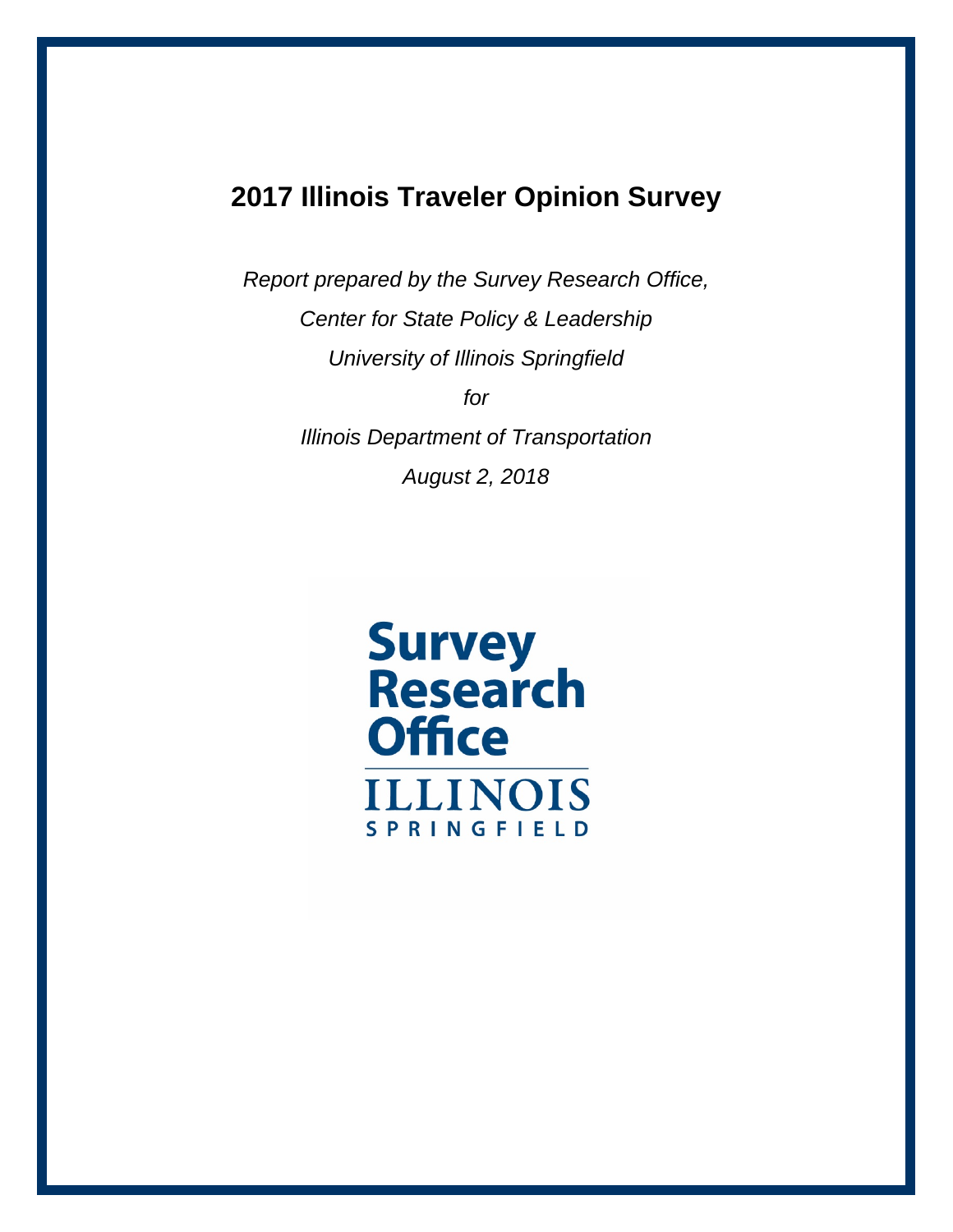# Table of Contents

|                                             | Page |
|---------------------------------------------|------|
| Project Overview                            |      |
| Project Methodology                         | 2    |
| Sample Demographics                         | 3    |
| Roads and Highways                          | 5    |
| Passenger Rail                              | 14   |
| Mass Transit / Public Transportation        | 19   |
| Commuting                                   | 20   |
| <b>Traveler Services</b>                    | 24   |
| <b>Driving Behavior</b>                     | 32   |
| Media Awareness                             | 35   |
| Funding for Infrastructure Improvements     | 38   |
| <b>General IDOT Questions</b>               | 41   |
| Appendix A. Topline Report                  | 44   |
| Appendix B. Answers to open-ended questions | 69   |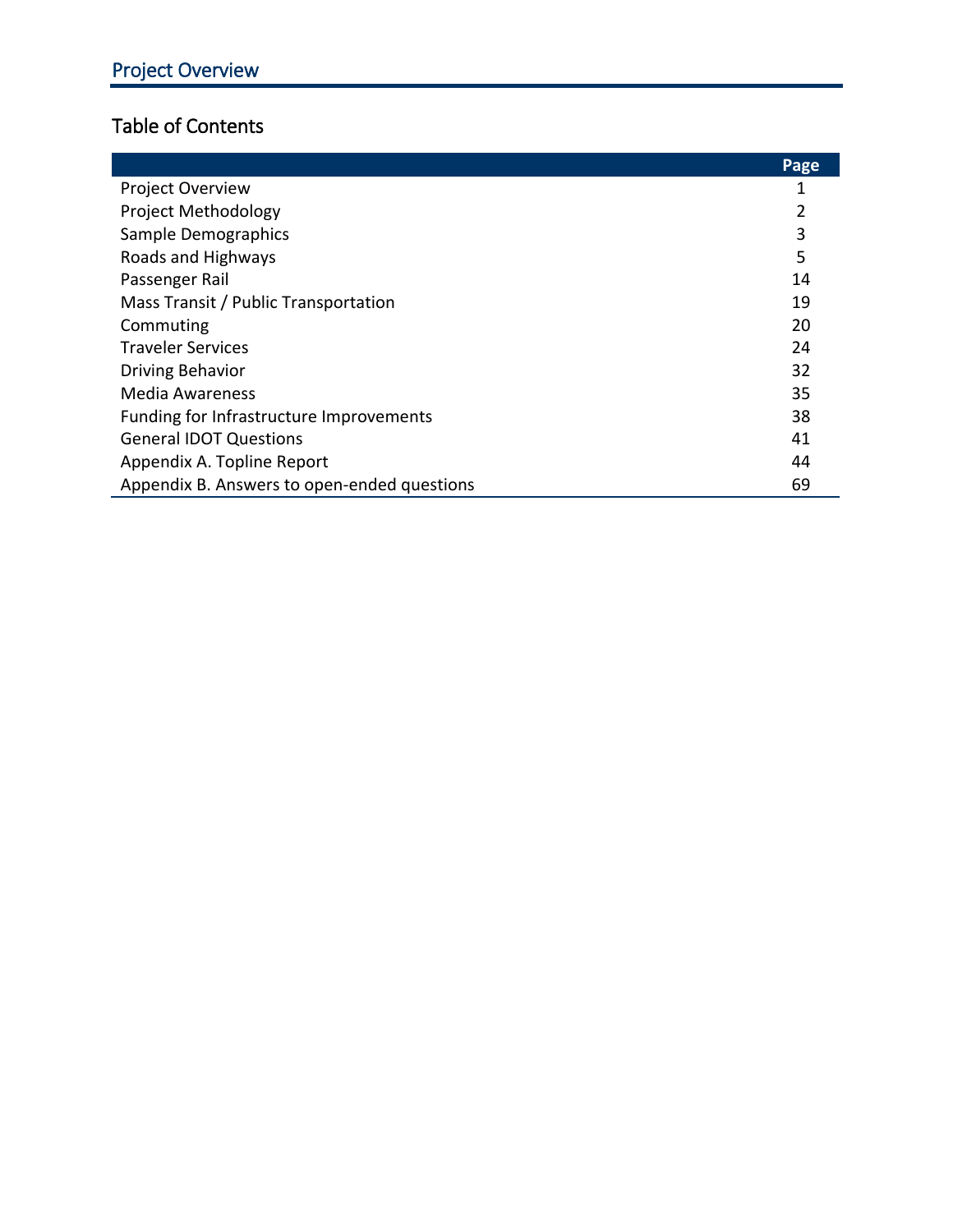# Project Overview

The 2017 Illinois Traveler Opinion Survey is the most recent iteration in a long-running project conducted by the University of Illinois Springfield Office for the Illinois Department of Transportation (IDOT) which dates to 200[1](#page-2-0).<sup>1</sup> The project methodology has changed considerably since that time. For instance, the survey was exclusively an address-based (ABS) mail survey with a web response option until 2015. In 2015, the survey used the same addressbased methodology with a telephone component to increase response. In 2016, SRO worked with IDOT to transition the survey exclusively to an online panel and in 2017, included an "optin" response approach that allowed anyone to participate in the survey.

The project has changed over the years due to challenges facing survey research. While these challenges are too numerous to list, both coverage bias — the extent to which a sample adequately covers the target population  $-$  and nonresponse bias  $-$  the extent to which survey respondents differ from those who chose not to participate — necessitate using different strategies than in the past. The survey, initially designed as a mail survey, has in recent years seen a shift to other modes to help address these challenges.

The current survey uses an online panel design which relies on quotas to help achieve sample representativeness. The design aims to improve response among certain groups that are historically difficult to reach using traditional, probability-based methods. The online panel vendor Qualtrics uses quotas to ensure that these key groups are reached. Yet this design has its own limitations. Notably, it is limited to those who have volunteered to take the survey online and there may not be enough individuals willing to do so to meet quotas. The current design does ensure that, at least with reference to the characteristics for which there are quotas in place and where enough eligible respondents are willing to take the survey, the sample statistics are closer to population parameters. This is especially notable regarding young respondents who often do not take surveys administered using traditional methods.

A total of 1,794 respondents participated in the survey. Of these, 774 participated in the panel version developed by Qualtrics and 1,020 took participated in the opt-in survey. All data referred to in the current report is based on the panel data. A separate "topline" report with data from the opt-in survey is made available to IDOT.

<span id="page-2-0"></span><sup>&</sup>lt;sup>1</sup> Prior to 2015, the survey was known as the Illinois Motorist Opinion Survey.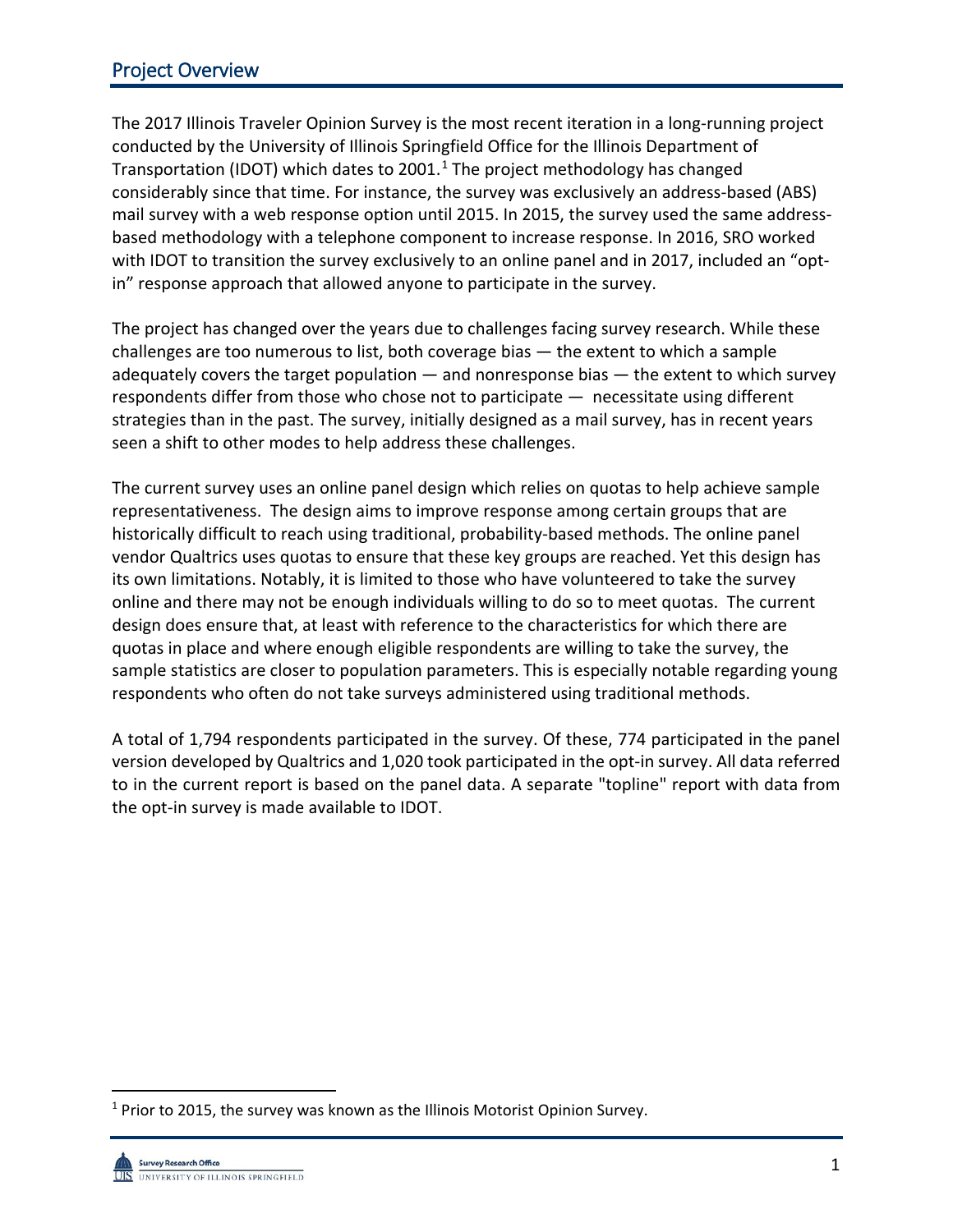In 2015, the UIS Survey Research Office (SRO) became a charter member of the American Association for Public Opinions Research's (AAPOR) Transparency Initiative. By joining, the SRO is supporting broader and more effective disclosure of research methods by all organizations. The Transparency Initiative provides



formal public recognition by AAPOR of an organization's voluntary commitment to abide by the disclosure standards in the AAPOR Code of Professional Ethics and Practices, while benefiting the public by providing more information with which to evaluate the quality of individual surveys. As part of SRO's continued investment in this initiative, it has committed to providing a detailed methodological report of all of its survey projects. For more information on the Transparency Initiative, please visit<http://transparency.aapor.org/index.php/transparency/about>

### *Project Management*

The Illinois Traveler Opinion Survey was conducted by the Survey Research Office for the Illinois Department of Transportation (IDOT). The project was overseen by Cindy Jones and Matthew Case, researcher managers at SRO under the guidance of IDOT's Office of Communications. The questionnaire was written collaboratively between researchers at SRO and IDOT staff.

## *Sample and Methodology*

The sample comprises individuals who responded to a request to participate in a survey from the online survey provider Qualtrics*.* The survey required respondents to answer all of the questions in the survey. Respondents were deemed eligible to participate if they identified as a current Illinois resident 18 years of age or older. A total of 774 respondents took the survey from December 19, 2017 to February 6, 2018. In addition to the eligibility criteria just specified, the survey utilized quota cells based on Illinois population parameters. Quotas — developed from the demographic categories that were previously used to weight the final data  $-$  are based on IDOT district, gender, age, race, ethnicity and level of education. Table 1. (pg. 4) shows the population parameters and the survey statistics and *n* for each of these categories.

Probability-based surveys use a margin of sampling error as a measure of precision and can be used to give boundaries of acceptable estimates for the population. However, it is not possible to calculate a margin of sampling error<sup>[2](#page-3-0)</sup> for the current survey because it is not possible to know the population from which the sample was drawn.

<span id="page-3-0"></span> $2$  This is sometimes called simply "margin of error."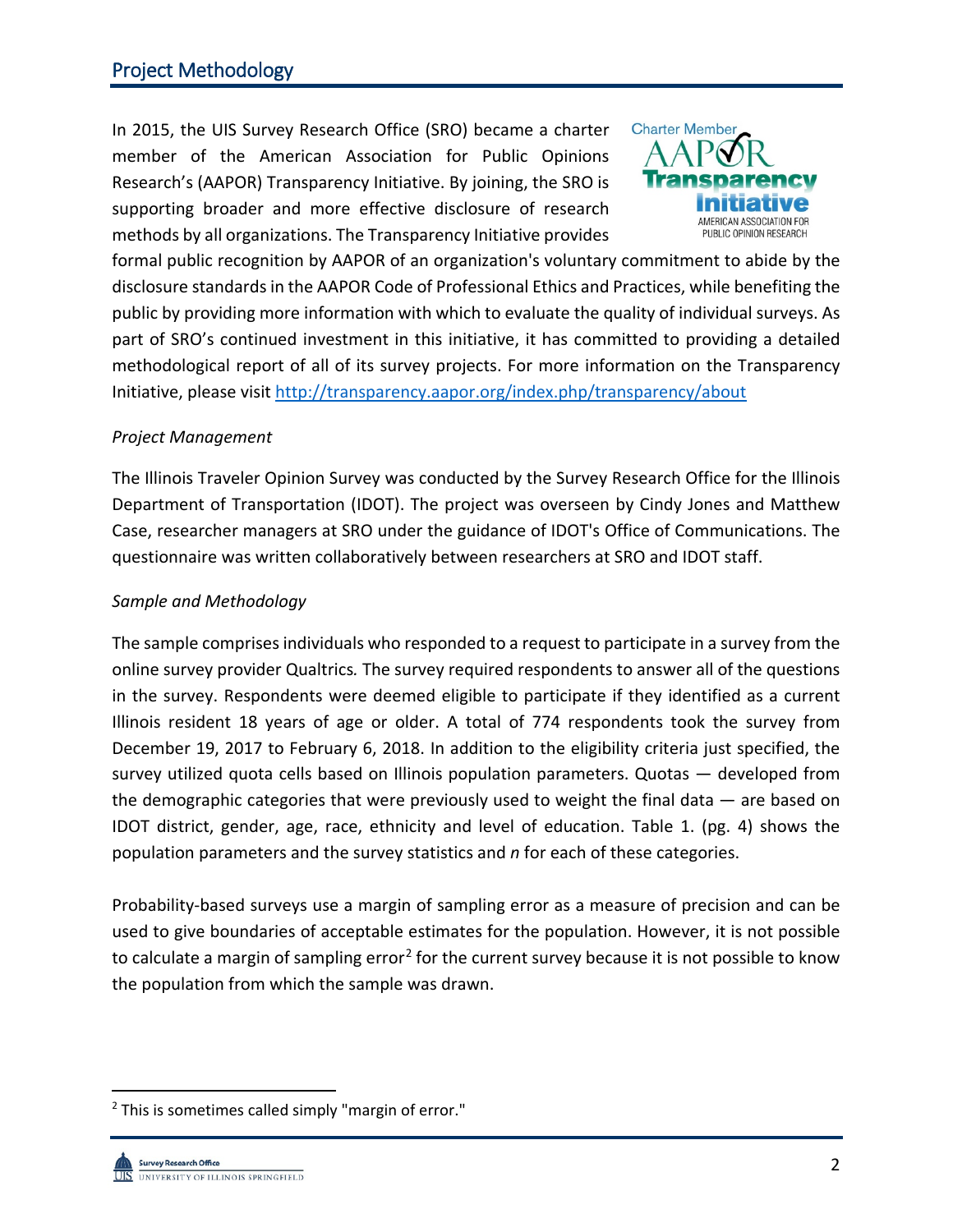## *Discussion*

Table 1 (pg. 4) displays population parameters (quota targets), and the demographics of the final, sample. The table shows that the final sample is representative of Illinoisans in some ways but not in others. While the final sample is representative in terms of race and ethnicity, it is clearly not representative in terms of gender (69 percent female and 31 percent male in the sample versus 51 percent female and 49 percent male in Illinois). Also, on average, respondents in the sample are younger than individuals in Illinois. This was also the case with the 2016 survey, while surveys prior to this had samples overwhelmingly older than the target population.<sup>[3](#page-4-0)</sup>

Representativeness with regards to education is mixed. Table 1 shows that while 12 percent of Illinoisans lack a high school diploma, only 7 percent of respondents indicate they have less than a high school diploma. This is a predictable finding as researchers often struggle to reach individuals with little formal education. Indeed, only three percent of respondents in both the 2015 and the 2016 surveys report having less than a high school diploma, so the seven percent reached in this current survey is a marked improvement. However, respondents are also less likely to have a college degree than Illinois residents. While 30 percent of Illinoisans have a college degree or greater, only 21 percent of the sample report having a college degree or greater.

The study is, however, representative among racial and ethnic lines. Nineteen percent of survey respondents identify as African American and 19 percent identify as Hispanic. These percentages are very close to the population parameters in Illinois (14 percent African American and 17 percent Hispanic).

As Table 1 shows, the sample also attempts to match population parameters to IDOT region. These regions, which comprise counties in Illinois, were used in the past as primary sampling units (PSUs). The current survey, by contrast, uses these regions as quota targets. As the table shows, the sample statistics are very close to the population values on each of the regions with the exception of District 7 (Effingham) and District 8 (Collinsville).

<span id="page-4-0"></span> <sup>3</sup> In 2015 only 2 percent of the unweighted sample indicated they were between the ages of 16-24 and 37 percent indicated they were between the ages of 60-74. Weighting procedures were employed to bring these numbers closer to Illinois population values.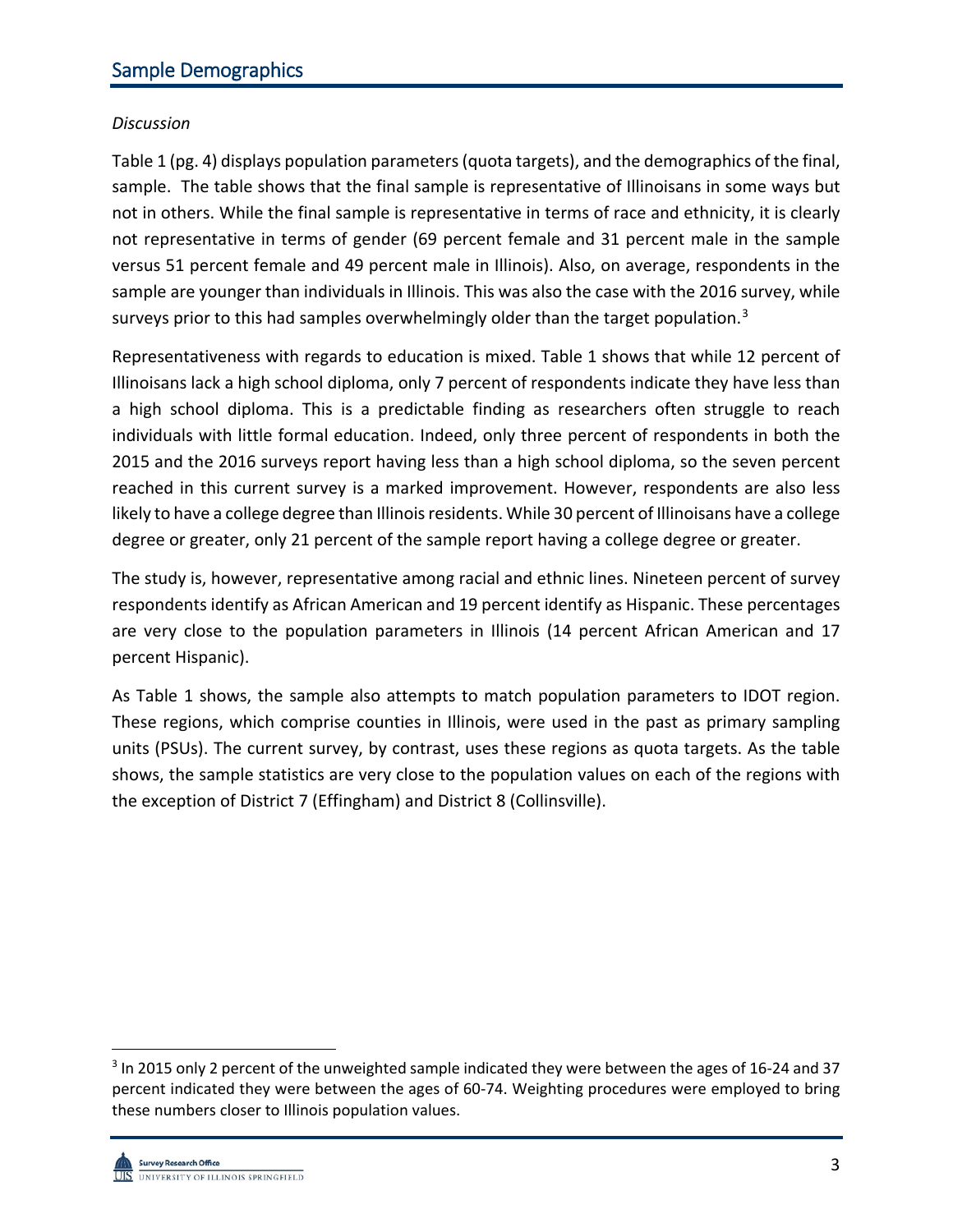| Table 1. Demographics (percent)   |                              |                      |
|-----------------------------------|------------------------------|----------------------|
|                                   | <b>Population parameters</b> |                      |
| <b>Demographic</b>                | (demographic quotas)         | Sample statistic (n) |
|                                   |                              |                      |
| Gender                            |                              |                      |
| Female                            | 51                           | 69 (536)             |
| Male                              | 49                           | 30 (235)             |
| Age                               |                              |                      |
| 16-24 years old <sup>4</sup>      | 14                           | 19 (147)             |
| 25-34 years old                   | 14                           | 19 (147)             |
| 35-44 years old                   | 13                           | 19 (147)             |
| 45-59 years old                   | 21                           | 28 (214)             |
| 60-74 years old                   | 14                           | 14 (108)             |
| 75 years or older                 | 6                            | 1.4(11)              |
| Race                              |                              |                      |
| White                             | 72                           | 73 (564)             |
| African American                  | 14                           | 19 (147)             |
| Other                             | 5                            | 8(63)                |
| <b>Ethnicity</b>                  |                              |                      |
| Hispanic                          | 17                           | 19 (148)             |
| Non-Hispanic                      | 83                           | 81 (626)             |
| <b>Education</b>                  |                              |                      |
| Less than high school diploma     | 12                           | 7(53)                |
| High school diploma or equivalent | 27                           | 38 (294)             |
| Some college                      | 31                           | 35 (267)             |
| College degree or greater         | 30                           | 21 (160)             |
| Region                            |                              |                      |
| District 1- Schaumburg            | $\geq 60$                    | 56 (430)             |
| District 2-Dixon                  | $\geq 6$                     | 7(57)                |
| District 3- Ottawa                | $\geq 5$                     | 5(42)                |
| District 4- Peoria                |                              | 6(46)                |
| District 5- Paris                 | $\frac{64}{10}$              | 5(38)                |
| District 6- Springfield           | $\geq 4$                     | 5(41)                |
| District 7- Effingham             | $\geq1$                      | 5(36)                |
| District 8- Collinsville          | $\geq 3$                     | 9(67)                |
| District 9- Carbondale            | $\geq$ 2                     | 2(17)                |

<span id="page-5-0"></span>4 Participation in the study is limited to individuals 18 years or older.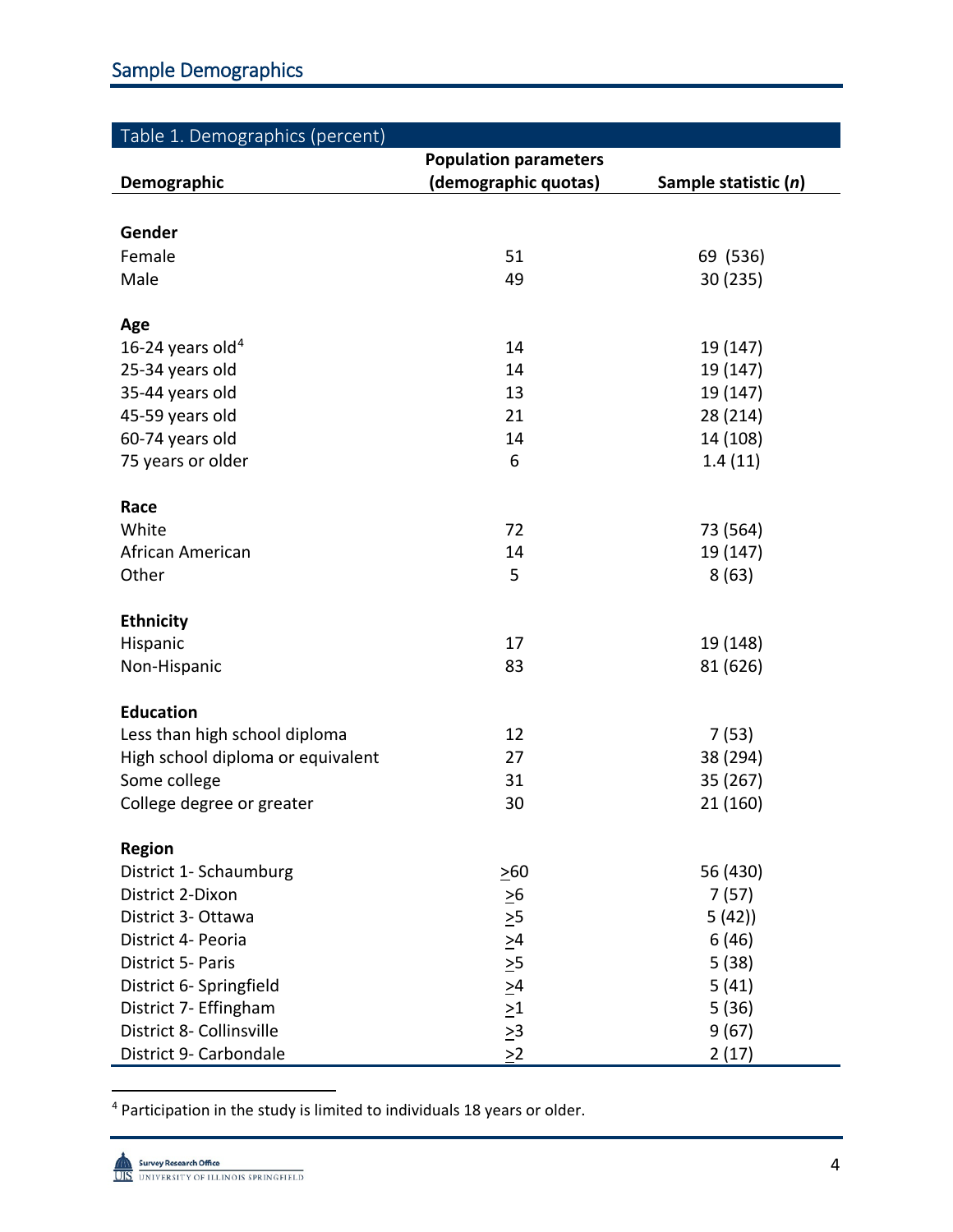## *Maintaining Highways and Traffic Flow*

The survey asks respondents nine questions pertaining to various aspects of Illinois roadways. Respondents are asked to evaluate these items on a four-point scale which ranges from "very good" to "very poor" with "good" and "poor" being the middle responses.<sup>[5](#page-6-0)</sup> Table 2 (pg. 6) shows that respondents are more likely to rate the items positively than negatively.

Just as in 2016, 2017 respondents are most positive regarding traffic signs, electronic message boards, and visibility of lane and shoulder (edge) paint stripes on highways. Over three quarters of respondents say these items are either "very good" or "good" in the 2017 survey. Respondents also evaluate the item "cleanliness of roadsides" positively (74 percent say this is either "very good" or "good") as well as "landscaping and overall appearance of roadsides and medians" (72 percent say this is either "very good" or "good"). Indeed, responses are positive nearly across the board.

Respondents in the 2017 survey are less positive than those in the 2016 survey on each of the items. For instance, while 70 percent of respondents in 2016 provide a positive response to the item "roadside lighting and reflectors for visibility after dark and in bad weather," this figure decreases by 6 percentage points to 64 percent in 2017. Similarly, positive responses to the item "timely removal of debris and dead animals from pavement," decreased from 65 percent of respondents in 2016 to 61 percent in 2017.

<span id="page-6-0"></span><sup>&</sup>lt;sup>5</sup> Beginning in 2016, the survey used a different scale than it had in the past. Historically, that is from 2001 to 2015, the survey used a five point scale with the following values: "excellent," "good," "fair," "poor," and "very poor." Survey Research Office researchers implemented a new scale because the older scale contained a midpoint response "fair" which was ambiguous (i.e. respondents might construe "fair" to mean "good" or they might construe it to mean "average.") SRO researchers determined that this presents difficulties in interpreting results and removed this response choice. Additionally, the answer choice "excellent" in the previous scale is now "very good." This change makes the scale more consistent. Similar changes to response choice have been implemented throughout the survey and will be noted in this report.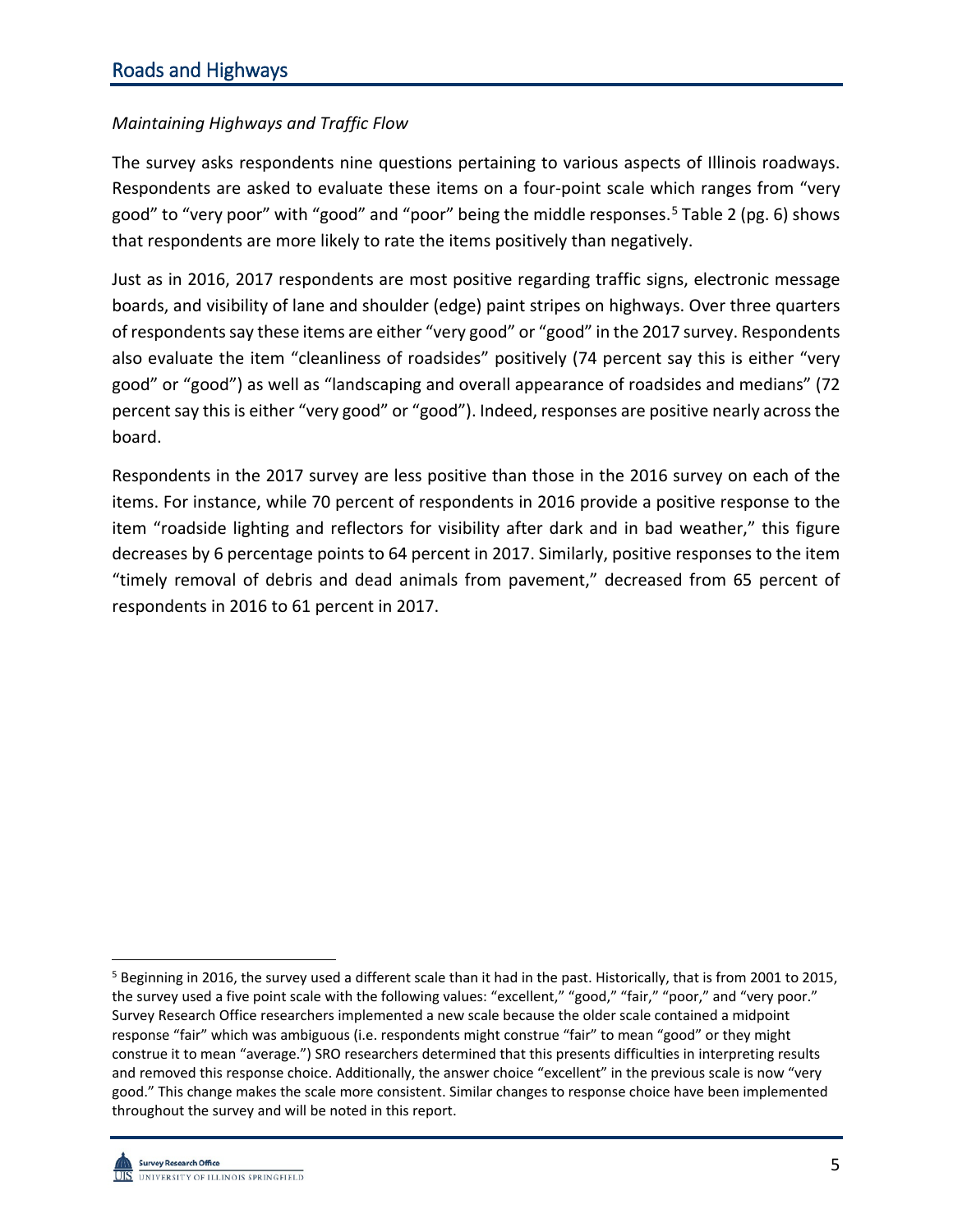| Table 2. Percent of respondents rating each item positively in 2016, 2015             |              |              |                   |
|---------------------------------------------------------------------------------------|--------------|--------------|-------------------|
|                                                                                       | 2017 Results | 2016 Results | <b>Difference</b> |
|                                                                                       | % Very Good  | % Very Good  |                   |
|                                                                                       | or Good      | or Good      | 2017 - 2016       |
| Traffic signs (directional signs, warning<br>signs, and "miles to destination" signs) | 84           | 86           | $-2$              |
| Electronic message boards to advise drivers<br>of delays or construction areas        | 82           | 83           | $-1$              |
| Visibility of lane and shoulder (edge) paint<br>stripes on highways                   | 76           | 79           | $-3$              |
| <b>Cleanliness of Roadsides</b>                                                       | 74           | 76           | $-2$              |
| Landscaping and overall appearance of<br>roadsides and medians                        | 72           | 74           | $-2$              |
| Roadside lighting and reflectors for visibility<br>after dark and in bad weather      | 64           | 70           | -6                |
| Timing of traffic signals (stop-and-go lights)<br>to maintain the flow of traffic     | 67           | 69           | $-2$              |
| Snow and ice removal                                                                  | 65           | 68           | $-3$              |
| Timely removal of debris and dead animals<br>from pavement                            | 61           | 65           | -4                |

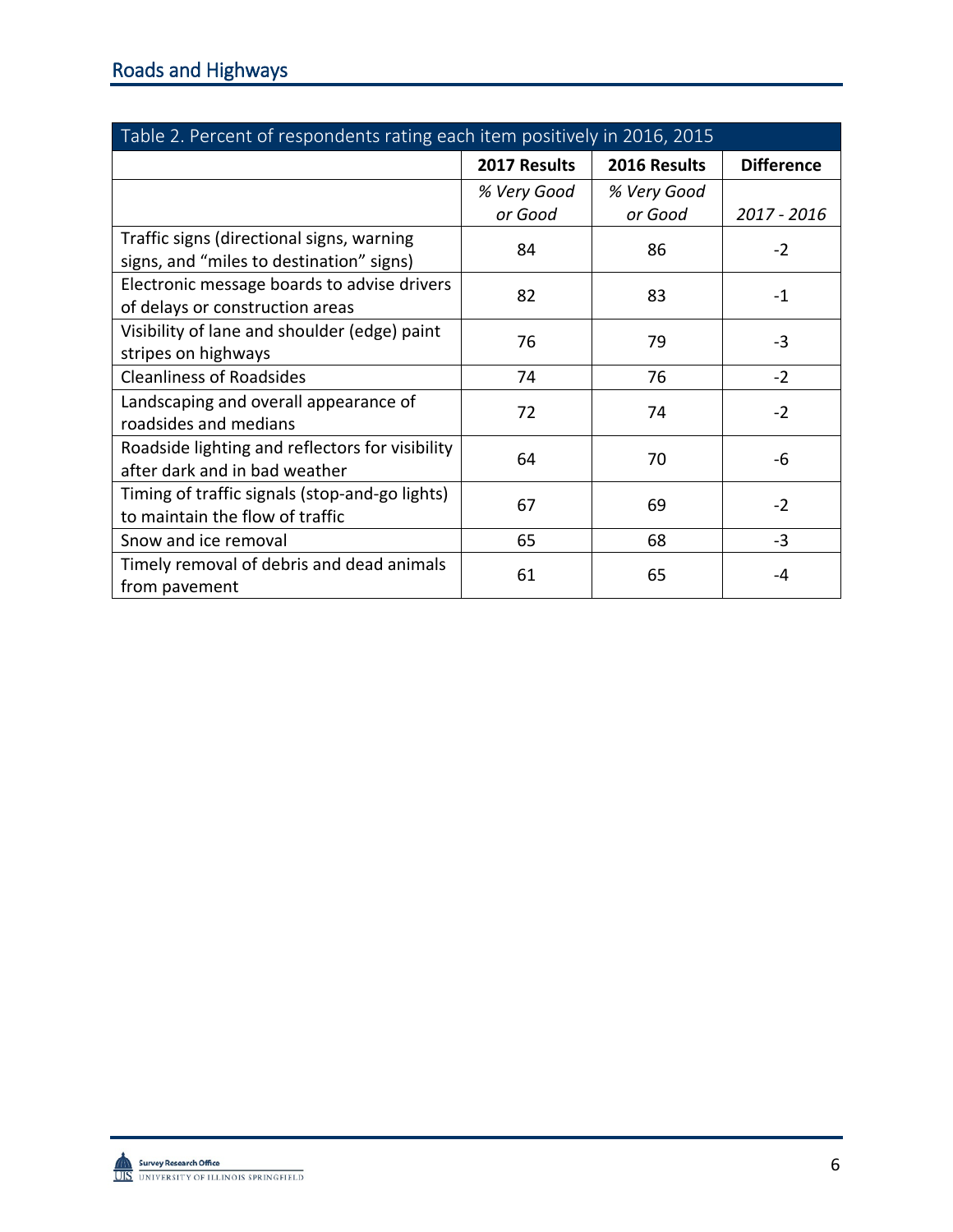# Roads and Highways

A strength of the current survey is its ability to analyze responses by demographic groups. Tables 3 (pg. 8) and 4 (pg. 9) show the differences between these groups. In eight of the nine items, 18- 34-year-old respondents are less positive in their responses, especially on the items "snow and ice removal, "cleanliness of roadsides," and "timely removal of debris," where their responses are (16, 13, and 23 percent points respectively) lower than the respondents 60 years old or older. Conversely, older respondents (those ages 60+) are more likely to provide a positive response to the items "timely removal of debris" (77 percent) than those between 35 and 59 years of age (61 percent) or those between 18 and 34 years of age (54 percent).

When comparing responses by gender, women (72 percent) are more likely than men (59 percent) to provide a positive response to the item "timing of traffic signals." This was also true in 2016. However, when looking at the items "roadside lighting and reflectors" and "timely removal of debris," women are slightly less positive (63 percent and 60 percent respectively) than compared to their male counterparts (68 percent and 64 percent respectively).

The survey also finds other differences by demographic groups. When asked about landscaping, 75 percent of white respondents provided a positive response versus to 65 percent of nonwhite respondents. There were also differences with the items "cleanliness of roadsides" and "timely removal of debris," where in both white respondents (76 percent and 63 percent, respectively) provided a more positive response compared to nonwhites (67 percent and 56 percent, respectively). There are also differences in item response by education level; those with a 4-year degree or greater are more likely to provide a positive response for the item "snow and ice removal" (73 percent) than those with less than a 4-year degree (63 percent), while those with less than a 4-year degree are more likely than those with a 4-year degree or higher to provide a positive response to the item "cleanliness of roadsides" (83 percent versus 74 percent). There are also a few noticeable differences in responses from respondents living in the city of Chicago, the suburbs, and elsewhere in Illinois. For the item "cleanliness of roadsides," Chicago respondents are less positive (59 percent) than those living in the suburbs (78 percent) and elsewhere in the state (76 percent). Similarly, for the item "landscaping," Chicago respondents are less positive (64 percent) than those living in the suburbs (78 percent) and elsewhere in the state (72 percent). There are no significant differences based on miles driven per year.

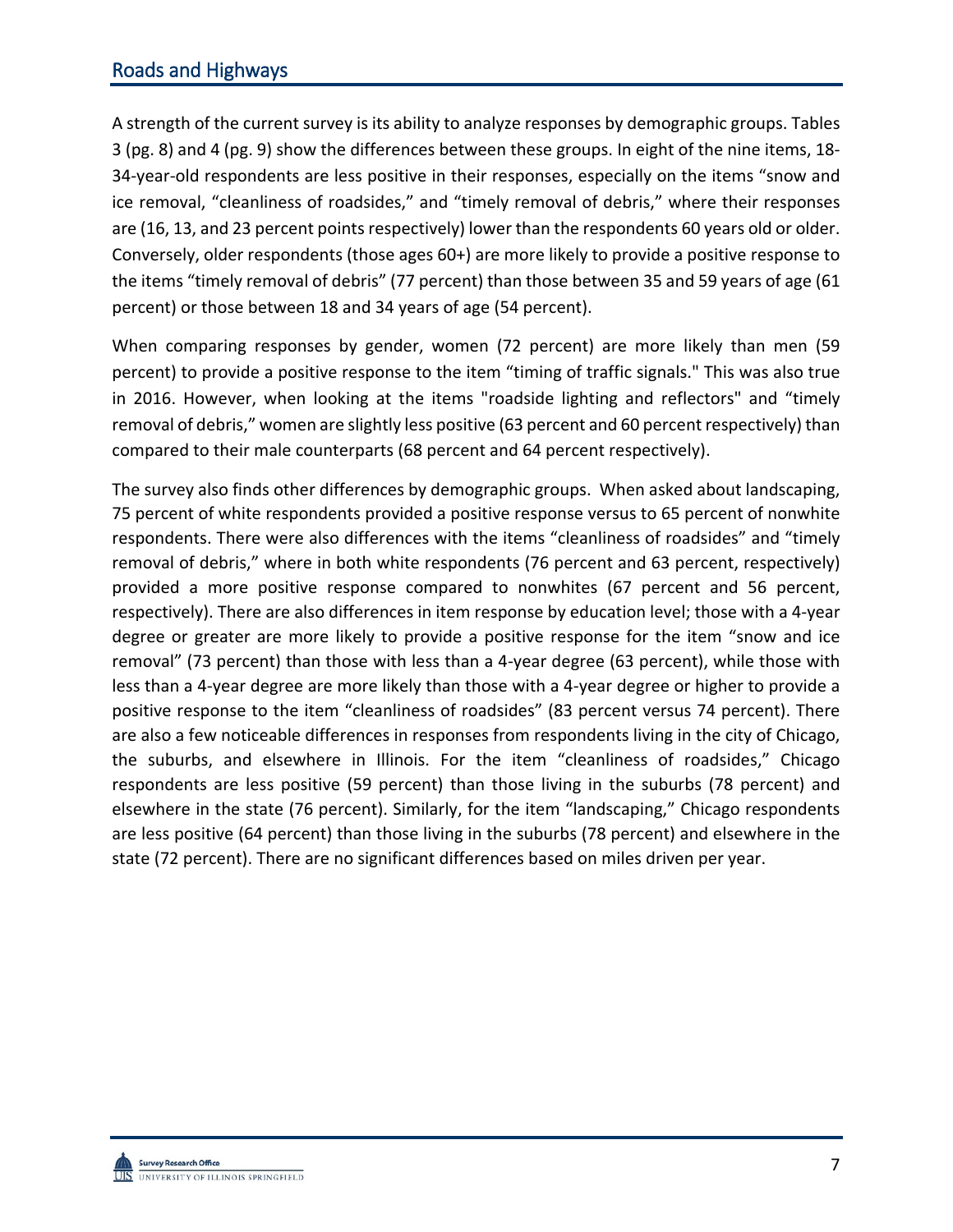# Table 3. Percent (*n*) providing a favorable response: Maintaining highways and traffic flow questions (1 of 2)

|                         | <b>Traffic</b>       | <b>Electronic</b><br>message | <b>Visibility of</b><br>lane and<br>shoulder | <b>Cleanliness</b>   |                      |
|-------------------------|----------------------|------------------------------|----------------------------------------------|----------------------|----------------------|
|                         | signs                | boards                       | paint stripes                                | of roadsides         | Landscaping          |
| All respondents         | 84 (647)             | 82 (630)                     | 76 (590)                                     | 74 (566)             | 72 (559)             |
| Gender                  |                      |                              |                                              |                      |                      |
| Male                    | 83 (196)             | 83 (194)                     | 75 (176)                                     | 71 (168)             | 72 (169)             |
| Female                  | 84 (450)             | 81 (435)                     | 77 (412)                                     | 74 (396)             | 73 (390)             |
| Age                     |                      |                              |                                              |                      |                      |
| 18-34 years old         | 77 (227)             | 76 (222)                     | 73 (216)                                     | 65 (191)             | 66 (194)             |
| 35-59 years old         | 86 (310)             | 85 (307)                     | 78 (281)                                     | 78 (282)             | 75 (272)             |
| 60 years old or         | 92 (110)             | 85 (101)                     | 78 (93)                                      | 78 (93)              | 78 (93)              |
| older                   |                      |                              |                                              |                      |                      |
| Race<br>White alone     |                      |                              |                                              |                      |                      |
| Nonwhite                | 85 (479)<br>80 (169) | 82 (461)<br>81 (169)         | 76 (429)<br>77 (161)                         | 76 (426)<br>67 (140) | 75 (423)<br>65 (136) |
| <b>Education</b>        |                      |                              |                                              |                      |                      |
| Less than 4-year        | 83 (511)             | 82 (503)                     | 76 (469)                                     | 83 (448)             | 71 (437)             |
| degree                  |                      |                              |                                              |                      |                      |
| 4-year degree or        | 85 (136)             | 79 (127)                     | 76 (121)                                     | 74 (118)             | 76 (122)             |
| higher                  |                      |                              |                                              |                      |                      |
| <b>Residence</b>        |                      |                              |                                              |                      |                      |
| Chicago                 | 80 (132)             | 80 (132)                     | 77 (127)                                     | 59 (98)              | 64 (107)             |
| Chicago Suburbs         | 84 (210)             | 84 (208)                     | 74 (184)                                     | 78 (195)             | 78 (195)             |
| Elsewhere               | 85 (305)             | 81 (290)                     | 78 (279)                                     | 76 (273)             | 72 (257)             |
| <b>Miles Driven per</b> |                      |                              |                                              |                      |                      |
| Year                    |                      |                              |                                              |                      |                      |
| $<$ 10,000              | 83 (405)             | 81 (394)                     | 77 (375)                                     | 71 (347)             | 72 (350)             |
| miles/year              |                      |                              |                                              |                      |                      |
| >10,000 miles or        | 84 (242)             | 82 (236)                     | 75 (215)                                     | 76 (219)             | 73 (209)             |
| more/year               |                      |                              |                                              |                      |                      |
| <b>Survey Year</b>      |                      |                              |                                              |                      |                      |
| 2015                    | 55                   | 75                           | 69                                           | 54                   | 58                   |
| 2016                    | 86                   | 83                           | 79                                           | 76                   | 74                   |
| 2017                    | 84                   | 82                           | 76                                           | 74                   | 72                   |



í.

÷,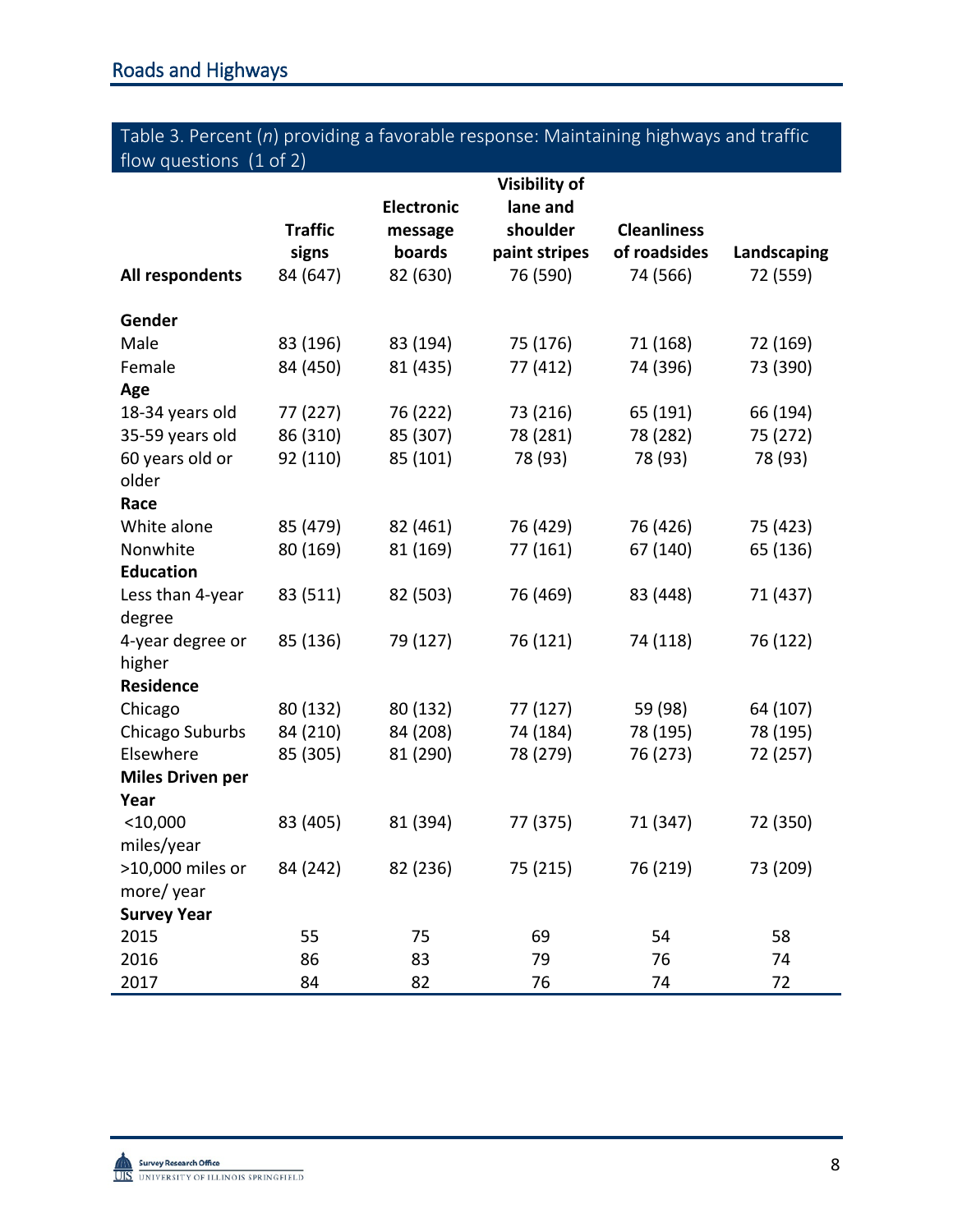# **T**able 4. Percent (*n*) providing a favorable response: Maintaining highways and traffic flow questions (2 of 2)

| $110W$ yutstiviis $(2 \text{ VI } 2)$ | <b>Roadside</b><br>lighting and<br>reflectors | <b>Timing of</b><br>traffic signals | Snow and ice<br>removal | <b>Timely removal</b><br>of debris |
|---------------------------------------|-----------------------------------------------|-------------------------------------|-------------------------|------------------------------------|
| All respondents                       | 64 (500)                                      | 67 (523)                            | 65 (505)                | 61 (472)                           |
| Gender                                |                                               |                                     |                         |                                    |
| Male                                  | 68 (159)                                      | 59 (139)                            | 66 (154)                | 64 (150)                           |
| Female                                | 63 (340)                                      | 72 (383)                            | 65 (350)                | 60 (322)                           |
| Age                                   |                                               |                                     |                         |                                    |
| 18-34 years old                       | 67 (196)                                      | 65 (191)                            | 58 (171)                | 54 (158)                           |
| 35-59 years old                       | 62 (224)                                      | 70 (251)                            | 68 (246)                | 61 (222)                           |
| 60 years old or older<br>Race         | 67 (80)                                       | 68 (81)                             | 74 (88)                 | 77 (92)                            |
| White alone                           | 64 (360)                                      | 67 (378)                            | 66 (374)                | 63 (355)                           |
| Nonwhite                              | 67 (140)                                      | 69 (145)                            | 62 (131)                | 56 (117)                           |
| <b>Education</b>                      |                                               |                                     |                         |                                    |
| Less than 4-year<br>degree            | 65 (399)                                      | 68 (419)                            | 63 (389)                | 60 (367)                           |
| 4-year degree or<br>higher            | 63 (101)                                      | 65 (104)                            | 73 (116)                | 66 (105)                           |
| <b>Residence</b>                      |                                               |                                     |                         |                                    |
| Chicago                               | 69 (115)                                      | 68 (112)                            | 60 (100)                | 59 (98)                            |
| Chicago Suburbs                       | 63 (156)                                      | 66 (164)                            | 62 (155)                | 63 (157)                           |
| Elsewhere                             | 64 (229)                                      | 69 (247)                            | 70 (250)                | 61 (217)                           |
| <b>Miles Driven per</b><br>Year       |                                               |                                     |                         |                                    |
| <10,000 miles/year                    | 65 (314)                                      | 68 (328)                            | 67 (323)                | 61 (294)                           |
| >10,000 miles or                      | 65 (186)                                      | 68 (195)                            | 63 (182)                | 62 (178)                           |
| more/year                             |                                               |                                     |                         |                                    |
| <b>Survey Year</b>                    |                                               |                                     |                         |                                    |
| 2015                                  | 49                                            | 55                                  | 56                      | 49                                 |
| 2016                                  | 70                                            | 69                                  | 68                      | 65                                 |
| 2017                                  | 64                                            | 67                                  | 65                      | 61                                 |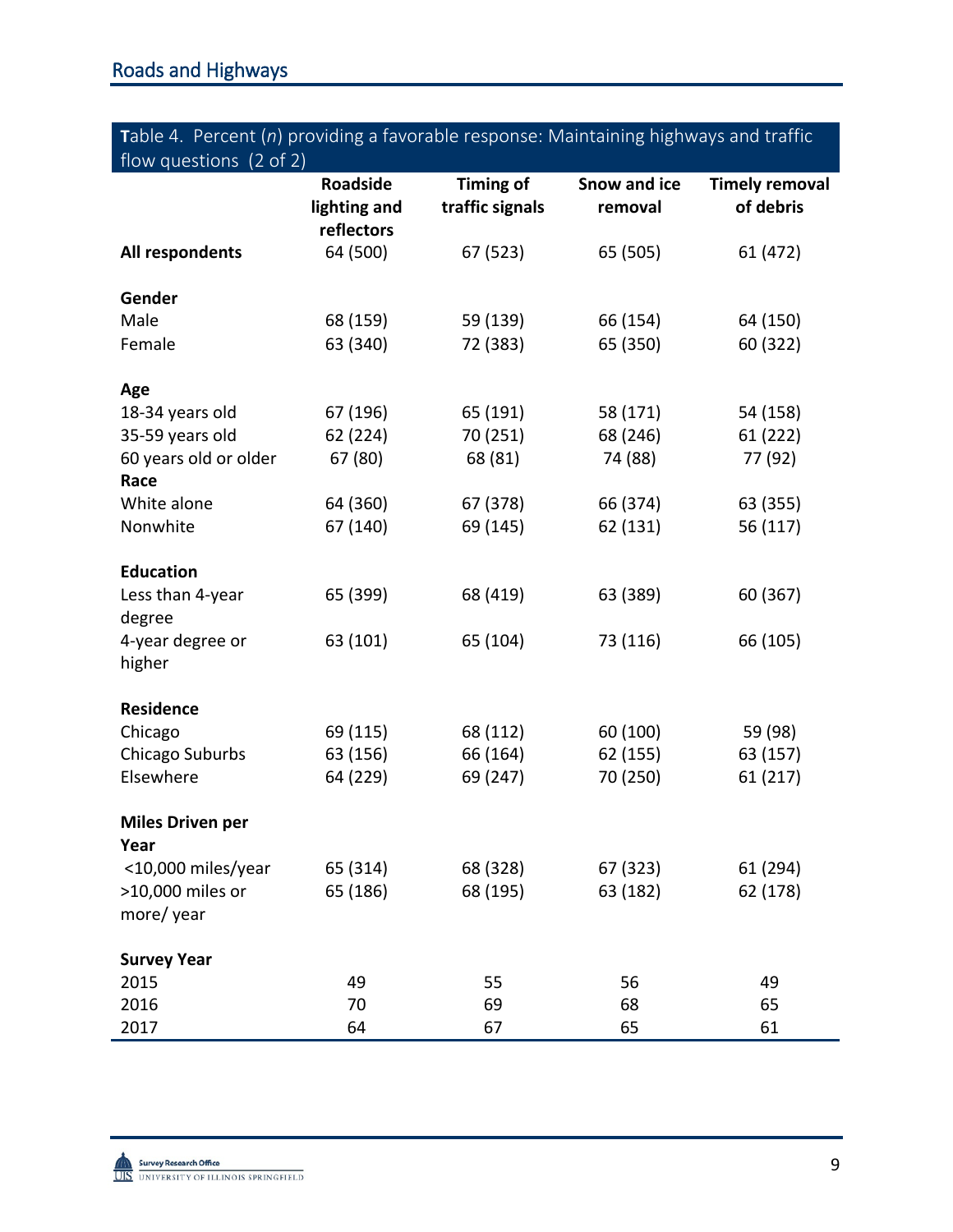## *Road Repair and Construction*

The survey asks respondents five questions pertaining to road repair and construction. These items are presented below in table 5. Two items: "overall conditions of Illinois state highways (not tollways)," and "timeliness of repairs on interstate highways and non-interstate highways," were added to the survey in 2016. Similar to the 2016 survey, respondents in the 2017 survey are more likely to provide a positive than a negative response for each of these items.

Respondents are most positive in their evaluations of "work zone signals to direct merging traffic and alert motorists to reduce speed;" 75 percent rate this item as either "very good" or "good." Additionally, nearly seven in ten (69 percent) respondents evaluate the "overall conditions of Illinois state highways" positively and 58 percent provide a positive response on the item "ride quality and smoothness on interstate highways and non-interstate highways." Respondents also provide positive responses regarding the items "the flow of traffic through work zones" (50 percent) and the "timeliness of repairs on interstate highways and non-interstate highways" (49 percent). It should be noted that though these two items are less likely to receive positive responses than compared to the other items, the positive responses for both increased slightly for 2017.

| Table 5. Percentage of respondents rating each item positively in 2016 and 2017 |                |                |                   |  |
|---------------------------------------------------------------------------------|----------------|----------------|-------------------|--|
|                                                                                 | 2017 Results   | 2016 Results   | <b>Difference</b> |  |
|                                                                                 | % Very Good or | % Very Good or |                   |  |
|                                                                                 | Good           | Good           | 2017 - 2016       |  |
| Work zone signals to direct merging                                             |                |                |                   |  |
| traffic and alert motorists to reduce                                           | 75             | 76             | $+1$              |  |
| speed                                                                           |                |                |                   |  |
| Overall conditions of Illinois state                                            | 69             | 69             | 0                 |  |
| highways (not tollways)                                                         |                |                |                   |  |
| Ride quality and smoothness of                                                  |                |                |                   |  |
| pavement on interstate highways                                                 | 58             | 60             | $+2$              |  |
| and on non-interstate highways                                                  |                |                |                   |  |
| The flow of traffic through work                                                | 50             | 48             | $-2$              |  |
| zones                                                                           |                |                |                   |  |
| Timeliness of repairs on interstate                                             |                |                |                   |  |
| highways and non-interstate                                                     | 49             | 46             | $-3$              |  |
| highways                                                                        |                |                |                   |  |

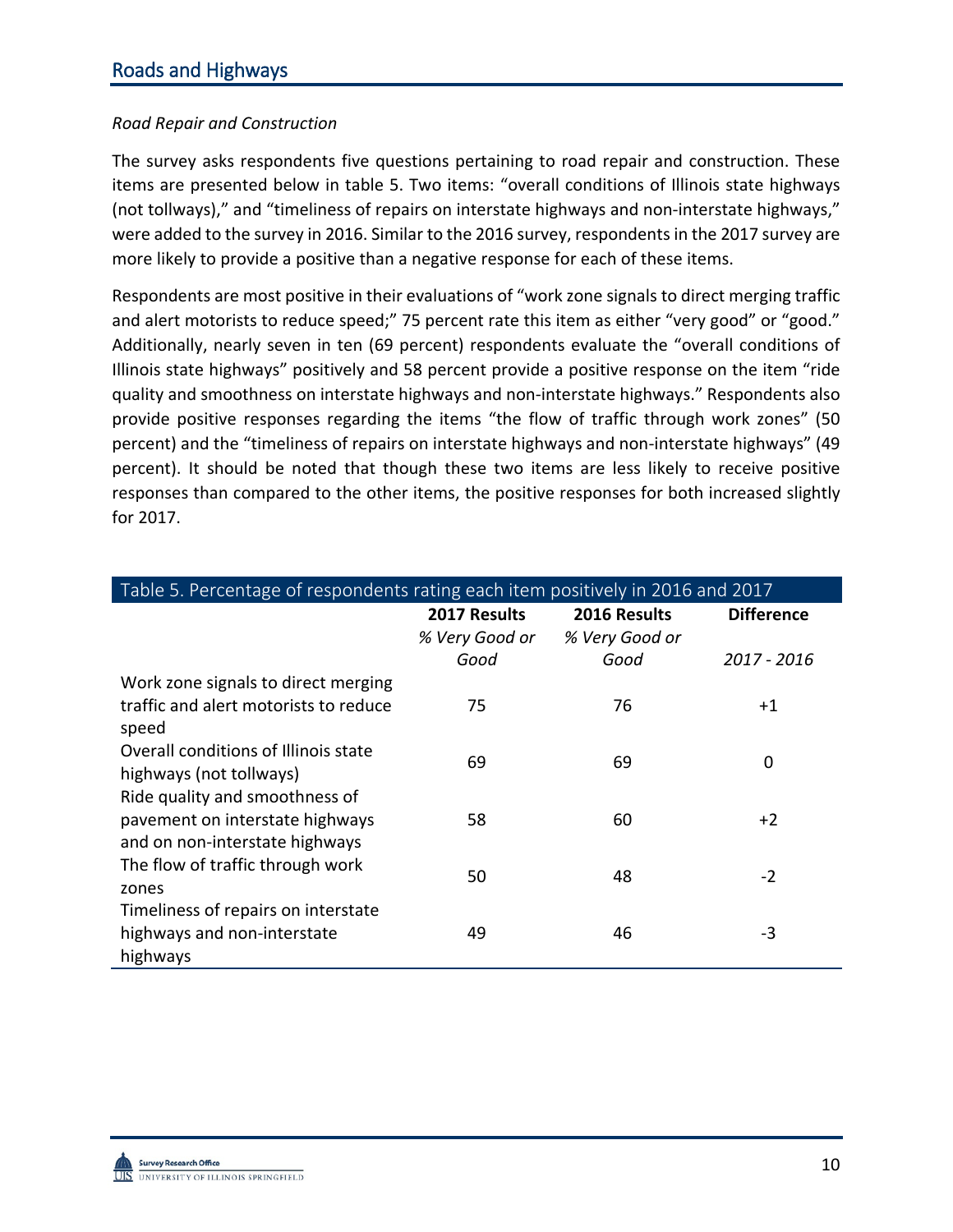# Roads and Highways

Table 6 (pg. 13) illustrates the responses among selected demographic groups on the five questions in this section. There are some differences between respondents in each of the groups. For instance, female respondents are more positive concerning ride quality and smoothness than their male counterparts (59 percent versus 54 percent). Similarly, those with a 4-year degree or higher are more positive concerning "ride quality and smoothness" than those with less than a 4-year degree (62 percent versus 57 percent). When looking at the item, "flow of traffic through work zones," 46 percent of nonwhite respondents report a positive response versus 52 percent for white respondents. For this same item there is also a difference among age groups; ages 18- 34 are less positive regarding "flow of traffic through work zones" (43 percent) than those 35-59 years old (54 percent) or those 60 years or older (59 percent). When looking at other questions by age, there is also a difference in the item "work zone signals." Here, the most positive responses are provided by respondents 35-59 years old (79 percent), followed by those ages 18- 34 (69 percent), and those 60 years old or older (64 percent).

There are also differences noted in responses based on residency. Respondents living elsewhere in the state are more likely to respond that work zone signals are "good" or "very good" (80 percent compared to 71 percent living in the city of Chicago and 72 percent living in the Chicago suburbs). Figure 1 (pg. 12) displays item response differences based on location. The figure shows that while responses differ for each item, there is no discernable pattern (i.e. no one group is uniformly more or less positive than other groups). This makes sense as individuals living outside of the Chicago area are significantly more positive (61 percent "very good" or "good") than those living in Chicago (43 percent) and the Chicago suburbs (41 percent) regarding the flow of traffic. As there is simply less traffic outside of Chicago, it is not surprising that respondents would be more positive about traffic flow.

Figure 2 (pg. 12) displays item response differences based on miles driven per year. Respondents who report driving less than 10,000 miles per year are slightly more positive on most aspects of road repair and construction than those who drove 10,000 miles or more per year. The biggest differences are on the items "overall conditions" and "timeliness of repairs." Seventy percent of respondents who drive less than 10,000 miles per year feel overall conditions are "good" or "very good" in comparison to 67 percent of those who drive more than 10,000 miles per year. Likewise, 50 percent of those who drive less than 10,000 miles per year responded positively for "timeliness of repairs" compared to 47 percent of those who drive more than 10,000 miles per year.

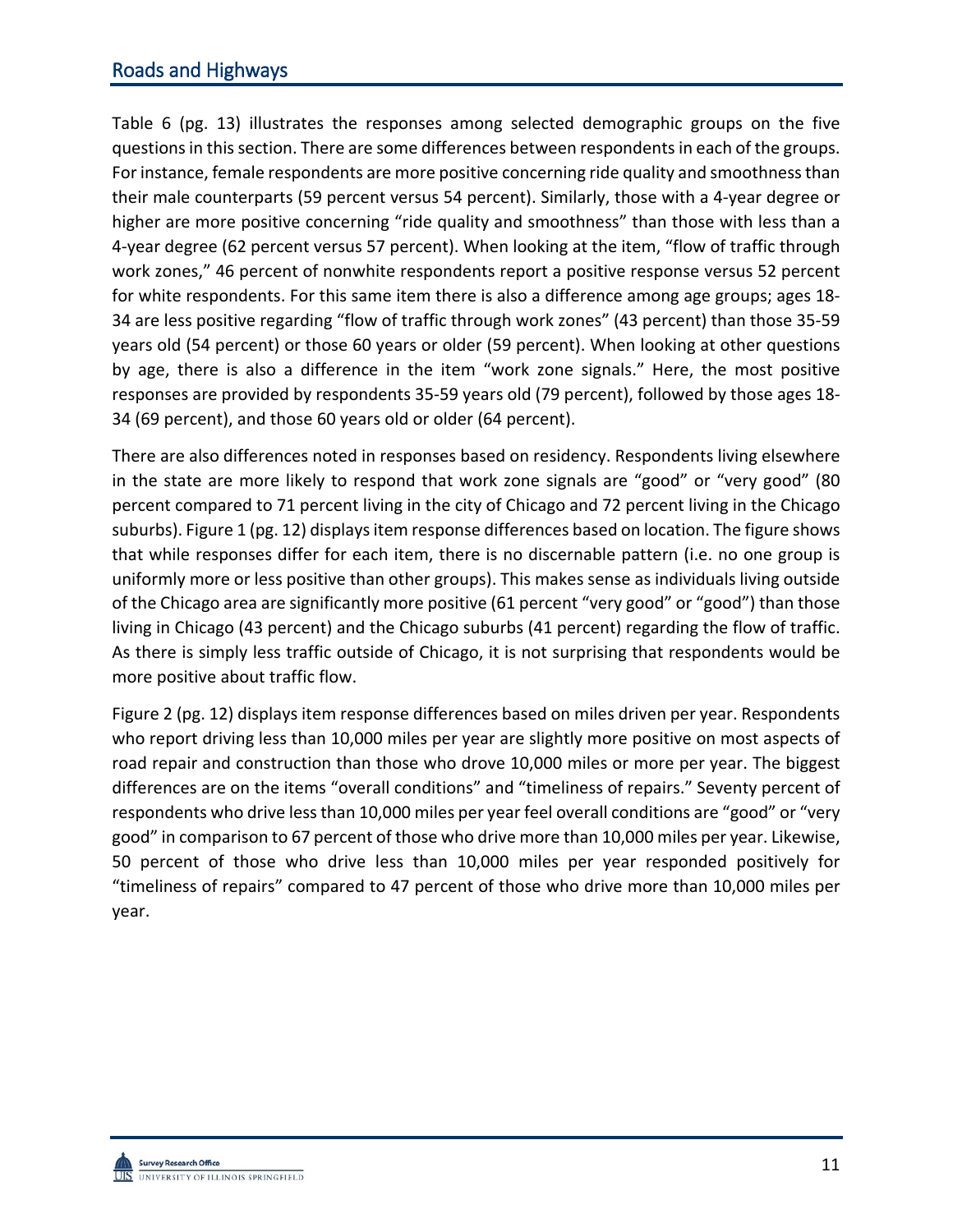

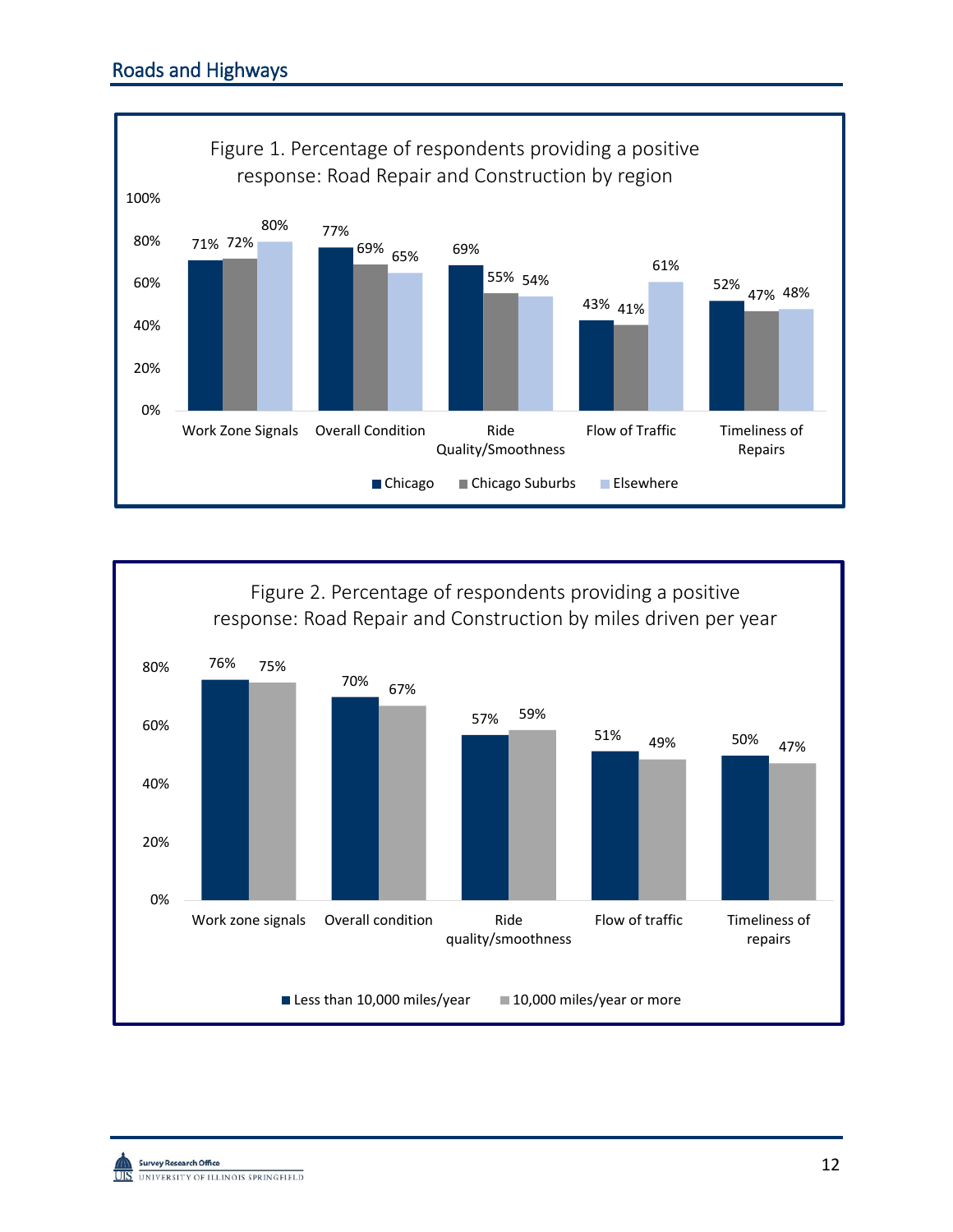# Table 6. Percent (*n*) providing a favorable response: Road repair and construction questions

|                            |                  |                | <b>Flow of traffic</b> |              |                   |
|----------------------------|------------------|----------------|------------------------|--------------|-------------------|
|                            | <b>Work zone</b> | <b>Overall</b> | Ride quality/          | through work | <b>Timeliness</b> |
|                            | signals          | conditions     | smoothness             | zones        | of repairs        |
| All respondents            | 75 (583)         | 69 (533)       | 58 (446)               | 50 (390)     | 49 (378)          |
| Gender                     |                  |                |                        |              |                   |
| Male                       | 75 (176)         | 67 (155)       | 54 (128)               | 51 (120)     | 50 (117)          |
| Female                     | 75 (404)         | 70 (377)       | 59 (317)               | 50 (269)     | 49 (260)          |
| Age                        |                  |                |                        |              |                   |
| 18-34 years old            | 69 (203)         | 73 (215)       | 59 (172)               | 43 (126)     | 50 (147)          |
| 35-59 years old            | 79 (284)         | 65 (234)       | 57 (205)               | 54 (194)     | 47 (172)          |
| 60 years old or<br>older   | 64 (96)          | 70 (83)        | 58 (69)                | 59 (70)      | 50 (59)           |
| Race                       |                  |                |                        |              |                   |
| White alone                | 76 (430)         | 68 (384)       | 57 (320)               | 52 (293)     | 48 (237)          |
| Nonwhite                   | 73 (153)         | 71 (149)       | 60 (126)               | 46 (97)      | 50 (105)          |
| <b>Education</b>           |                  |                |                        |              |                   |
| Less than 4-               | 76 (468)         | 69 (421)       | 57 (347)               | 53 (323)     | 48 (295)          |
| year degree                |                  |                |                        |              |                   |
| 4-year degree<br>or higher | 72 (115)         | 70 (112)       | 62 (99)                | 42 (67)      | 52 (83)           |
| Residence                  |                  |                |                        |              |                   |
| Chicago                    | 71 (118)         | 77 (128)       | 69 (114)               | 43 (71)      | 52 (86)           |
| Chicago                    |                  |                |                        |              |                   |
| Suburbs                    | 72 (179)         | 69 (172)       | 55 (138)               | 41 (101)     | 47 (117)          |
| Elsewhere                  | 80 (286)         | 65 (233)       | 54 (194)               | 61 (390)     | 49 (175)          |
| <b>Miles Driven</b>        |                  |                |                        |              |                   |
| per Year                   |                  |                |                        |              |                   |
| Less than                  |                  |                |                        |              |                   |
| 10,000<br>miles/year       | 76 (368)         | 70 (340)       | 57 (277)               | 51 (368)     | 50 (242)          |
| 10,000 miles or            |                  |                |                        |              |                   |
| more/year                  | 75 (215)         | 67 (193)       | 59 (169)               | 49 (140)     | 47 (136)          |
| <b>Survey Year</b>         |                  |                |                        |              |                   |
| 2015                       | 69               |                | 32                     | 35           |                   |
| 2016                       | 76               | 69             | 60                     | 48           | 46                |
| 2017                       | 75               | 69             | 58                     | 50           | 49                |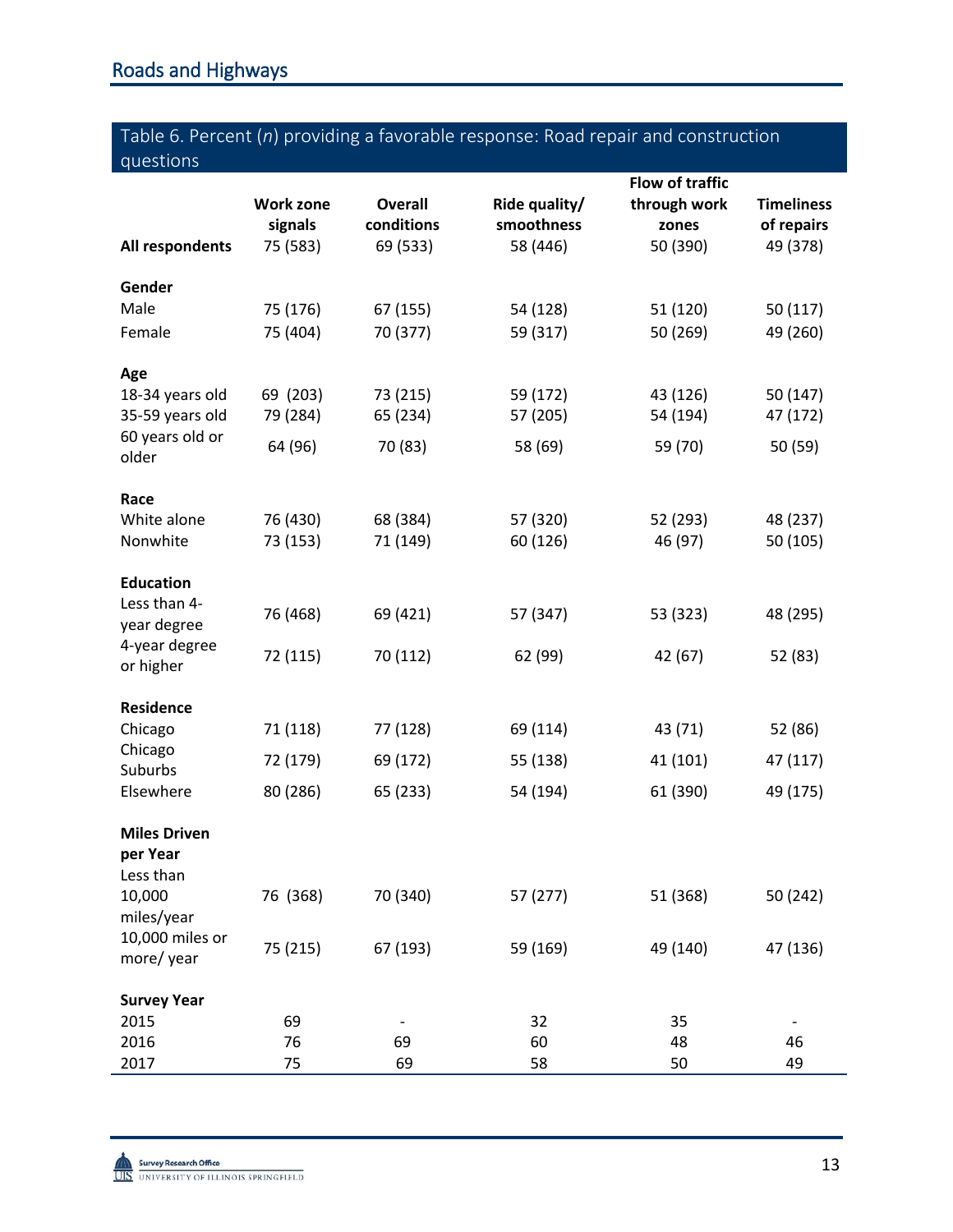# Passenger Rail

The section on passenger rail has changed slightly from the 2016 survey. The "passenger rail" questions aim to further understand passenger rail use in Illinois via Amtrak. The questions asked respondents about their support for Amtrak passenger rail, their usage of Amtrak passenger rail, satisfaction concerning passenger rail use (if applicable), and whether they support increasing the number of passenger rail routes available.

#### *Support for Amtrak*

A large majority of respondents (91 percent) indicate that they either "strongly support" or "somewhat support" Amtrak passenger rail routes in Illinois. This is down three percent from 2016. Additionally, 88 percent say they support increasing the number of routes in Illinois (39 percent "strongly support" and 49 percent "somewhat support"). This is down from the 92 percent of respondents in the 2016 survey who reported supporting increasing the number of routes. When asked how often they use Amtrak passenger rail routes in Illinois, most respondents indicated that they used passenger rail routes infrequently. Thirty-nine percent say they use these routes "never," whereas an additional 39 percent say they "rarely" use rail routes (39 percent). Only 22 percent of respondents report using rail routes "very often" or "somewhat often."

To examine the differences in support among those that indicated using passenger rail routes frequently and those who did not, those who said they use rail routes "very often" or "somewhat often" were included in one comparison group while those who report using routes "rarely" or "never" were included in a second group. Among those who used rail more often, 68 percent "strongly support" increasing the number of Amtrak passenger rail routes while only 37 percent of those who use rail routes infrequently or not at all support increasing the number of Amtrak passenger rail routes (see figure 3, pg. 15). However, when we look at the same item and the response "somewhat support," 32 percent of those who said they use rail routes "very often" or "somewhat often" respond they "somewhat support" increasing the number of Amtrak passenger rail routes compared to 51 percent for those who use rail routes infrequently or not at all.

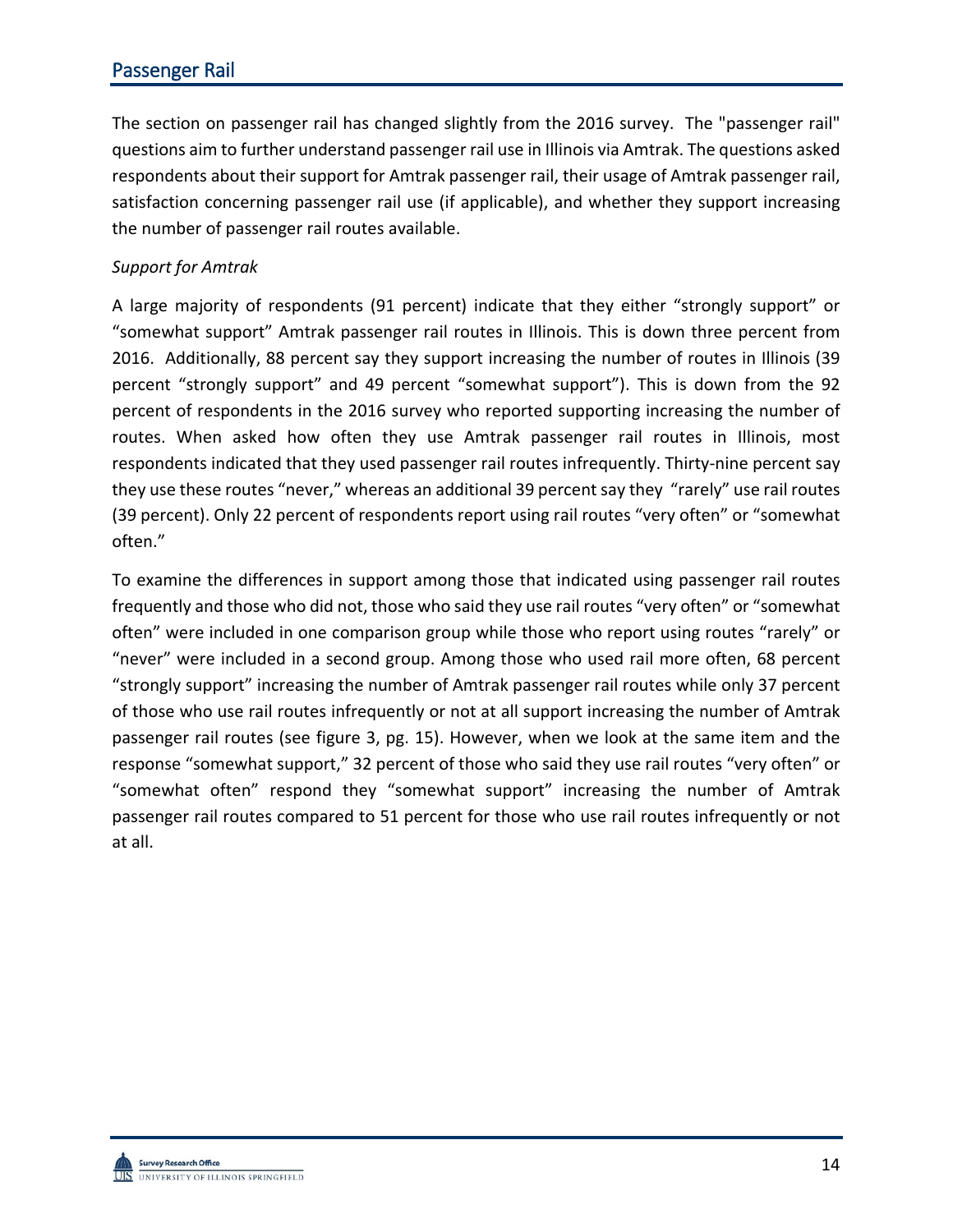

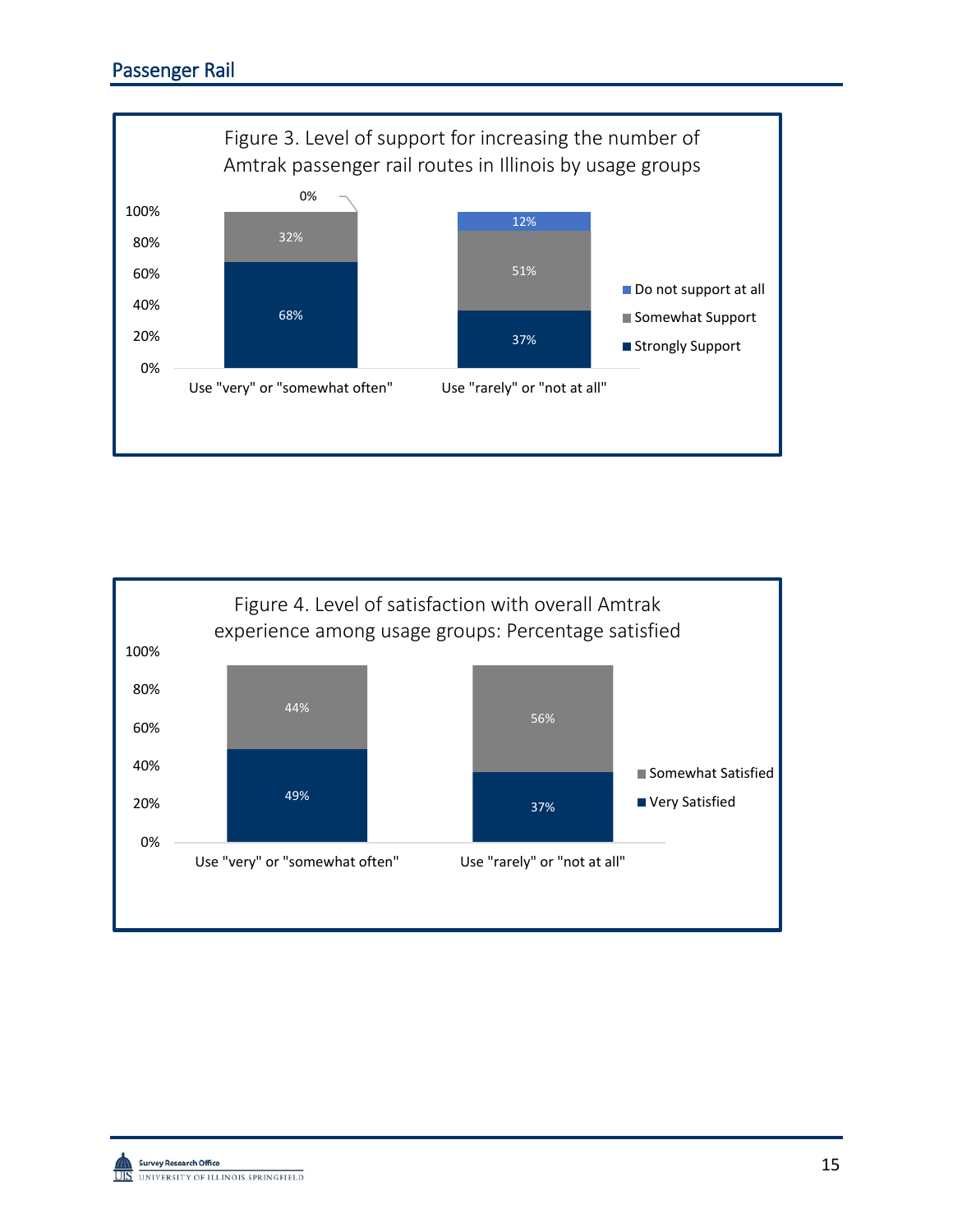## *Level of satisfaction with overall Amtrak experience*

When asked about their overall satisfaction with the Amtrak experience, 93 percent of respondents indicated that they felt satisfied with their passenger rail experience. The most frequent response was "somewhat satisfied" (52 percent), and the second most frequent response was "very satisfied" (41 percent).

As seen in Figure 4 on page 15, the frequency with which a passenger rides Amtrak seems to have an impact on whether passengers indicated they were "very satisfied" or "somewhat satisfied" with their passenger rail experience. Among those who use Amtrak rail "very" or "somewhat often," 49 percent of respondents feel "very satisfied" and 44 percent of respondents feel "somewhat satisfied." However, among those who used passenger rail infrequently, only 37 percent reported feeling "very satisfied" with their overall experience, while 56 percent reported feeling "somewhat satisfied."

#### *Reason for Infrequent Use*

When respondents were asked to report why they did not use state supported passenger rail frequently, responses were varied. Among those who do not use state supported passenger rail frequently, 45 percent noted that it was because they preferred to drive. Twenty-one percent of respondents noted that they lacked access to passenger rail services, and 18 percent noted that the cost of passenger rail reduced their usage.).

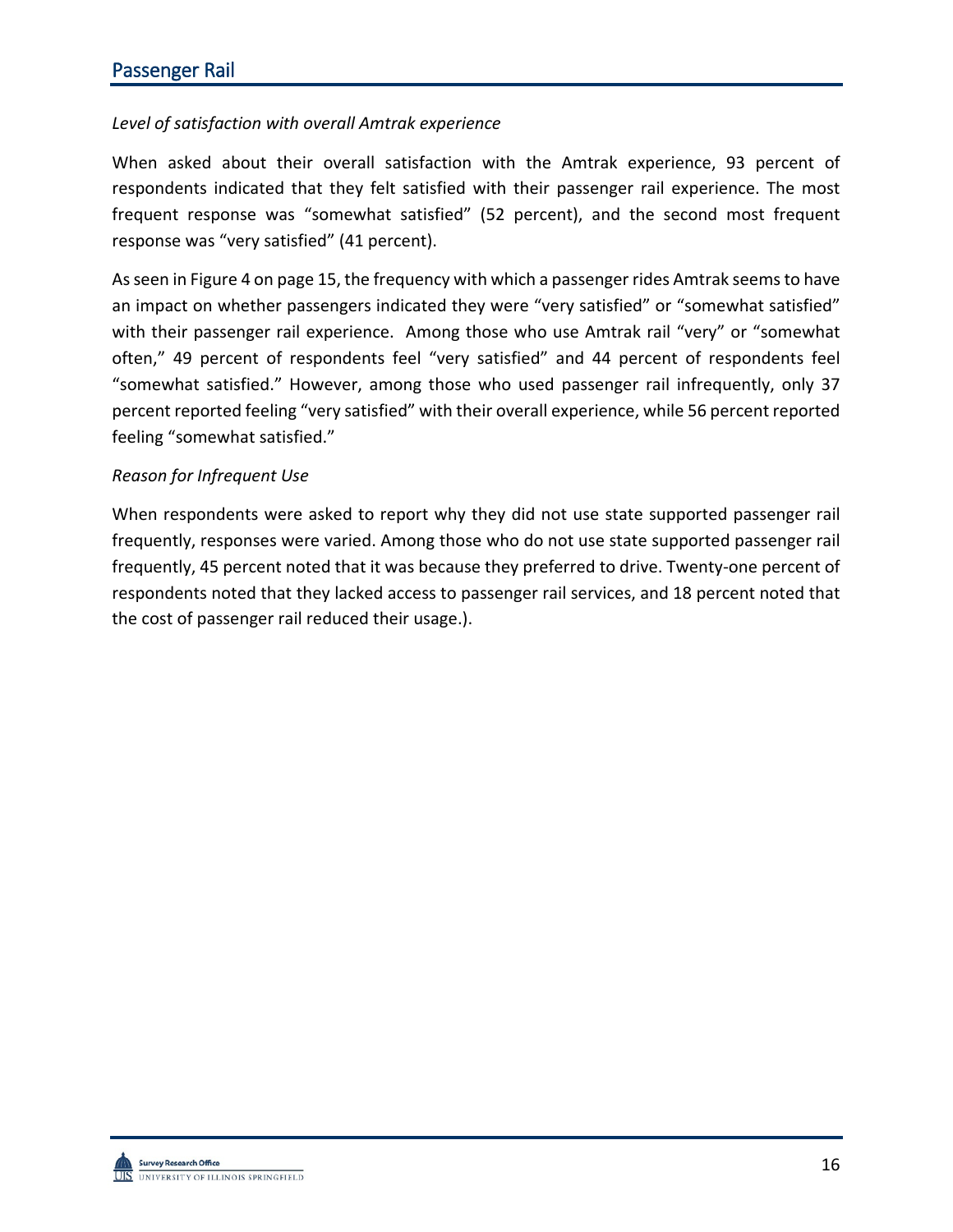| Table 7. Percent $(n)$ of respondents indicating that | is the reason for not using Amtrak |
|-------------------------------------------------------|------------------------------------|
| state supported passenger rail regularly (1 of 2)     |                                    |

|                                 | Inconven-<br>ience of<br><b>Scheduled</b> | <b>Service</b><br>Delays/Not | Lack of       |          |               |
|---------------------------------|-------------------------------------------|------------------------------|---------------|----------|---------------|
|                                 | <b>Times</b>                              | <b>Timely</b>                | <b>Access</b> | Cost     | <b>Safety</b> |
| All respondents                 | 10(74)                                    | 7(57)                        | 21 (160)      | 18 (137) | 6(43)         |
| Gender                          |                                           |                              |               |          |               |
| Male                            | 13 (31)                                   | 8(18)                        | 21(50)        | 15(35)   | 6(13)         |
| Female                          | 8(43)                                     | 7 (39)                       | 21 (110)      | 19 (100) | 6(30)         |
| Age                             |                                           |                              |               |          |               |
| 18-34 years old                 | 11(33)                                    | 11 (32)                      | 16 (48)       | 22(65)   | 8(22)         |
| 35-59 years old                 | 8(28)                                     | 4(16)                        | 25 (90)       | 14 (50)  | 4(16)         |
| 60 years old or                 | 11(13)                                    | 8(9)                         | 19 (22)       | 19 (22)  | 4(5)          |
| older                           |                                           |                              |               |          |               |
| Race                            |                                           |                              |               |          |               |
| White alone                     | 9(51)                                     | 7(38)                        | 22 (123)      | 16 (89)  | 5(30)         |
| Nonwhite                        | 11 (23)                                   | 9(19)                        | 18 (37)       | 23 (48)  | 6(13)         |
| <b>Education</b>                |                                           |                              |               |          |               |
| Less than 4-year                | 8(51)                                     | 7(40)                        | 21 (128)      | 18 (109) | 5(33)         |
| degree                          |                                           |                              |               |          |               |
| 4-year degree or<br>higher      | 14 (23)                                   | 11(17)                       | 20(32)        | 18 (28)  | 6(10)         |
|                                 |                                           |                              |               |          |               |
| <b>Residence</b>                |                                           |                              |               |          |               |
| Chicago                         | 13 (22)                                   | 8(14)                        | 17 (28)       | 20(33)   | 7(12)         |
| Chicago Suburbs                 | 10(25)                                    | 7(17)                        | 16 (40)       | 20 (49)  | 6(14)         |
| Elsewhere                       | 8(27)                                     | 7(26)                        | 26 (92)       | 15(55)   | 5(17)         |
| <b>Miles Driven per</b><br>Year |                                           |                              |               |          |               |
| Less than 10,000<br>miles/year  | 9(44)                                     | 8(39)                        | 19 (93)       | 20 (97)  | 6(31)         |
| 10,000 miles or<br>more/year    | 10(30)                                    | 6(18)                        | 23(67)        | 14 (40)  | 4(12)         |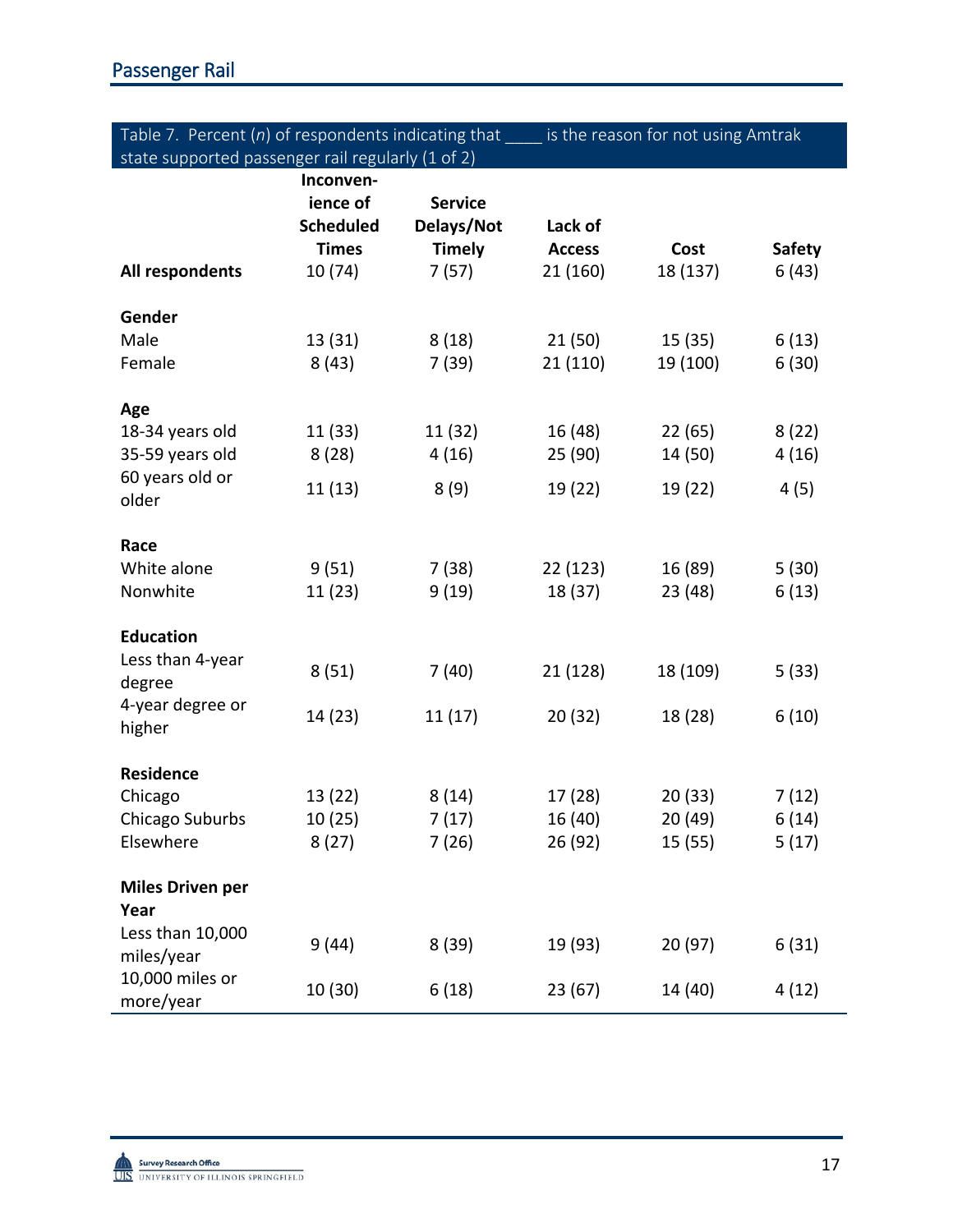# Table 8. Percent (*n*) of respondents indicating that \_\_\_\_ is the reason for not using Amtrak state supported passenger rail regularly (2 of 2)

|                         |                    | <b>Prefer to</b> |              | <b>Use Amtrak</b> |
|-------------------------|--------------------|------------------|--------------|-------------------|
|                         | <b>Cleanliness</b> | <b>Drive</b>     | <b>Other</b> | <b>Regularly</b>  |
| All respondents         | 5(36)              | 45 (349)         | 10 (80)      | 7(57)             |
| Gender                  |                    |                  |              |                   |
| Male                    | 4(9)               | 44 (104)         | 10(23)       | 6(23)             |
| Female                  | 5(27)              | 46 (245)         | 11(57)       | 8(57)             |
|                         |                    |                  |              |                   |
| Age                     |                    |                  |              |                   |
| 18-34 years old         | 7(21)              | 42 (124)         | 9(25)        | 9(27)             |
| 35-59 years old         | 3(11)              | 46 (165)         | 11(38)       | 8(27)             |
| 60 years old or older   | 3(4)               | 50(60)           | 14(17)       | 3(3)              |
|                         |                    |                  |              |                   |
| Race                    |                    |                  |              |                   |
| White alone             | 3(17)              | 49 (276)         | 9(53)        | 6(32)             |
| Nonwhite                | 9(19)              | 35(73)           | 13 (27)      | 12(25)            |
|                         |                    |                  |              |                   |
| <b>Education</b>        |                    |                  |              |                   |
| Less than 4-year        | 4 (27)             | 45 (277)         | 11(67)       | 7(44)             |
| degree                  |                    |                  |              |                   |
| 4-year degree or        | 6(9)               | 45 (72)          | 8(13)        | 8(13)             |
| higher                  |                    |                  |              |                   |
| <b>Residence</b>        |                    |                  |              |                   |
| Chicago                 | 7(11)              | 36(60)           | 12 (20)      | 10(16)            |
| Chicago Suburbs         | 6(14)              | 52 (130)         | 8(21)        | 8(19)             |
| Elsewhere               | 3(11)              | 44 (159)         | 11 (39)      | 6(22)             |
|                         |                    |                  |              |                   |
| <b>Miles Driven per</b> |                    |                  |              |                   |
| Year                    |                    |                  |              |                   |
| Less than 10,000        | 6(28)              | 40 (195)         | 14 (68)      | 7(33)             |
| miles/year              |                    |                  |              |                   |
| 10,000 miles or         | 3(8)               | 54 (154)         | 4(12)        | 8(24)             |
| more/year               |                    |                  |              |                   |

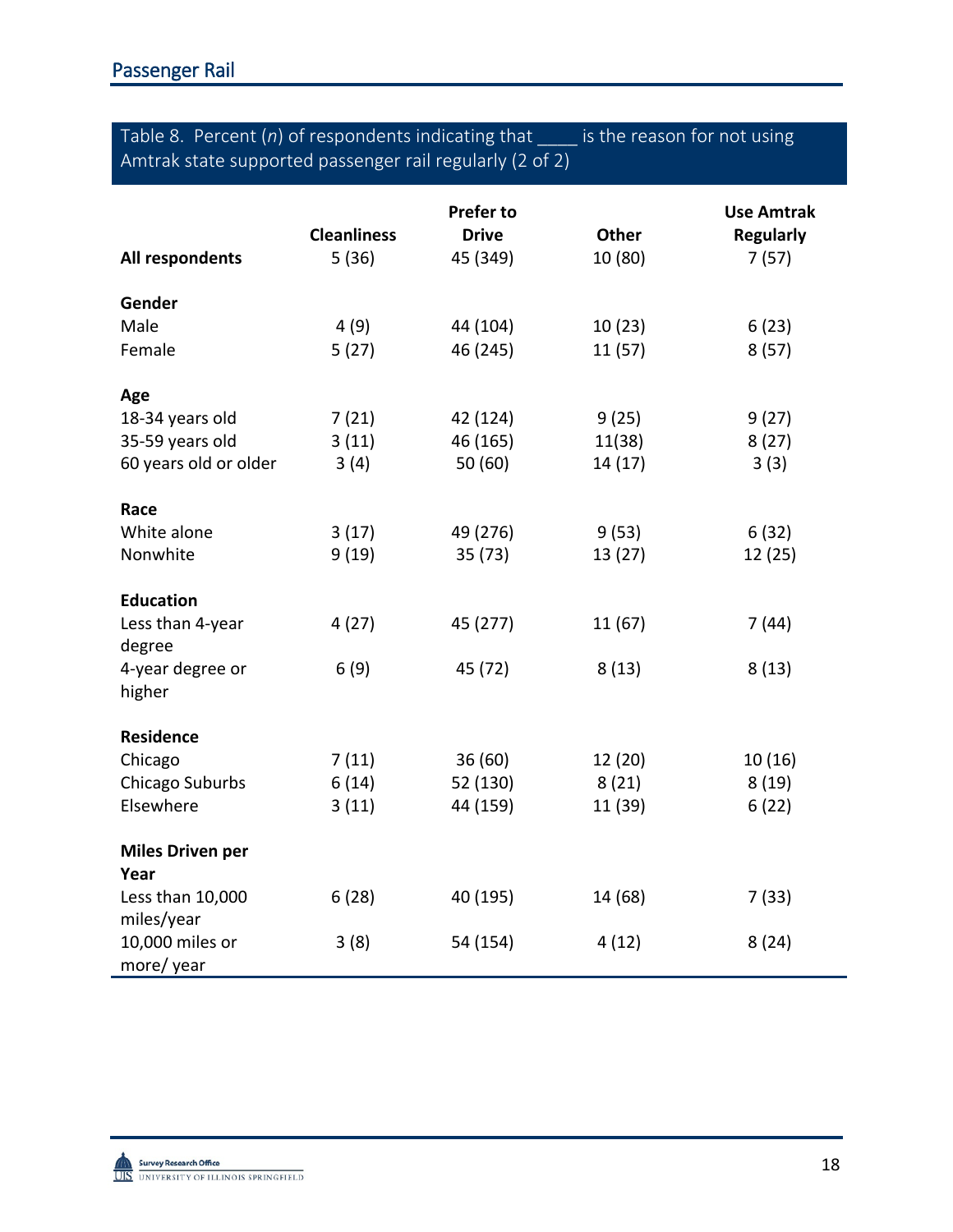## *Support for public transportation*

The vast majority of survey respondents (93 percent) support IDOT contributions to public transportation systems in Illinois. In fact, 44 percentsay they strongly support IDOT contributions to the building, maintenance, and operation of public transportation systems and 49 percent say they somewhat support these contributions. Only seven percent of those surveyed indicate they do not support IDOT contributions at all.

In the survey, most respondents say they are in favor of significantly or modestly expanding current levels of public transportation access in Illinois (70 percent), while only a small minority believe current levels of public transportation access should be reduced (three percent).

### *Public transportation use*

The majority of survey respondents do not regularly use public transportation. Only eleven percent of respondents report using public transportation daily or almost daily while 18 percent report using it once or twice a week. Two out of five respondents (41 percent) report using public transportation once a month or less and 29 percent of respondents say they never use public transportation. While frequent use overall is low (eleven percent), some populations are much more likely to use public transportation than others. For instance, half (50 percent) of nonwhite respondents report using public transportation at least once per week, compared to 22 percent of white respondents. Furthermore, 44 percent of respondents in the 18-34 age group report using public transportation at least once per week compared to 23 percent in the 35-59 age group and just 14 percent in the 60+ age group.

Men in the survey are more frequent users of public transportation than women. When looking at those who report using public transportation at least once per week, female respondents report at a slightly lower rate (29 percent) than male respondents (32 percent). Location also plays a large role in whether individuals use public transportation. Not surprisingly, respondents who live in Chicago are most likely to use public transportation often. In fact, two thirds (66 percent) of Chicago respondents report public transportation use of once a week or more, compared to 24 percent of respondents in the Chicago suburbs and 17 percent of respondents living elsewhere in Illinois.

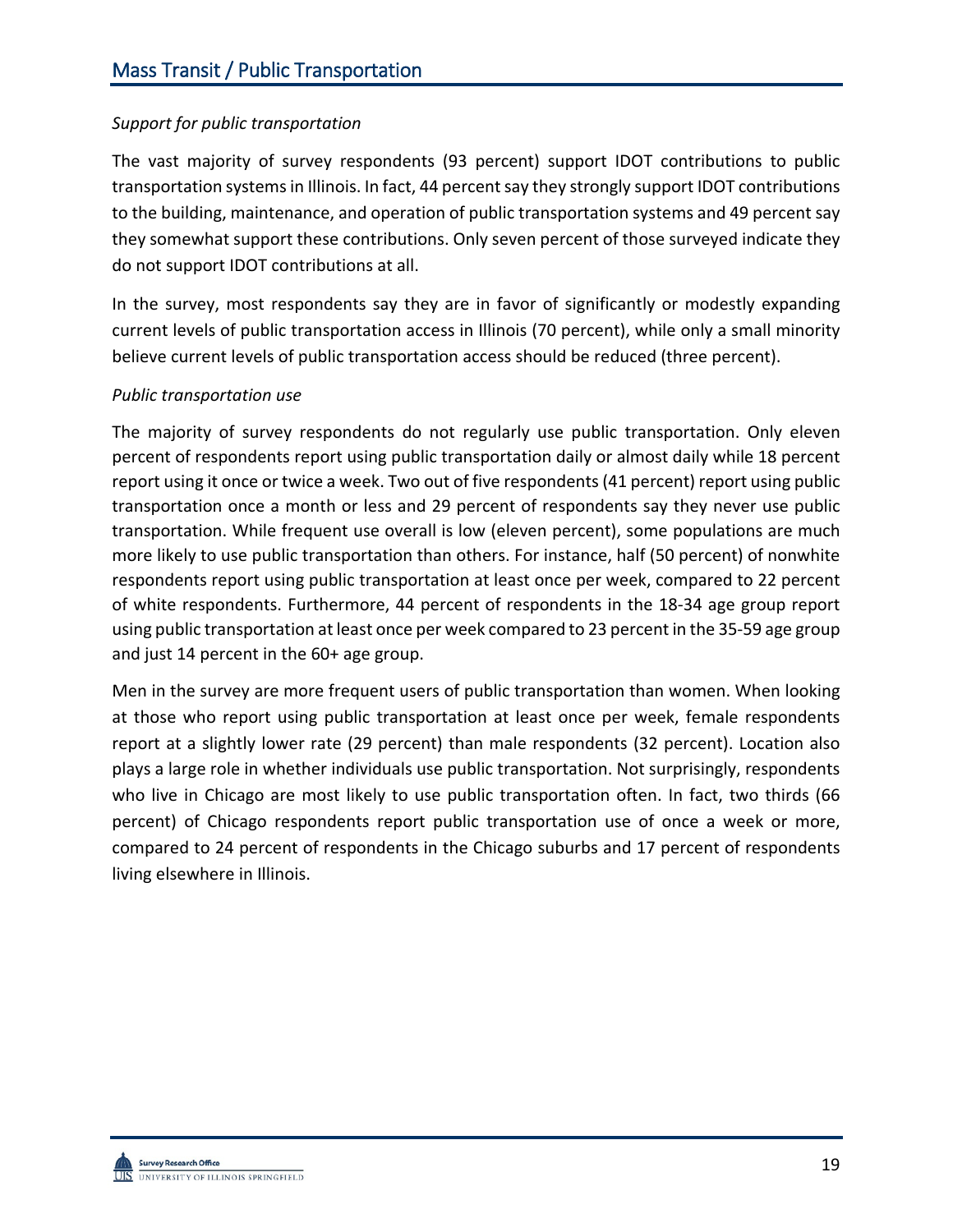## *Mode of transportation*

The survey asked respondents a multiple response question regarding which transportation they use to get to work. Fifty percent of respondents report that they commute to work in some way — either by bus, train, car or personal vehicle, or by walking. For those who report commuting, the most popular way to get to work is a car or other personal vehicle (81 percent). Lesser percentages indicate using other methods of transportation to get to work. For instance, 24 percent of respondents say they take a bus to get to work, and twenty-two percent say they take a train. Even smaller percentages indicate walking to work (ten percent), taking the Amtrak or Greyhound (four percent), and biking to work (three percent).

As shown in figure 5 below, respondents living in Chicago are more likely to indicate that they commute to work using public transportation than their counterparts in the Chicago suburbs and elsewhere in Illinois; 53 percent of respondents in Chicago indicate they take a bus to commute to work and 47 percent indicate they take a train. This compares to 17 percent of respondents in the Chicago suburbs who take a bus and 21 percent who take a train.

Respondents living outside of the Chicago area are even less likely to indicate using public transportation. For these respondents only ten percent report taking a bus and seven percent report taking a train to get to work. Additionally, Chicago respondents are nearly twice as likely as those in the suburbs to report walking to work (16 percent versus nine percent respectively). This is a decrease compared to when the survey was distributed last. In 2016, 23 percent of Chicago respondents reported walking to work. Respondents outside of the Chicago metro area are even less likely to reporting walking as a mode of transportation (seven percent).

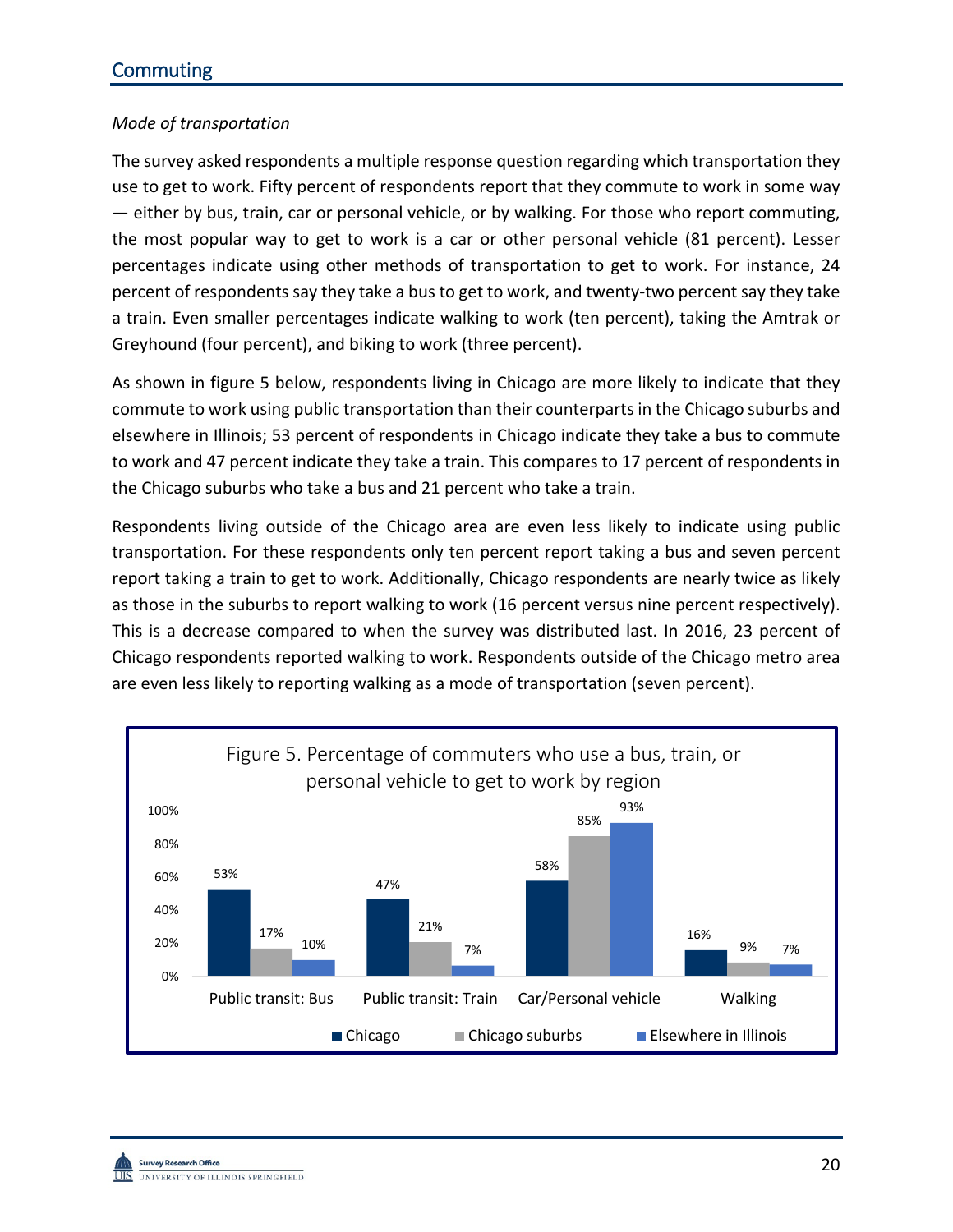# **Commuting**

Respondents differ in their mode of transportation by other factors in addition to location. For instance, nonwhite respondents are more likely to indicate taking a bus (46 percent) than white respondents (14 percent). Nonwhite respondents are also more than twice as likely to report taking a train (38 percent) than white respondents (15 percent). Some of this variation is due to the fact that nonwhite respondents are far more likely to report living in the city of Chicago (44 percent) than white respondents (13 percent) and therefore more likely to live in areas where taking public transportation is the norm. The fact that white respondents are more likely to have a current driver's license may also play a role. A majority of respondents have a current Illinois driver's license. However, a larger majority of white respondents (87 percent) report having one than nonwhite respondents (74 percent).

Respondents differ in the transportation they use to get to work based on other factors as well, though these differences are not as pronounced as those based on location and race. For instance, respondents with a four-year degree are less likely to report taking the bus (18 percent) than those with less than a four-year degree (26 percent). While the 2016 report showed that more respondents with a 4-year degree reported taking the train than those that do not have a 4-year degree, this is not the case for 2017. Nineteen percent of respondents with a 4-year degree report taking the train compared to 24 percent of those without a degree. The survey results also finds that younger individuals (18-34) are more likely to indicate walking to work compared to older individuals. While 15 percent of respondents ages 18-34 report walking to work, only seven percent of respondents 35-59 and three percent of respondents 60+ report walking to work.

### *Commute length and duration*

A majority of survey respondents (66 percent) report that the number of miles between their work and home is 20 miles or less, a quarter (25 percent) report that their commute is between 21 and 40 miles, and just nine percent report their commute is more than 40 miles. Perhaps unsurprisingly, respondents living in the city of Chicago are more likely to report that the distance from their home to work is 20 miles or less (69 percent) than those in the Chicago suburbs (60 percent) and those living elsewhere in the state (64 percent). Somewhat more surprisingly is



the finding that women are more likely to report driving less than twenty miles to work (68 percent) than men (63 percent). However, both male and female respondents report driving more than 40 miles to work at the same rate (9 percent).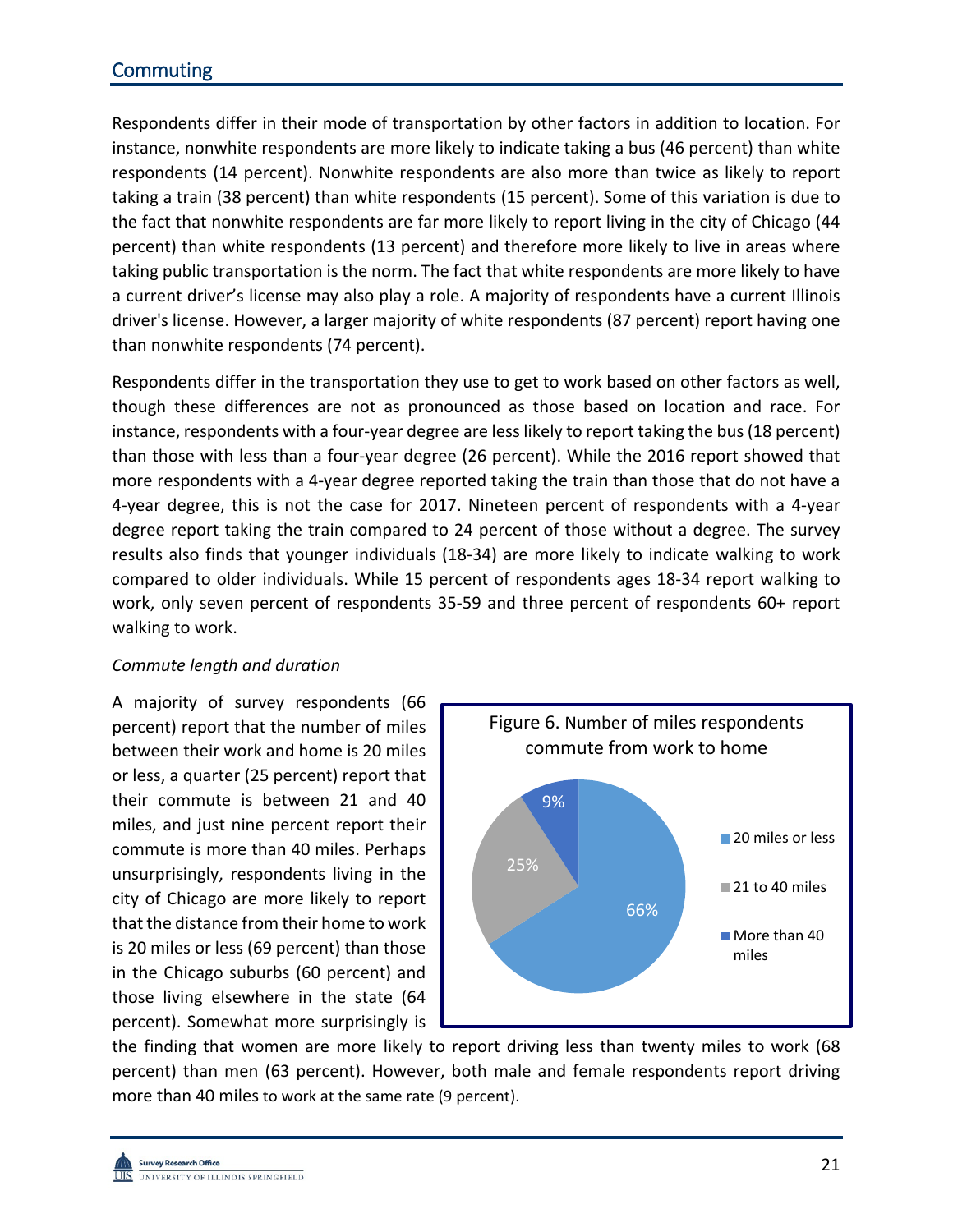# **Commuting**

The survey asked respondents to estimate the number of minutes it takes to get to and from work. A plurality of respondents say that it takes them between 21 and 50 minutes to get to work (49 percent). Two out of five (40 percent) report it takes them 20 minutes or less to get to work, and a much smaller percentage say it takes them more than 50 minutes to get to work (11 percent). The survey finds similar numbers regarding the trip back home from work: 48 percent estimate the trip to take between 21 and 50 minutes, 38 percent say it is 20 minutes or less, and 14 percent say it takes them more than 50 minutes to get back home from work. As seen in Figures 7 and 8, 2017 findings are consistent with findings from the 2016 survey.



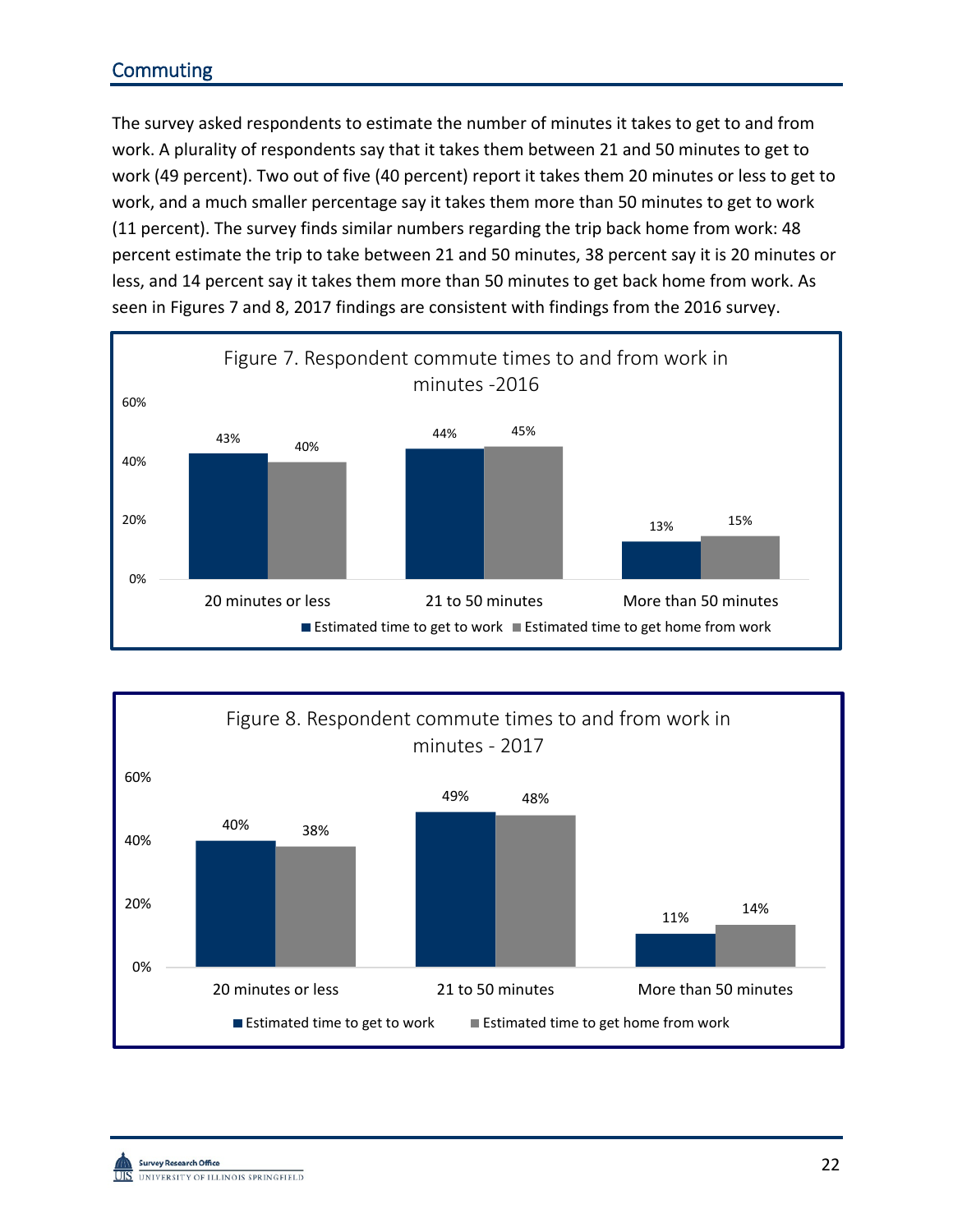## *Commute Predictability and variability*

Respondents in Chicago are slightly more likely than those living in the Chicago suburubs or elsewhere in the state to have the longest commute to work; 14 percent of those who live in Chicago say that it takes 50 minutes or more to get to work compared to 12 percent in the suburbs and seven percent elsewhere in the state. The survey finds that white respondents and nonwhite respondents are equally likely to have a commute of twenty minutes or less (40 percent). Nonwhites are more likely to have a commute of more than 50 minutes (15 percent) than white respondents (9 percent) despite the fact that many of these respondents live in urban areas. Middle aged respondents are the least likely to have a commute of 50 minutes or more; just nine percent of respondents ages 35-59 have a commute that length compared to 12 percent for those ages 18-34 and 14 percent for those ages 60 or older. This is different from last year's survey, where 18-34 year old respondents were the least likely to have a long commute.

Most respondents in the survey indicate their commute is predictable. Indeed, 90 percent of respondents indicate their commute is either very or somewhat predictable. Furthermore, respondents do not tend to see much variance in their commute times. When asked about how many times per month their commute is longer than their average commute, a plurality of respondents (43 percent) say this occurs about once or twice a month and 38 percent say this happens three or four times a month. Only five percent say that their commute is longer than average eight or more times a month.

However, white respondents have a more predictable commute than nonwhite respondents. Whereas 45 percent of white respondents say their commute is "very predictable" only 33 percent of nonwhite respondents say this. Location also plays a large role in the predictability of respondents' commutes; respondents living in Chicago (26 percent) and the Chicago suburbs (36 percent) are less likely to say that their commute is "very predictable" than those living elsewhere in the state (56 percent). Regarding times when commutes are longer than average, those living elsewhere in the state are much more likely to say that this occurs between once or twice a month (57 percent) than those in Chicago (27 percent) and the Chicago suburbs (37 percent).

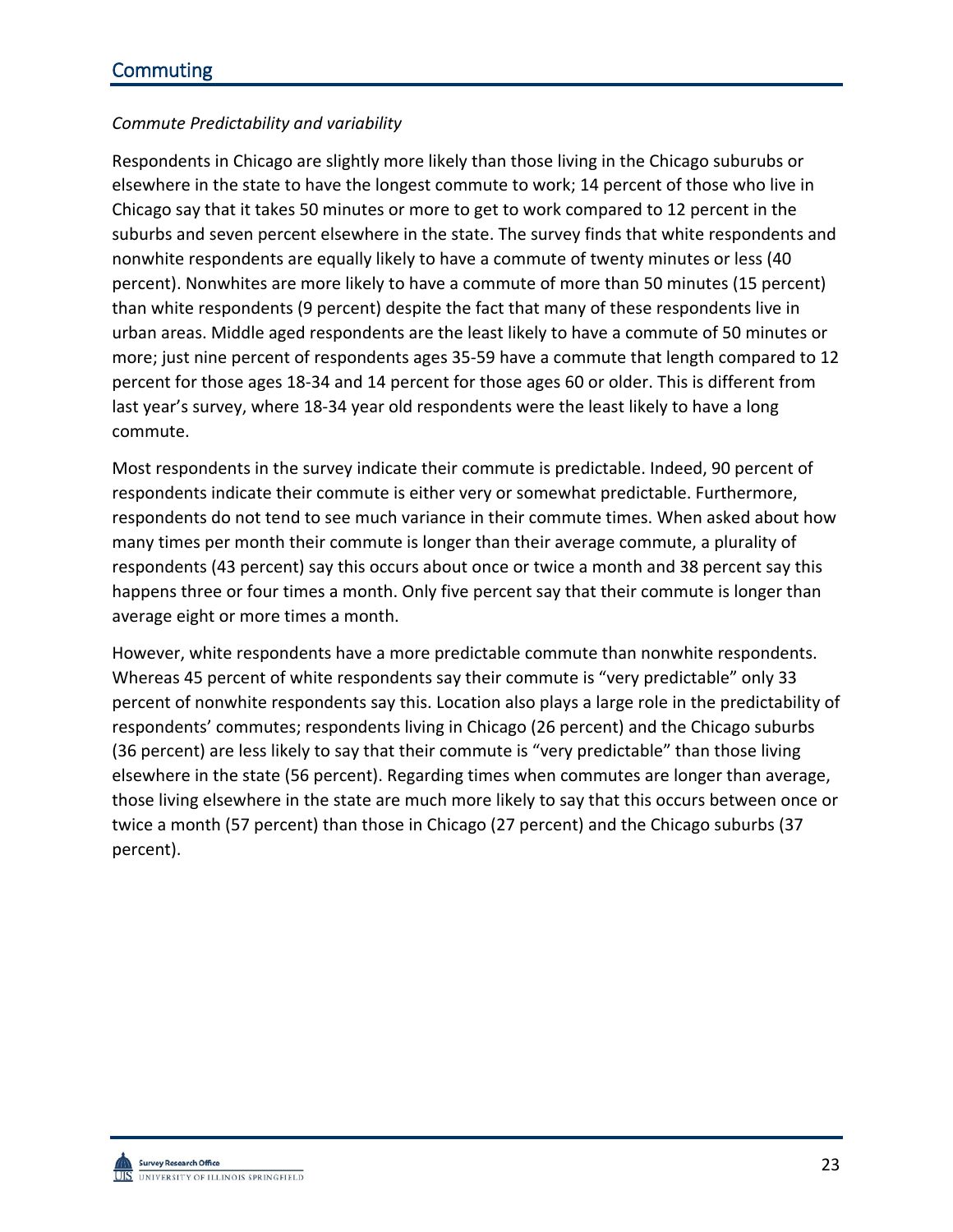This section presents the results from respondents' rating of traveler services such as rest areas and informational materials about travelling in Illinois which are available to general public.

#### *Importance of Rest Areas*

The survey results show that the majority of respondents (78 percent) feel that rest areas on highways are important to them. The table below presents the percentage of respondents by demographic groups who responded with a "yes" to the question: "Are rest areas important to you?" As the table shows, respondents in the 35-59 age cohort and those in the 60+ age cohort are particularly likely to agree that rest areas are important to them (81 percent and 80 percent respectively). However, as table 9 displays, sizeable majorities of all demographic groups analyzed are likely to report that rest areas are important to them. Additionally, responses for 2017 are slightly more positive than responses from the 2016 survey.

| Table 9. Importance of rest areas by demographics                                  |                                                |                                      |                                      |  |
|------------------------------------------------------------------------------------|------------------------------------------------|--------------------------------------|--------------------------------------|--|
|                                                                                    | <b>Percent of</b><br>people who<br>agreed 2017 | Percent of people<br>who agreed 2016 | <b>Difference</b><br>$(2017 - 2016)$ |  |
| All respondents                                                                    | 78                                             | 74                                   | $-4$                                 |  |
| Age<br>18-34<br>35-59                                                              | 72<br>81                                       | 69<br>77                             | $-3$<br>$-4$                         |  |
| $60+$                                                                              | 80                                             | 79                                   | $-1$                                 |  |
| <b>Education</b><br>Less than 4 years<br>4 year degree or More                     | 79<br>73                                       | 74<br>74                             | $-5$<br>$+1$                         |  |
| Race<br>White<br>Non-White                                                         | 79<br>75                                       | 74<br>74                             | $-5$<br>$-1$                         |  |
| Gender<br>Male<br>Female                                                           | 76<br>78                                       | 71<br>77                             | $-5$<br>$-1$                         |  |
| <b>Residence</b><br>Chicago<br>Chicago Suburbs<br>Elsewhere                        | 77<br>76<br>79                                 | 71<br>70<br>80                       | $-6$<br>-6<br>$+1$                   |  |
| <b>Miles Driven</b><br>Less than 10,000 miles / year<br>10,000 miles or more/ year | 78<br>77                                       | 74<br>74                             | -4<br>$-3$                           |  |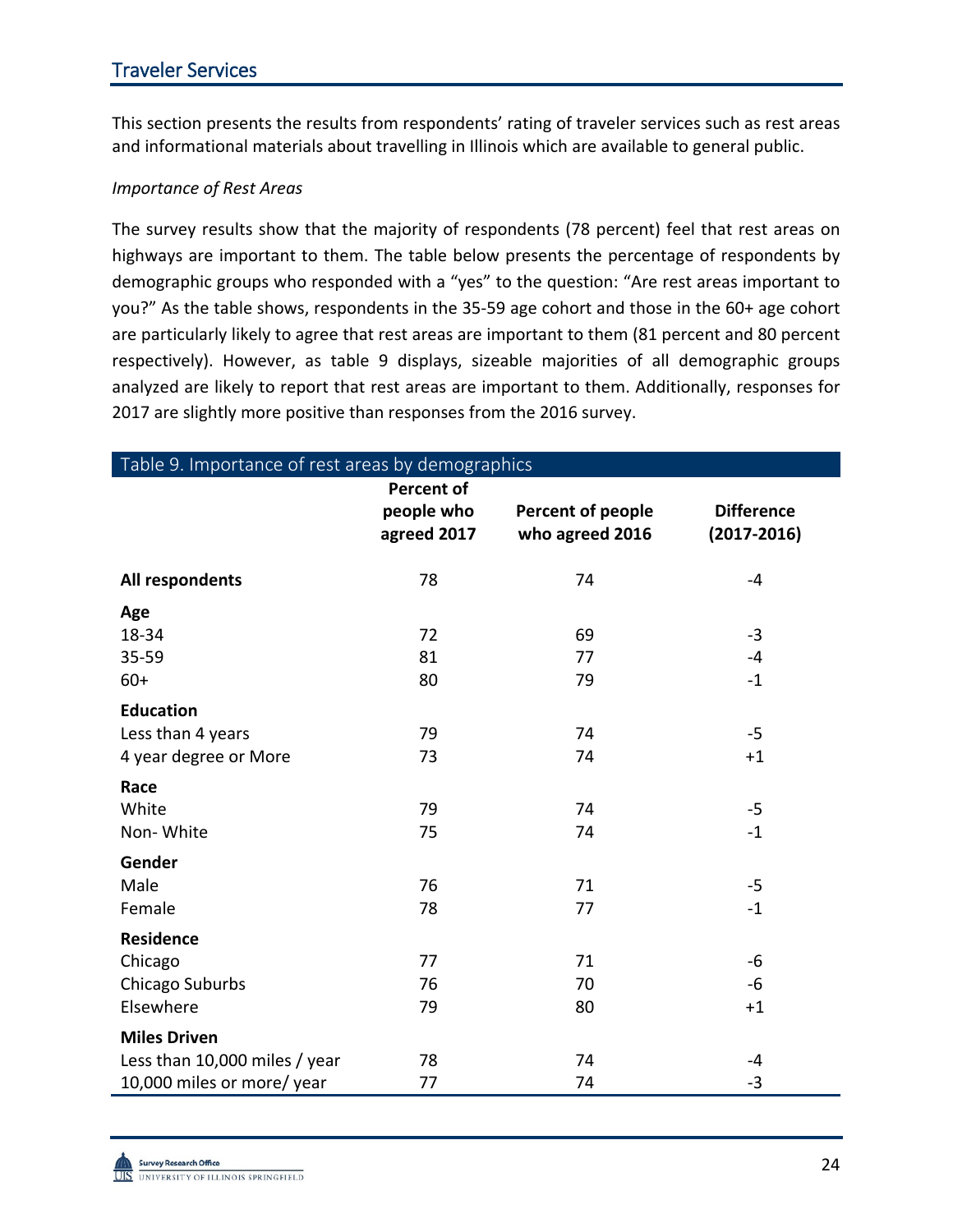## *Rest Area Utilization*

The study also examined rest area use in Illinois and in other states. Percentages of those who report using rest areas often are displayed in table 10. Respondents report using rest areas in other states less often than in Illinois but this difference is quite small. There is very little variation among demographic groups as well. Respondents age 18-34 and 60 plus (47 percent and 55 percent, respectively) are more likely to use rest areas in Illinois than those in other states (43 percent and 50 percent, respectively).

| Table 10. Percent of people who use rest areas very or somewhat often in |                 |                     |  |  |
|--------------------------------------------------------------------------|-----------------|---------------------|--|--|
|                                                                          | <b>Illinois</b> | <b>Other states</b> |  |  |
| <b>All Respondents</b>                                                   | 49 (377)        | 47 (366)            |  |  |
| Age                                                                      |                 |                     |  |  |
| 18-34                                                                    | 47 (139)        | 43 (126)            |  |  |
| 35-59                                                                    | 48 (173)        | 50 (181)            |  |  |
| $60+$                                                                    | 55 (65)         | 50(57)              |  |  |
|                                                                          |                 |                     |  |  |
| <b>Education</b>                                                         |                 |                     |  |  |
| Less than 4 years                                                        | 48 (294)        | 46 (283)            |  |  |
| 4 year degree or More                                                    | 52 (83)         | 52 (83)             |  |  |
|                                                                          |                 |                     |  |  |
| Race                                                                     |                 |                     |  |  |
| White                                                                    | 50 (281)        | 48 (271)            |  |  |
| Non-White                                                                | 46 (96)         | 45 (95)             |  |  |
|                                                                          |                 |                     |  |  |
| Gender                                                                   |                 |                     |  |  |
| Male                                                                     | 52 (122)        | 51 (119)            |  |  |
| Female                                                                   | 47 (253)        | 46 (245)            |  |  |
|                                                                          |                 |                     |  |  |
| Residence                                                                |                 |                     |  |  |
| Chicago                                                                  | 45 (74)         | 44 (70)             |  |  |
| Chicago Suburbs                                                          | 47 (117)        | 44 (109)            |  |  |
| Elsewhere                                                                | 52 (186)        | 51 (184)            |  |  |
|                                                                          |                 |                     |  |  |
| <b>Miles Driven</b>                                                      |                 |                     |  |  |
| Less than 10,000 miles / year                                            | 44 (214)        | 42 (201)            |  |  |
| 10,000 miles or more/ year                                               | 57 (163)        | 57 (165)            |  |  |

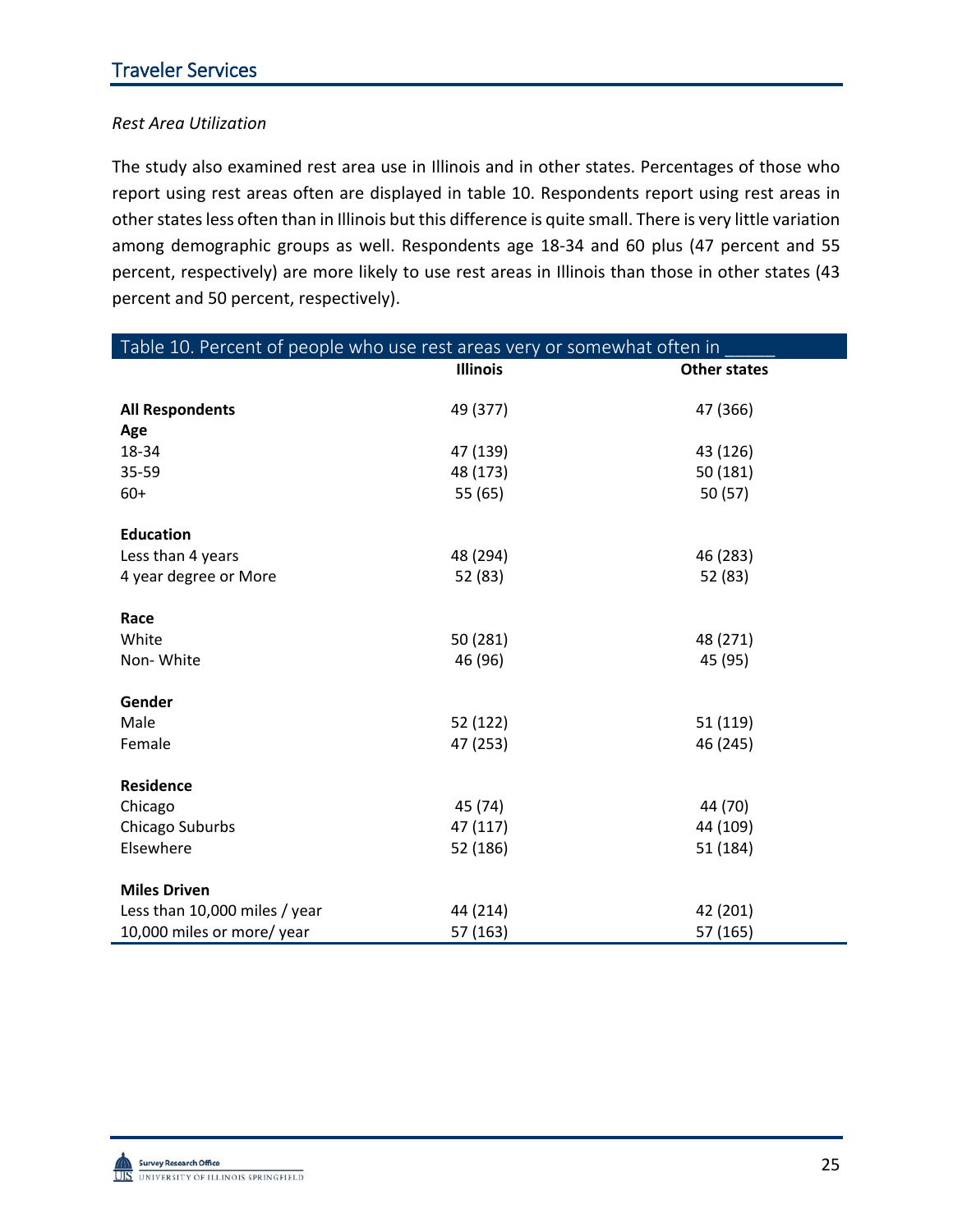## *Rest Area Quality*

Respondents were also asked to rate the cleanliness and safety of rest areas in Illinois. Regarding these measures, the survey found that a majority of respondents indicate that rest areas in Illinois are both clean and safe. However, respondents are less positive in their evaluation of rest area cleanliness and safety in 2017 than they were in 2016 (see figure 9).

The bulk of respondents, on average, answered positively to statements regarding both the cleanliness (73 percent) and safety (71 percent) of rest areas. Table 11 (pg. 27) shows the percentage of respondents by demographics who rate the cleanliness and safety of rest areas as "good" or "very good." Respondents 60 and older are more likely to have a positive response on cleanliness and safety (78 percent and 75 percent, respectively) than their younger counterparts, while white respondents are much more likely to have a positive response on cleanliness and safety (76 percent and 73 percent, respectively) than nonwhite respondents (64 percent and 67 percent, respectively). Likewise, respondents who drive 10,000 miles or more per year are more likely to have a positive response on cleanliness and safety (77 percent and 76 percent, respectively) than those who drive less than 10,000 per year (70 percent and 69 percent, respectively).

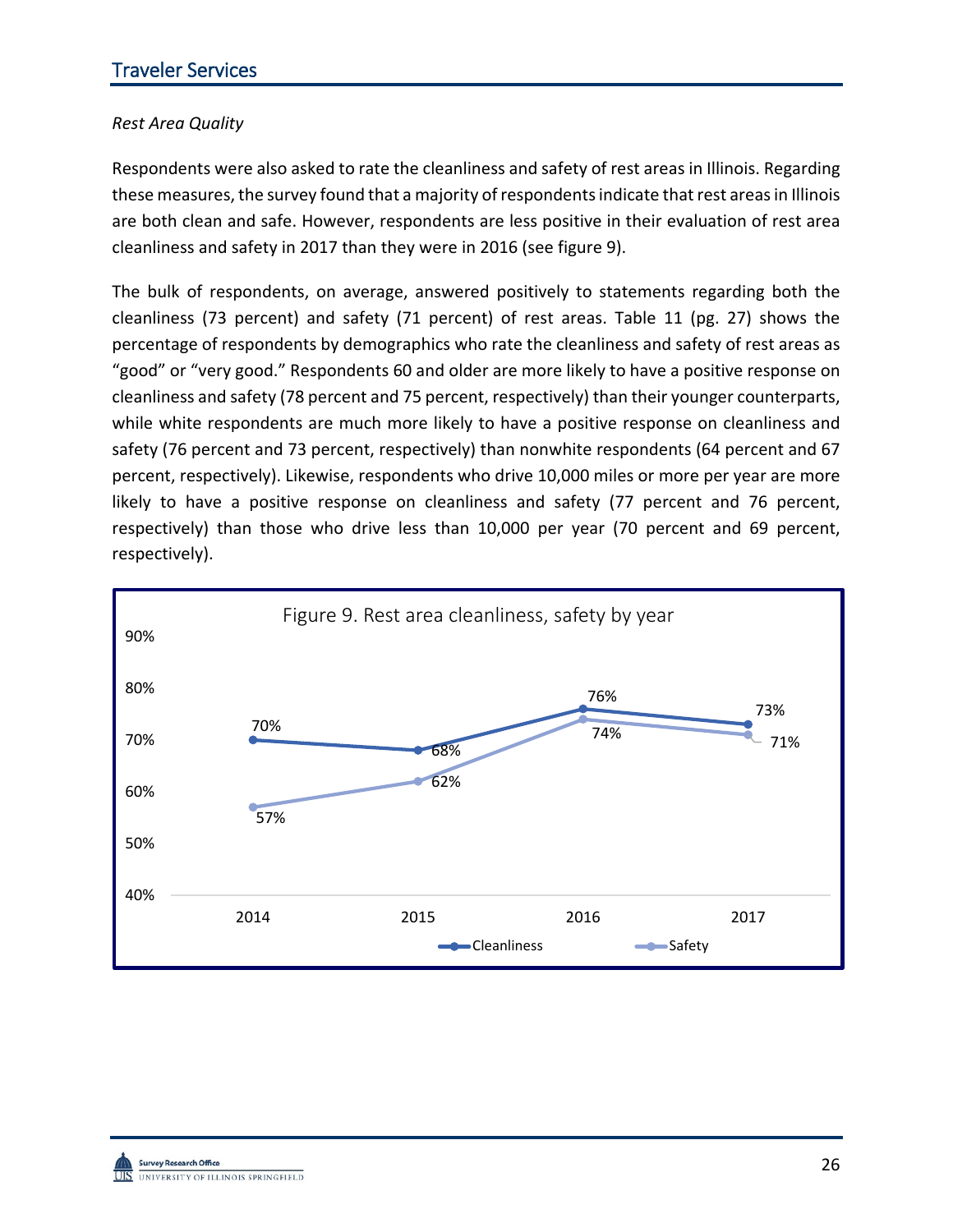# Table 11. Percentage of people who rated the cleanliness, safety of rest areas "good" or "very good"

|                                  | <b>Cleanliness of rest</b> |                      |
|----------------------------------|----------------------------|----------------------|
|                                  | areas                      | Safety of rest areas |
| All respondents                  | 73 (562)                   | 71 (552)             |
| Age                              |                            |                      |
| 18-34                            | 65 (190)                   | 69 (203)             |
| 35-59                            | 77 (279)                   | 72 (260)             |
| $60+$                            | 78 (93)                    | 75 (89)              |
| <b>Education</b>                 |                            |                      |
| Less than 4 years                | 74 (452)                   | 72 (441)             |
| 4-year degree or More            | 69 (110)                   | 69 (111)             |
| Race                             |                            |                      |
| White                            | 76 (427)                   | 73 (411)             |
| Non-White                        | 64 (135)                   | 67 (141)             |
|                                  |                            |                      |
| Gender                           |                            |                      |
| Male                             | 73 (172)                   | 73 (171)             |
| Female                           | 73 (389)                   | 71 (379)             |
| <b>Residence</b>                 |                            |                      |
| Chicago                          | 63 (104)                   | 66 (109)             |
| Chicago Suburbs                  | 76 (188)                   | 73 (182)             |
| Elsewhere                        | 75 (270)                   | 73 (261)             |
|                                  |                            |                      |
| <b>Miles Driven</b>              |                            |                      |
| Less than 10,000 miles /<br>year | 70 (339)                   | 69 (333)             |
| 10,000 miles or more/ year       | 77 (223)                   | 76 (219)             |

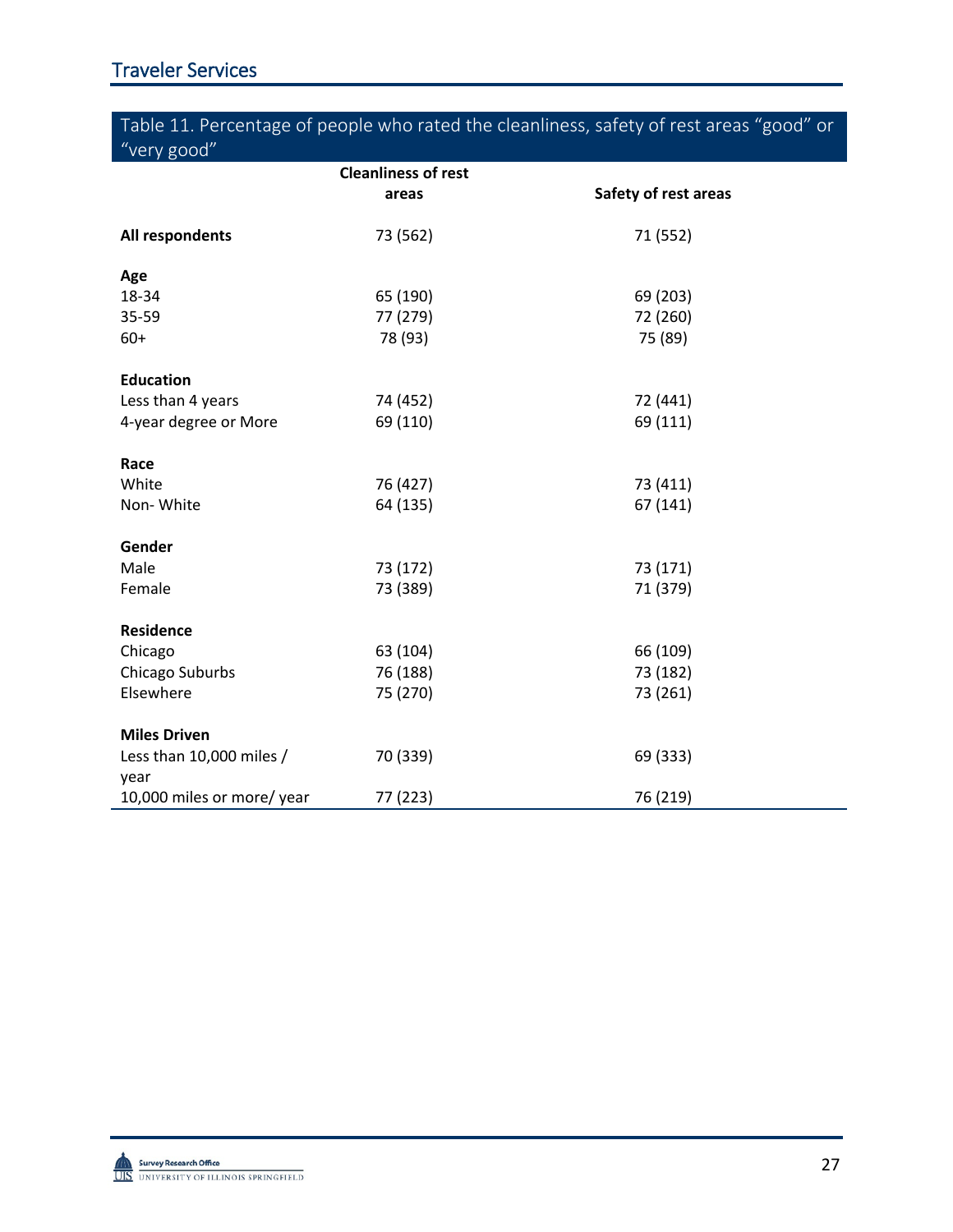### *Awareness and Use of IDOT websites*

As table 12 shows, individuals in the 35-59 age cohort are the most likely to report having visited IDOT's website (47 percent). By contrast, those in the 18-34 age group are least likely to report having visited the website (33 percent). There are some differences by education as well; a little over half (51 percent) of respondents with a four-year degree report having visited the website compared to 39 percent with less than a four-year degree. Regarding other demographics, white respondents and male respondents are more likely to report having visited the website than their counterparts. Additionally, those who report driving more than 10,000 miles per year or more are far more likely (54 percent) than those who drive less than 10,000 miles per year (34 percent) to report having visited the website.

When asked to rate IDOT's website, 64 percent of respondents overall rated the website as "good" or "very good" whereas 13 percent rated the website as "poor" or "very poor" and slightly less than a quarter (23 percent)

| Table 12. Percentage of people who have<br>visited IDOT's website by demographic |          |
|----------------------------------------------------------------------------------|----------|
| groups<br>All respondents                                                        | 41 (320) |
|                                                                                  |          |
| Age                                                                              |          |
| 18-34                                                                            | 33 (69)  |
| 35-59                                                                            | 47 (170) |
| 60+                                                                              | 45 (54)  |
| <b>Education</b>                                                                 |          |
| Less than 4 years                                                                | 39 (239) |
| 4-year degree or More                                                            | 51 (81)  |
| Race                                                                             |          |
| White                                                                            | 44 (247) |
| Non-White                                                                        | 35 (73)  |
| Gender                                                                           |          |
| Male                                                                             | 45 (106) |
| Female                                                                           | 40 (213) |
| Residence                                                                        |          |
| Chicago                                                                          | 32 (53)  |
| Chicago Suburbs                                                                  | 47 (116) |
| Elsewhere                                                                        | 42 (151) |
| <b>Miles Driven</b>                                                              |          |
| Less than 10,000 miles /                                                         | 34 (166) |
| year                                                                             |          |
| 10,000 miles or more/year                                                        | 54 (154) |

reported that they "don't know" (see table 14 on pg. 31). Individuals in the 35-59 age cohort (67 percent) and in the 60+ age cohort (64 percent) are more likely than those 18-34 (60 percent) to rate the website positively.

In a multiple response question, the survey asks respondents what information they would be most likely to access on IDOT's website. Table 13 on page 29 shows the results of this question. Respondents in the survey are most likely to mention visiting the website to find out about traffic and travel updates (50 percent), travel routes/maps (48 percent), and to obtain information on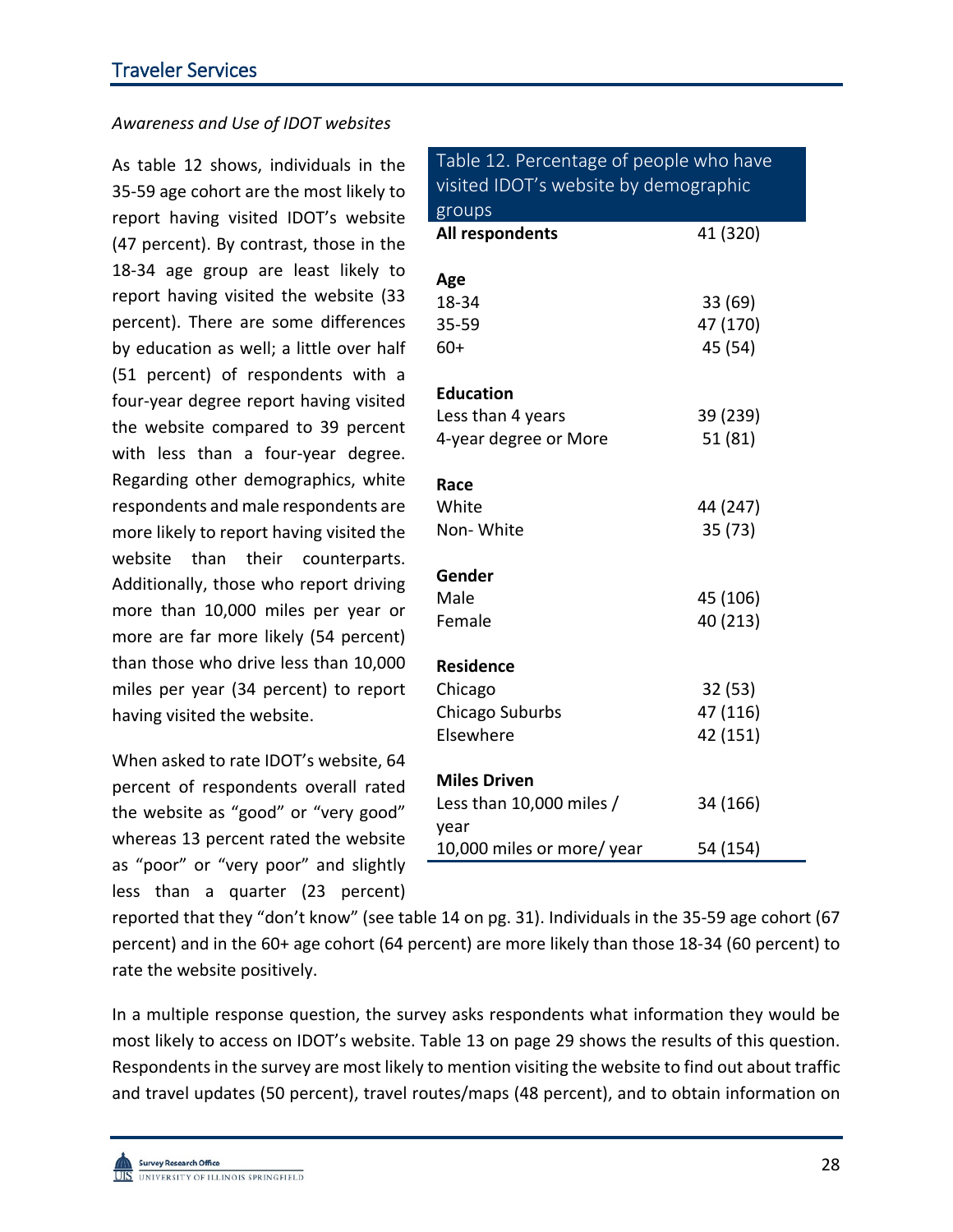areas of construction (47 percent). Just 20 percent indicate they would be likely to access traffic safety tips. Only one percent provide some other response<sup>[6](#page-30-0)</sup> whereas 24 percent of respondents indicate they are not likely to access the website. The survey also finds that respondents who are 60 or older (96 percent) are more likely than those 18-34 and 35-59 (84 and 90 percent, respectively) to provide a positive response about the item "signs at highway exits for food, gas, etc." Additionally, when looking at totals for the item "signs for area tourist attractions, state parks, etc.," respondents who are 60 or older (93 percent) are much more likely than those 18- 34 and 35-59 (77 and 85 percent, respectively) to provide a positive response.

| Table 13. Items most likely to be accessed on IDOT's website |                     |  |  |  |
|--------------------------------------------------------------|---------------------|--|--|--|
|                                                              | Percentage of cases |  |  |  |
| Traffic/ Travel updates                                      | 50 (387)            |  |  |  |
| Travel routes/ Maps                                          | 48 (368)            |  |  |  |
| Areas of construction                                        | 47 (365)            |  |  |  |
| Traffic safety tips                                          | 20(154)             |  |  |  |
| Other                                                        | 1(10)               |  |  |  |
| Not likely to access website                                 | 24 (186)            |  |  |  |

For the second year, the survey asked a question pertaining to IDOT's traveler information site: *[www.gettingaroundillinois.com.](http://www.gettingaroundillinois.com/)* Fifty-nine percent of respondents provided positive feedback about that site, rating it as "good "or "very good" whereas 26 percent provided a "don't know" response. This information is displayed on table 14 (pg. 30).

### *Toll-free telephone number and availability of free roadmaps*

When looking at the percentage of respondents who rated IDOT's toll-free number as "very good" or "good", those with less than a four-year degree (67 percent) and white respondents (66 percent) are more likely to provide a positive response than those with at least a four-year degree (50 percent) and non-white respondents (57 percent). Finally, when looking at the responses by residence, those who live in the Chicago suburbs (87 percent) are more likely to provide a positive response to the item "signs for tourist attractions, state parks, etc." than respondents who live in Chicago (73 percent) or elsewhere in the state (85 percent).

Over six in ten respondents (63 percent) rated IDOT's toll free number as "good" or "very good," up four percentage points from 2016. Just 15 percent of respondents rate the toll-free number as "poor" or "very poor," whereas 22 percent say they "don't know." A majority (60 percent) of respondents rated IDOTs free road maps as "good" or "very good" while 23 percent rate these as "poor" or "very poor." In addition, 18 percent of respondents say they "don't know."

<span id="page-30-0"></span> <sup>6</sup> See Appendix A. for these responses.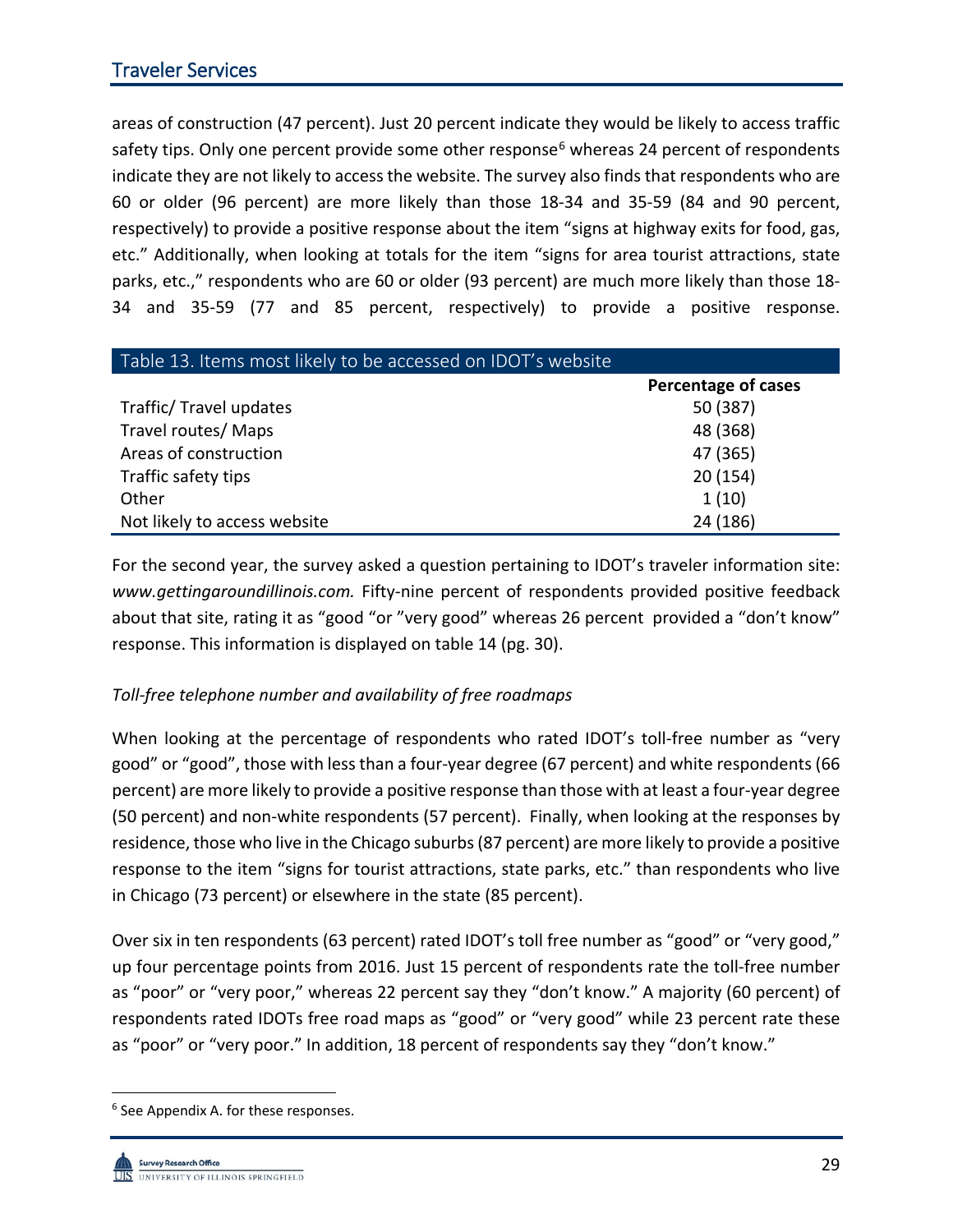| Table 14. Percentage (n) of respondents who rated the following IDOT services as "very good' or "good" |                                                                           |                                                                                     |                                                                           |                                                                            |                                                                     |                                                                                                         |
|--------------------------------------------------------------------------------------------------------|---------------------------------------------------------------------------|-------------------------------------------------------------------------------------|---------------------------------------------------------------------------|----------------------------------------------------------------------------|---------------------------------------------------------------------|---------------------------------------------------------------------------------------------------------|
| All                                                                                                    | <b>Signs at</b><br>highway<br>exits for<br>food, gas,<br>etc.<br>89 (684) | <b>Signs for</b><br>area tourist<br>attractions,<br>state parks<br>etc.<br>83 (643) | <b>Availabili</b><br>ty of free<br><b>IDOT</b><br><b>Maps</b><br>60 (460) | <b>IDOT's toll</b><br>free<br>number<br>$(1800 -$<br>452-IDOT)<br>63 (490) | <b>IDOT's</b><br>Website<br>(www.idot.i<br>llinois.gov)<br>64 (493) | <b>IDOT's</b><br>traveler<br>information<br>site<br>(www.gettin<br>garoundillino<br>is.com)<br>59 (458) |
| respondents                                                                                            |                                                                           |                                                                                     |                                                                           |                                                                            |                                                                     |                                                                                                         |
| Age<br>18-34<br>35-59<br>$60+$                                                                         | 84 (246)<br>90 (324)<br>96 (114)                                          | 77 (227)<br>85 (305)<br>93 (111)                                                    | 59 (174)<br>59 (213)<br>61(73)                                            | 59 (174)<br>65 (236)<br>67 (80)                                            | 60 (176)<br>67 (241)<br>64 (76)                                     | 58 (170)<br>59 (212)<br>64 (76)                                                                         |
| <b>Education</b><br>Less than 4<br>years<br>4-year degree<br>or More                                   | 87 (534)<br>94 (150)                                                      | 83 (509)<br>84 (134)                                                                | 61 (372)<br>55 (88)                                                       | 67 (410)<br>50 (80)                                                        | 65 (401)<br>58 (92)                                                 | 60 (371)<br>54 (87)                                                                                     |
| Race<br>White<br>Non-White                                                                             | 89 (503)<br>86 (181)                                                      | 85 (479)<br>78 (164)                                                                | 60 (338)<br>58 (122)                                                      | 66 (370)<br>57 (130)                                                       | 65 (369)<br>59 (124)                                                | 60 (337)<br>58 (121)                                                                                    |
| Gender<br>Male<br>Female                                                                               | 87 (204)<br>89 (479)                                                      | 83 (196)<br>83 (445)                                                                | 62 (145)<br>59 (315)                                                      | 67 (157)<br>62 (332)                                                       | 66 (154)<br>63 (338)                                                | 60 (141)<br>59 (316)                                                                                    |
| Residence<br>Chicago<br>Chicago<br>Suburbs<br>Elsewhere                                                | 83 (138)<br>90 (224)<br>90 (322)                                          | 73 (122)<br>87 (217)<br>85 (304)                                                    | 60 (99)<br>57 (143)<br>61 (218)                                           | 61 (102)<br>61 (151)<br>66 (237)                                           | 62 (103)<br>63 (156)<br>65 (234)                                    | 61 (102)<br>58 (145)<br>59 (211)                                                                        |
| <b>Miles Driven</b><br>Less than<br>10,000 miles/<br>year<br>10,000 miles or                           | 87 (424)<br>90 (160)                                                      | 82 (400)<br>84 (243)                                                                | 58 (281)<br>62 (179)                                                      | 62 (301)<br>66 (189)                                                       | 62 (300)<br>67 (193)                                                | 59 (285)<br>60 (203)                                                                                    |
| more/year                                                                                              |                                                                           |                                                                                     |                                                                           |                                                                            |                                                                     |                                                                                                         |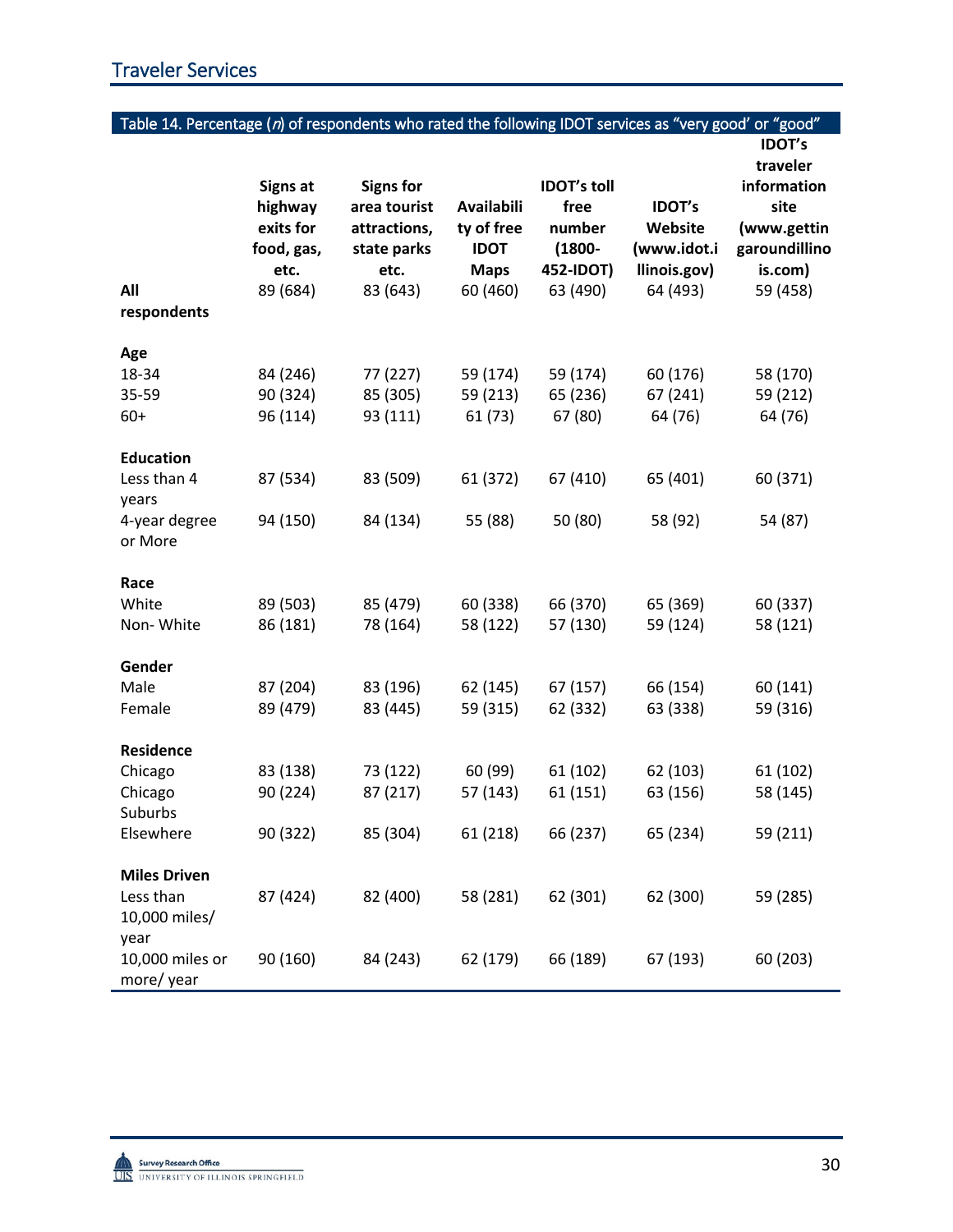### *Dangerous Driving Behavior*

The survey asks respondents whether they have engaged in five separate driving behaviors that would be deemed dangerous in the last 30 days. These behaviors are: not wearing a seatbelt while driving, not wearing a seatbelt while riding as a passenger, using a hand-held cell phone or texting while driving, driving a motor vehicle within two hours of drinking an alcoholic beverage, and not slowing down while in a work zone. For the most part, the survey finds that respondents do not report engaging in these behaviors very often with most respondents indicating they either have "never" engaged in the behaviors or engaged in them "once" in the past 30 days.

Table 15 (pg. 32) shows the percentage of respondents who report engaging in each behavior at least two times over the past thirty days. As is evident from examining the table, respondents are unlikely to report engaging in any of the behaviors. However, respondents age 18-34 are more likely to indicate using a cell-phone than drivers 60 and older (26 percent and 8 percent respectively). Respondents age 18-34 are also more likely to report not wearing a seat belt while both driving and riding as a passenger in a car, driving within two hours of drinking, and not slowing down in a work zone. In short, younger respondents report riskier behavior than older respondents, while those in the 35-59 cohort usually fall somewhere in between (see table 15, pg. 32).

Gender differences are not pronounced. While male respondents are more likely than female respondents to report driving within two hours of drinking (13 percent vs. 7 percent), none of the other behaviors about which the survey asked differed by more than two percentage points. However, respondents in Chicago are more likely to engage in each of the behaviors than their counterparts except using a cell phone while driving (see table 15, pg. 32). Also, those who drive who drive more than 10,000 miles per year are much more likely to report using a cell phone (27 percent) while driving than those who drive less than 10,000 miles per year (15 percent).

| Table 15. Percentage $(n)$ of people who have done<br>at least two or more times<br>in the past 30 days |                                           |                                                   |                                       |                                                     |                                                |  |  |
|---------------------------------------------------------------------------------------------------------|-------------------------------------------|---------------------------------------------------|---------------------------------------|-----------------------------------------------------|------------------------------------------------|--|--|
|                                                                                                         | Not worn<br>seatbelts<br>while<br>driving | Not worn<br>seatbelts<br>while riding<br>in a car | Used a cell<br>phone while<br>driving | <b>Driven</b><br>within two<br>hours of<br>drinking | <b>Not</b><br>slowed<br>down in a<br>work zone |  |  |
| All respondents                                                                                         | 15 (114)                                  | 17 (129)                                          | 20 (152)                              | 9(68)                                               | 8(59)                                          |  |  |
| Age                                                                                                     |                                           |                                                   |                                       |                                                     |                                                |  |  |
| 18-34                                                                                                   | 18 (52)                                   | 23 (68)                                           | 26(75)                                | 11 (32)                                             | 12 (34)                                        |  |  |
| 35-59                                                                                                   | 14 (52)                                   | 13 48)                                            | 19 (68)                               | 7(27)                                               | 6(23)                                          |  |  |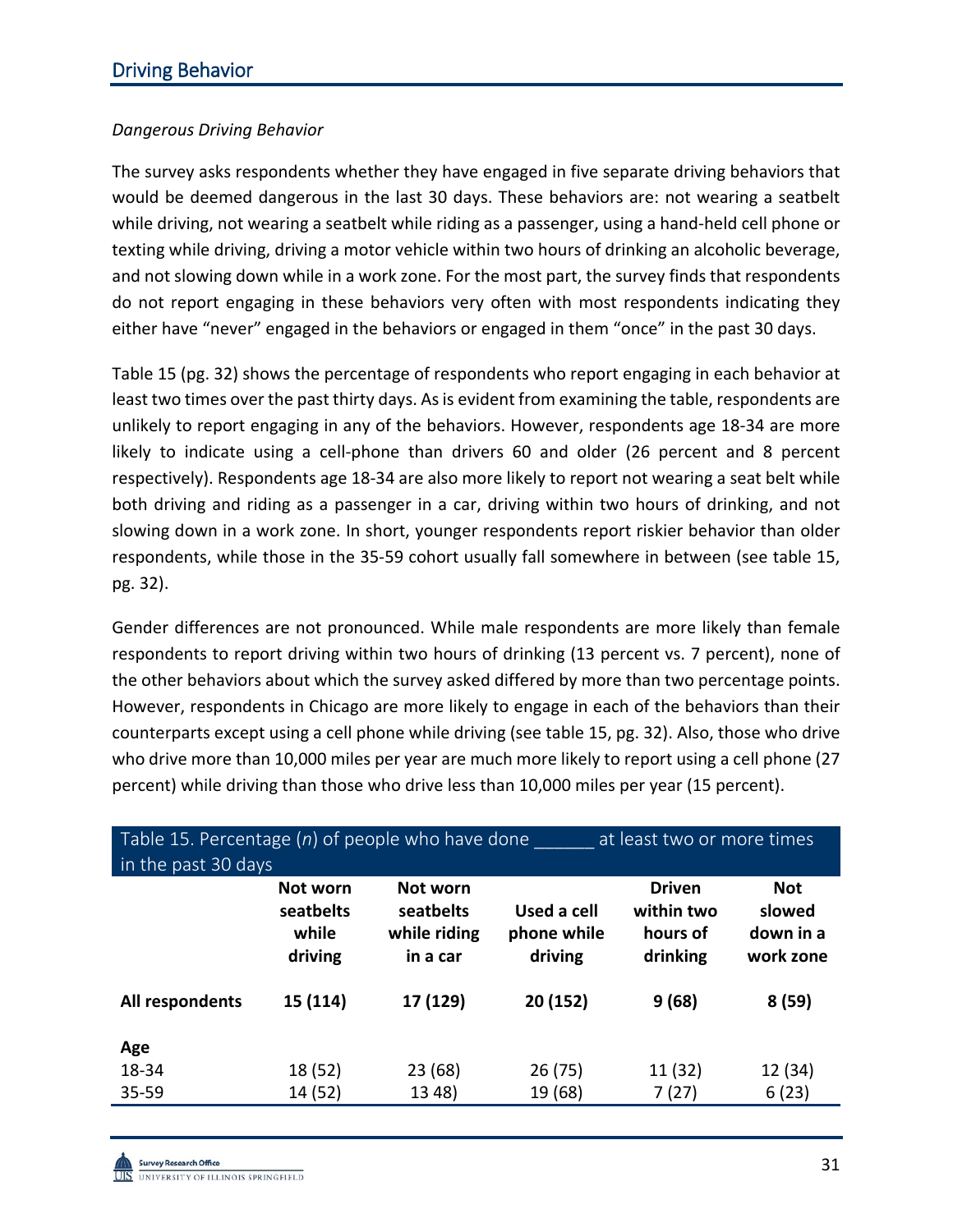| $60+$               | 8(10)   | 11(13)   | 8(9)     | 7(9)    | 22)     |
|---------------------|---------|----------|----------|---------|---------|
|                     |         |          |          |         |         |
| <b>Education</b>    |         |          |          |         |         |
| Less than 4 years   | 14 (89) | 17 (105) | 18 (109) | 8(48)   | 6(34)   |
| 4-year degree or    | 16(25)  | 15(24)   | 27(43)   | 13 (20) | 16 (25) |
| More                |         |          |          |         |         |
|                     |         |          |          |         |         |
| Race                |         |          |          |         |         |
| White               | 14 (78) | 15 (85)  | 18 (100) | 8(44)   | 6(34)   |
| Non-White           | 17 (36) | 21(44)   | 25(52)   | 11 (24) | 12 (25) |
|                     |         |          |          |         |         |
| Gender              |         |          |          |         |         |
| Male                | 16 (37) | 16 (38)  | 19 (45)  | 13 (30) | 8(18)   |
| Female              | 14 (77) | 17 (89)  | 20 (107) | 7(38)   | 8(41)   |
|                     |         |          |          |         |         |
| <b>Residence</b>    |         |          |          |         |         |
| Chicago             | 18 (30) | 21(35)   | 19 (32)  | 11 (19) | 10(17)  |
| Chicago Suburbs     | 10 (26) | 13 (33)  | 22 (55)  | 7(18)   | 9(22)   |
| Elsewhere           | 16 (58) | 17 (61)  | 18 (65)  | 9(31)   | 6(20)   |
|                     |         |          |          |         |         |
| <b>Miles Driven</b> |         |          |          |         |         |
| Less than 10,000    | 14 (66) | 16 (77)  | 15 (73)  | 9 (43)  | 8(40)   |
| mile/year           |         |          |          |         |         |
| 10,000 miles or     | 17 (48) | 18 (52)  | 27 (79)  | 9(25)   | 7(19)   |
| more/year           |         |          |          |         |         |

# Driving Behavior

The survey also asks respondents whether they have been irritated by the behavior of other drivers in the past 30 days and, if so, how often they have been irritated by this behavior. The results show that, indeed, many respondents report that these behaviors irritate them often. Table 16 (pg. 34) shows the percentage of respondents who have been irritated with other driver's behavior two or more times in the past 30 days. A majority of respondents indicate that each of the behaviors have irritated them two or more times in the past 30 days.

Looking at the table, female drivers and those who drive 10,000 or more per year are consistently irritated by the behavior of other drivers more often than their counterparts. White drivers (72 percent) are also more likely than their nonwhite (66) counterparts to report being irritated at other drivers using their cell phones while driving whereas drivers age 18-34 are more likely to become irritated at those not using proper signals (73 percent) than those age 35-59 (68 percent) or those age 60+ (63 percent). Finally, those in the Chicago suburbs are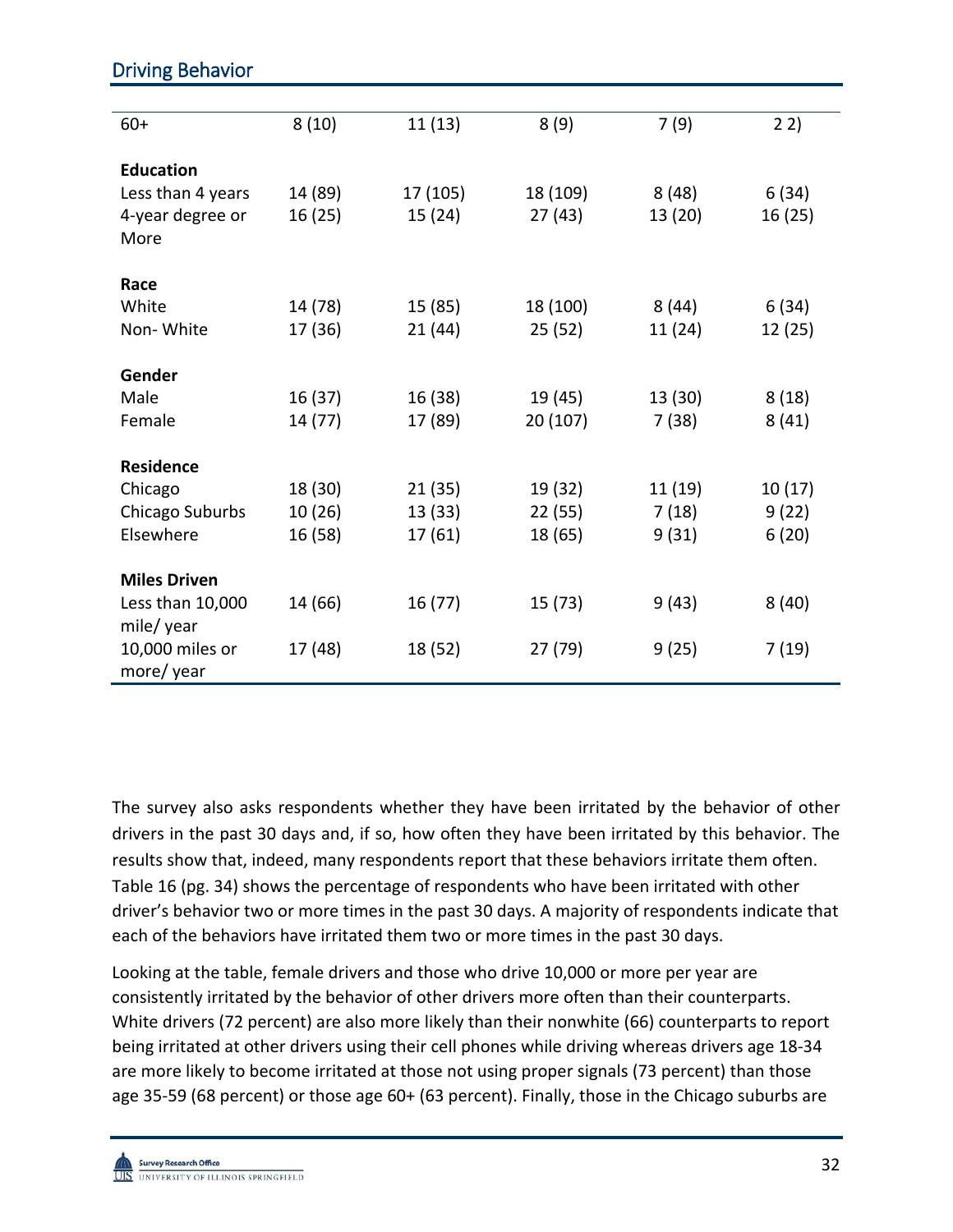# Driving Behavior

more like than those in Chicago and those elsewhere to become irritated at others' driving behavior at least two times per month on all but one of the behaviors. This difference is especially pronounced when it comes to being cut off in traffic where 64 percent of suburban Chicago residents report becoming irritated at least twice compared to 53 percent in Chicago and 57 percent elsewhere. The only item where suburban Chicago residents are not more likely to report becoming irritated is "driving higher than the speed limit."

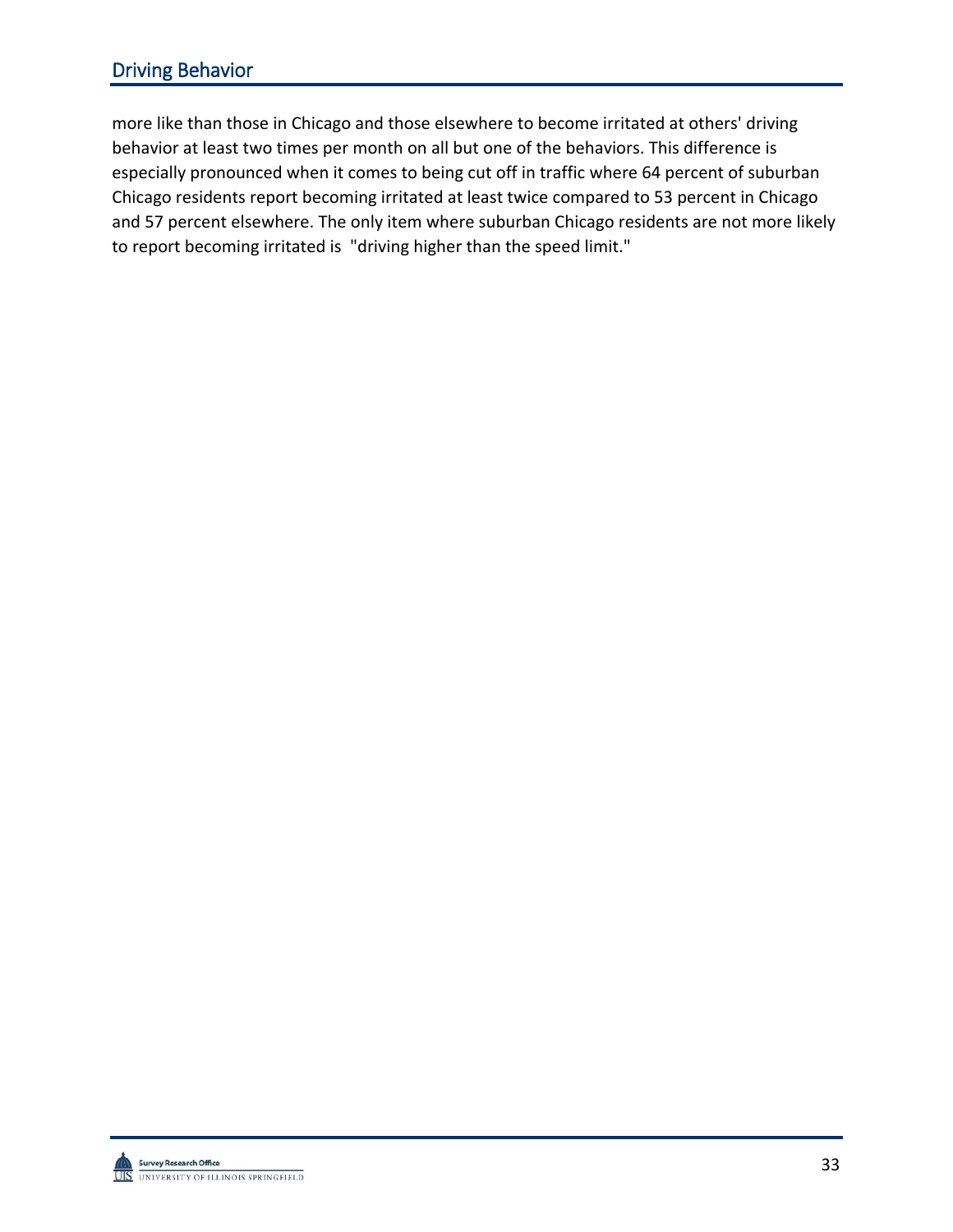| Table 16. percentage of people who have been irritated by other drivers'<br>at least two<br>times in the past 30 days |                                      |                          |                                              |                               |                                |
|-----------------------------------------------------------------------------------------------------------------------|--------------------------------------|--------------------------|----------------------------------------------|-------------------------------|--------------------------------|
|                                                                                                                       | using<br>cellphones<br>while driving | texting while<br>driving | driving at<br>higher speed<br>than the limit | cutting you<br>off in traffic | not using<br>proper<br>signals |
| All<br>respondents                                                                                                    | 70 (543)                             | 70 (538)                 | 59 (454)                                     | 58 (452)                      | 69 (535)                       |
| Age                                                                                                                   |                                      |                          |                                              |                               |                                |
| 18-34                                                                                                                 | 68 (199)                             | 70 (206)                 | 57 (167)                                     | 63 (185)                      | 73 (214)                       |
| 35-59                                                                                                                 | 73 (163)                             | 72 (260)                 | 59 (214)                                     | 57 (205)                      | 68 (246)                       |
| $60+$                                                                                                                 | 68 (81)                              | 61(72)                   | 61(73)                                       | 52(62)                        | 63 (75)                        |
| <b>Education</b>                                                                                                      |                                      |                          |                                              |                               |                                |
| Less than 4<br>years                                                                                                  | 70 (431)                             | 70 (429)                 | 59 (361)                                     | 58 (357)                      | 69 (424)                       |
| 4-year degree<br>or More                                                                                              | 70 (112)                             | 68 (109)                 | 58 (93)                                      | 59 (95)                       | 69 (111)                       |
|                                                                                                                       |                                      |                          |                                              |                               |                                |
| Race                                                                                                                  |                                      |                          |                                              |                               |                                |
| White                                                                                                                 | 72 (404)                             | 70 (397)                 | 59 (333)                                     | 57 (321)                      | 70 (392)                       |
| Non-White                                                                                                             | 66 (139)                             | 67 (141)                 | 58 (121)                                     | 62 (131)                      | 68 (143)                       |
| Gender                                                                                                                |                                      |                          |                                              |                               |                                |
| Male                                                                                                                  | 66 (155)                             | 65 (153)                 | 47 (110)                                     | 55 (129)                      | 67 (157)                       |
| Female                                                                                                                | 72 (385)                             | 71 (383)                 | 64 (342)                                     | 60 (322)                      | 70 (375)                       |
| <b>Residence</b>                                                                                                      |                                      |                          |                                              |                               |                                |
| Chicago                                                                                                               | 66 (110)                             | 70 (116)                 | 54 (89)                                      | 53 (88)                       | 63 (105)                       |
| Chicago                                                                                                               | 73 (181)                             | 71 (176)                 | 57 (142)                                     | 64 (160)                      | 72 (180)                       |
| Suburbs                                                                                                               |                                      |                          |                                              |                               |                                |
| Elsewhere                                                                                                             | 70 (252)                             | 69 (246)                 | 62 (223)                                     | 57 (204)                      | 70 (250)                       |
| <b>Miles Driven</b>                                                                                                   |                                      |                          |                                              |                               |                                |
| Less than                                                                                                             | 65 (314)                             | 65 (317)                 | 58 (280)                                     | 53 (257)                      | 66 (323)                       |
| 10,000 mile/                                                                                                          |                                      |                          |                                              |                               |                                |
| year<br>10,000 miles                                                                                                  |                                      |                          |                                              |                               | 73 (212)                       |
| or more/year                                                                                                          | 80 (229)                             | 77 (221)                 | 60 (174)                                     | 68 (195)                      |                                |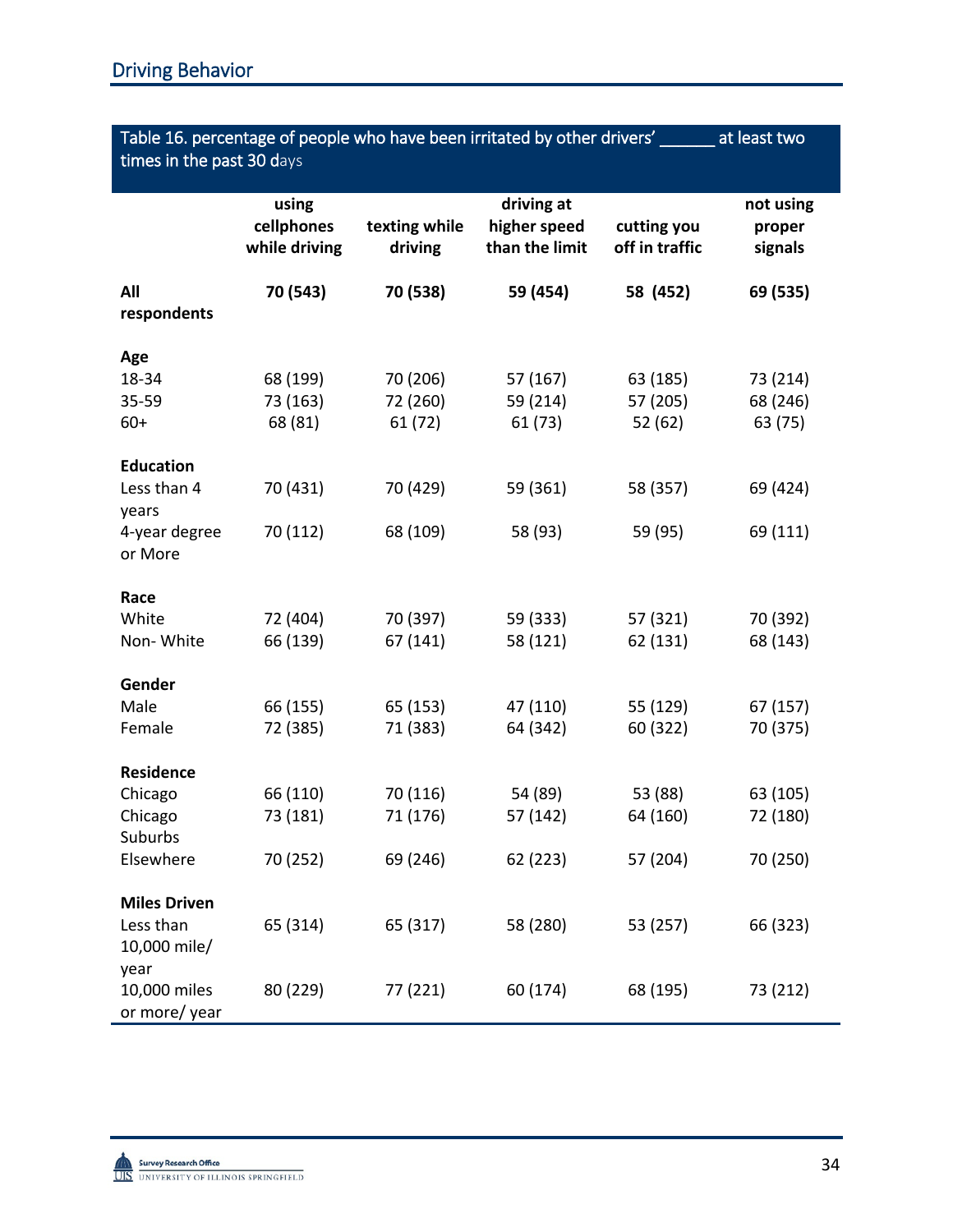## *Police enforcement of dangerous driving behaviors*

This section examines how likely respondents feel they would be stopped by the police for engaging in dangerous driving behaviors, as shown in the table below. The table shows the percentage of people who responded it was 'likely' or 'somewhat likely' to be stopped by the police. Respondents feel that 'driving faster than the posted speed limit' would be the behavior most likely to get them stopped by the police with 'driving after having too much to drink to drive safely' a distant second (48 percent vs. 36 percent). It should be noted that nearly two-thirds of the respondents (64 percent) still believe it is unlikely the police will stop them while drinking and driving. This opinion remains unchanged since the 2016 survey.

| while engaging in dangerous driving behaviors |                    |                    |              |                   |
|-----------------------------------------------|--------------------|--------------------|--------------|-------------------|
|                                               | <b>Drove while</b> |                    |              |                   |
|                                               | using a            | <b>Drove after</b> | <b>Drove</b> |                   |
|                                               | handheld           | having too much    | without      |                   |
|                                               | electronic         | to drink to drive  | using a      | Drove faster than |
|                                               | device             | safely             | seatbelt     | the speed limit   |
| All respondents                               | 32 (247)           | 36 (275)           | 33 (263)     | 48 (368)          |
| Age                                           |                    |                    |              |                   |
| 18-34                                         | 37 (109)           | 39 (115)           | 37 (110)     | 52 (152)          |
| 35-59                                         | 29 (105)           | 35 (125)           | 32 (115)     | 48 (172)          |
| $60+$                                         | 28 (33)            | 29 (35)            | 24 (28)      | 37(44)            |
| <b>Education</b>                              |                    |                    |              |                   |
| Less than 4 years                             | 32 (199)           | 36 (220)           | 34 (208)     | 48 (293)          |
| 4-year degree or More                         | 30(48)             | 34 (55)            | 28 (45)      | 47 (75)           |
| Race                                          |                    |                    |              |                   |
| White                                         | 32 (183)           | 38 (212)           | 34 (189)     | 48 (270)          |
| Non-White                                     | 30(64)             | 30(63)             | 30(64)       | 47 (98)           |
| Gender                                        |                    |                    |              |                   |
| Male                                          | 31(74)             | 38 (90)            | 33 (78)      | 47 (110)          |
| Female                                        | 32 (173)           | 35 (185)           | 32 (174)     | 48 (256)          |
| <b>Residence</b>                              |                    |                    |              |                   |
| Chicago                                       | 36 (60)            | 36 (59)            | 27(45)       | 38(63)            |
| Chicago Suburbs                               | 27(63)             | 31(77)             | 27(68)       | 47 (116)          |
| Elsewhere                                     | 34 (121)           | 38 (138)           | 39 (141)     | 53 (189)          |
| <b>Miles Driven</b>                           |                    |                    |              |                   |
| Less than 10,000 mile/ year                   | 33 (158)           | 36 (176)           | 33 (161)     | 47 (227)          |
| 10,000 miles or more/year                     | 31 (89)            | 34 (99)            | 32 (92)      | 49 (141)          |

## Table 17. Percentage of people who feel they are 'likely' to be stopped by the police while engaging in dangerous driving behaviors

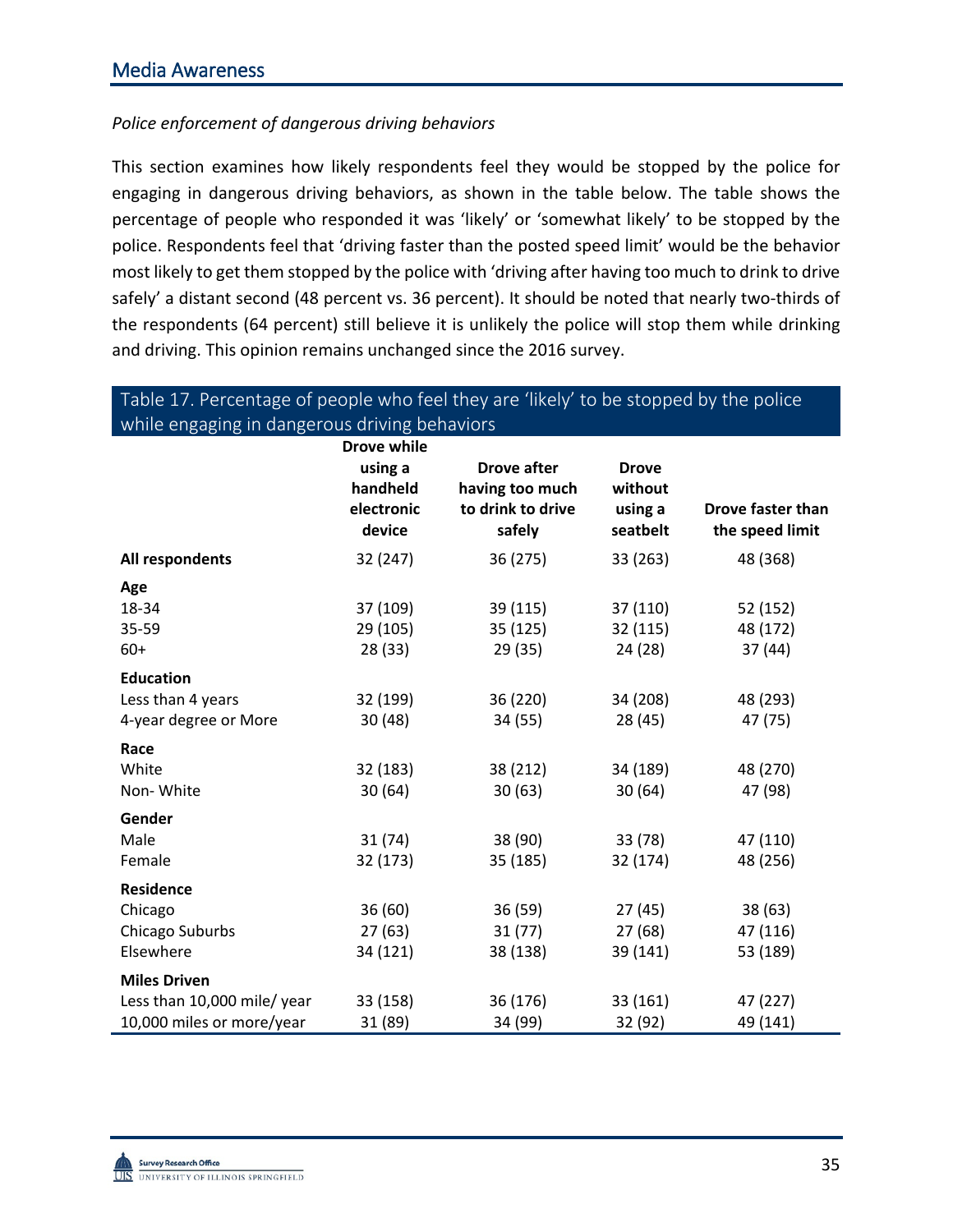## Media Awareness

Similar to the last two years, the 2017 Traveler Opinion Survey has three questions regarding police enforcement of impaired driving, seat belt laws and the use of handheld electronic devices while driving. The questions were formed to ask respondents whether they had "read, seen, or heard anything" about police enforcement in these areas during the past thirty days. Table 18 shows percentage of respondents who replied with a "yes" for this question. Figure 9 shows the data for the overall responses for the past four years. The level of awareness is higher for 2017 than compared to 2016, which saw a sharp drop from previous years. The greatest level of awareness is of alcohol-impaired driving enforcement, which was up eleven percentage points from 2016 but still less than its high of 70 percent in 2014.



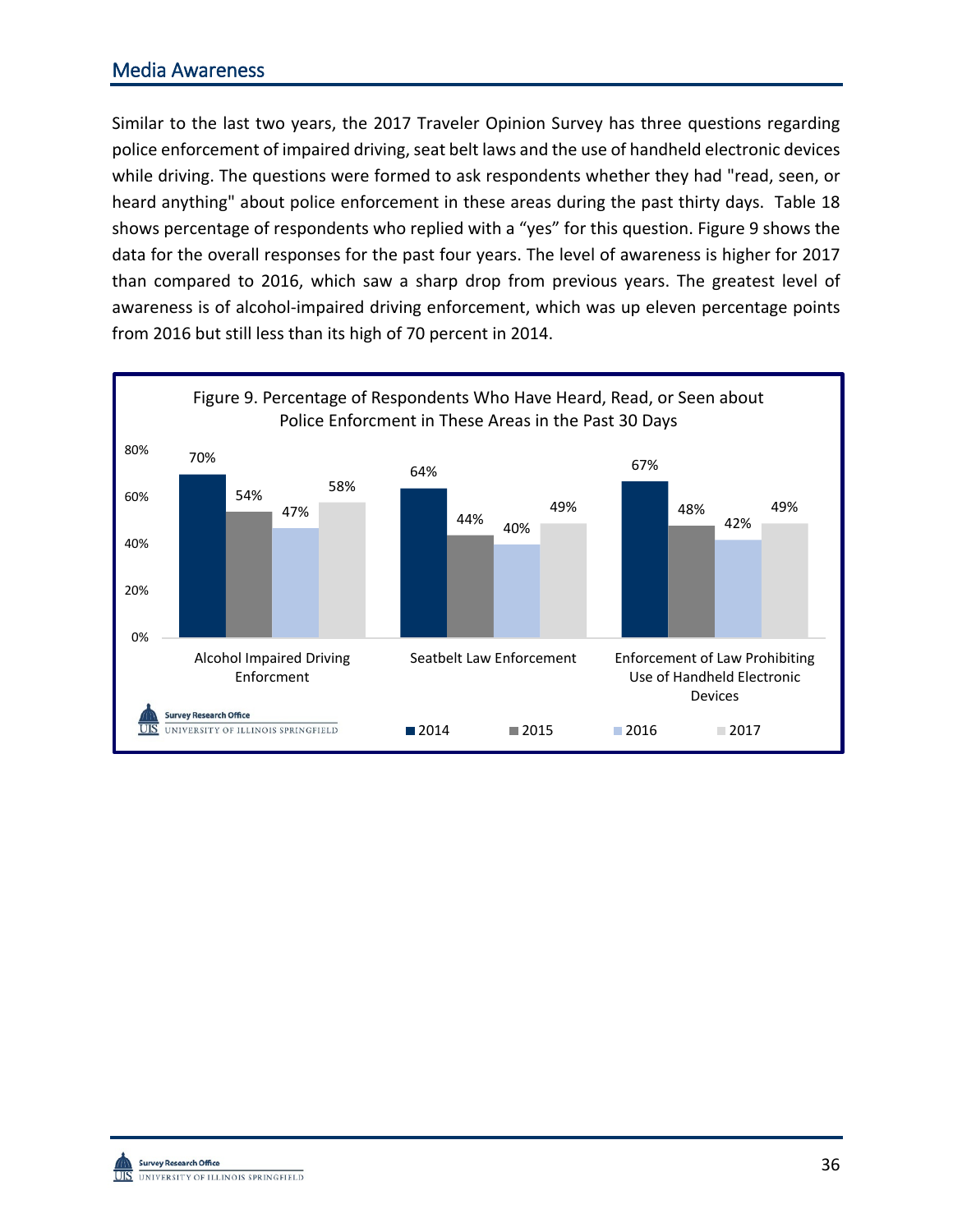| Table 18. Percentage of "yes" responses on media awareness questions |  |  |
|----------------------------------------------------------------------|--|--|
|                                                                      |  |  |

|                               | <b>Alcohol Impaired</b> |                      | <b>Enforcement of Law</b><br><b>Prohibiting Use of</b> |
|-------------------------------|-------------------------|----------------------|--------------------------------------------------------|
|                               | <b>Driving</b>          | <b>Seat Belt Law</b> | <b>Handheld Electronic</b>                             |
|                               | <b>Enforcement</b>      | <b>Enforcement</b>   | <b>Devices</b>                                         |
| All respondents               | 58 (450)                | 49 (380)             | 49 (381)                                               |
| Gender                        |                         |                      |                                                        |
| Male                          | 61 (144)                | 50(118)              | 47 (110)                                               |
| Female                        | 67 (306)                | 49 (262)             | 50 (270)                                               |
| Age                           |                         |                      |                                                        |
| 18-34 years old               | 56 (165)                | 49 (144)             | 49 (145)                                               |
| 35-59 years old               | 63 (226)                | 53 (190)             | 51 (184)                                               |
| 60 years old or older         | 50 (59)                 | 39 (46)              | 44 (52)                                                |
| Race                          |                         |                      |                                                        |
| White alone                   | 59 (330)                | 49 (276)             | 48 (273)                                               |
| Nonwhite                      | 57 (120)                | 50 (104)             | 51 (108)                                               |
| <b>Education</b>              |                         |                      |                                                        |
| Less than 4-year degree       | 59 (360)                | 51 (314)             | 50 (307)                                               |
| 4-year degree or higher       | 56 (90)                 | 41 (66)              | 46 (74)                                                |
| <b>Residence</b>              |                         |                      |                                                        |
| Chicago                       | 57 (94)                 | 54 (89)              | 57 (94)                                                |
| Chicago Suburbs               | 60 (149)                | 50 (124)             | 49 (122)                                               |
| Elsewhere                     | 58 (207)                | 47 (167)             | 46 (165)                                               |
| <b>Miles Driven per Year</b>  |                         |                      |                                                        |
| Less than 10,000              | 56 (271)                | 48 (235)             | 50 (241)                                               |
| miles/year                    |                         |                      |                                                        |
| 10,000 miles or more/<br>year | 62 (179)                | 50 (145)             | 49 (140)                                               |

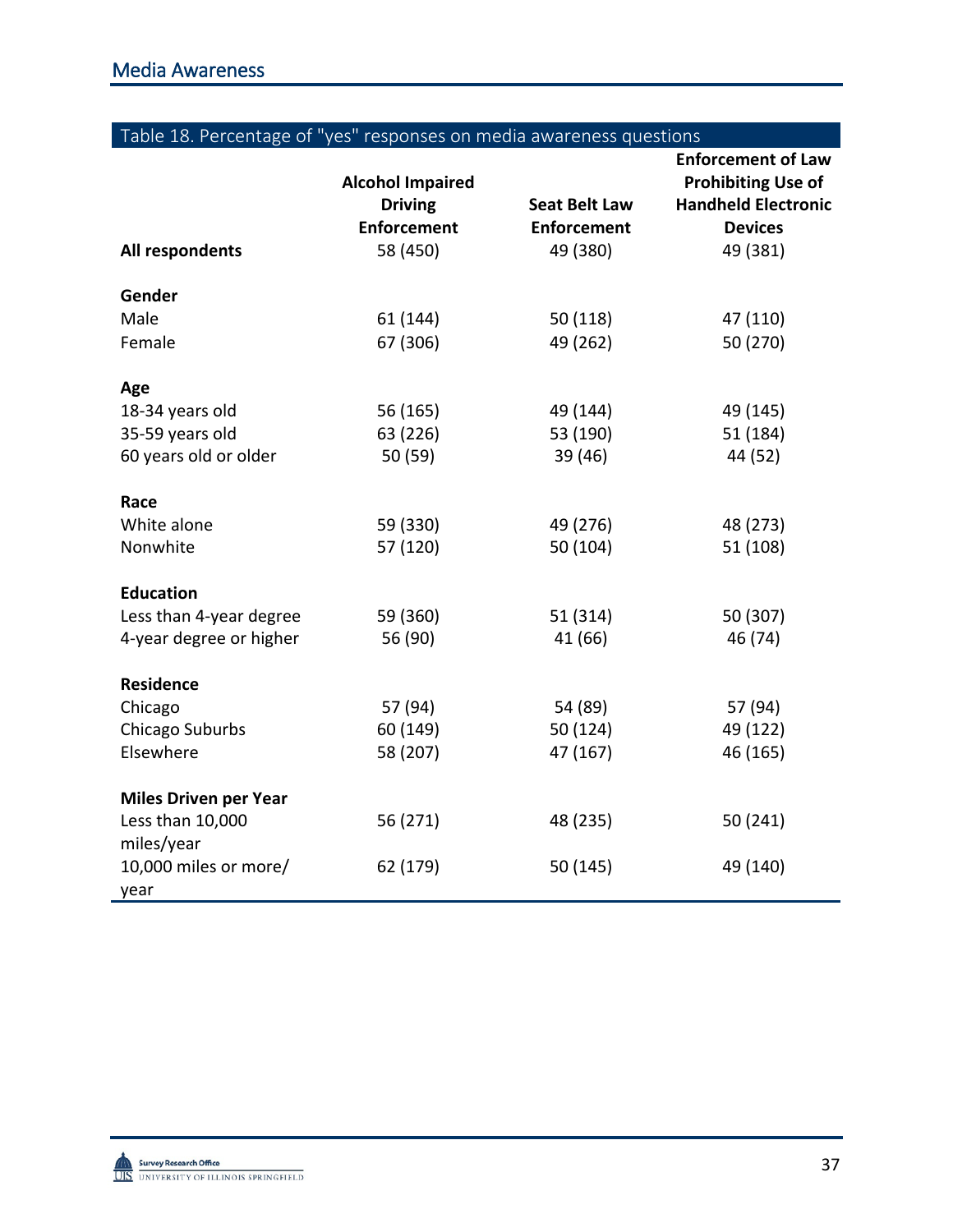In 2016, the survey introduced a new question to ask respondents what sources they believe should be used to fund transportation and infrastructure investments for Illinois. The survey gave respondents a set of options such as tolls, gas taxes, other taxes, miles driven, car value and license fees to choose from, to which they could respond with either a "yes" or a "no." Figure 10 shows that a majority of respondents are in favor of using tolls (69 percent), gas taxes (55 percent) and to an extent license fees (52 percent) to fund transportation and infrastructure investments. However, the percentage who responded "yes" decreased this year for each option.

Though a majority of respondents agree on tolls, gas taxes, and license fees as options to fund transportation and infrastructure there is a pattern wherein respondents 60 years or older respond more positively to using tolls for funding than those 18-34 years old (72 percent versus 64 percent). Similarly, respondents 60 or older (65 percent) are more in favor of using gas taxes for funding than those in the 35-59 year old age cohort (52 percent). However, respondents 18- 34 (30 percent) are more likely to favor using car value for funding than those 35-59 years old (16 percent). Additionally, males (61 percent) are also more likely than females (52 percent) to favor gas taxes as an option to fund transportation and infrastructure. However, men and women (69 percent) are equally likely to support for using tolls for this purpose. Finally, respondents with a 4-year degree or higher are more likely to support funding transportation and infrastructure investments with than respondents with less than a 4-year degree (see table 19, pg. 40).



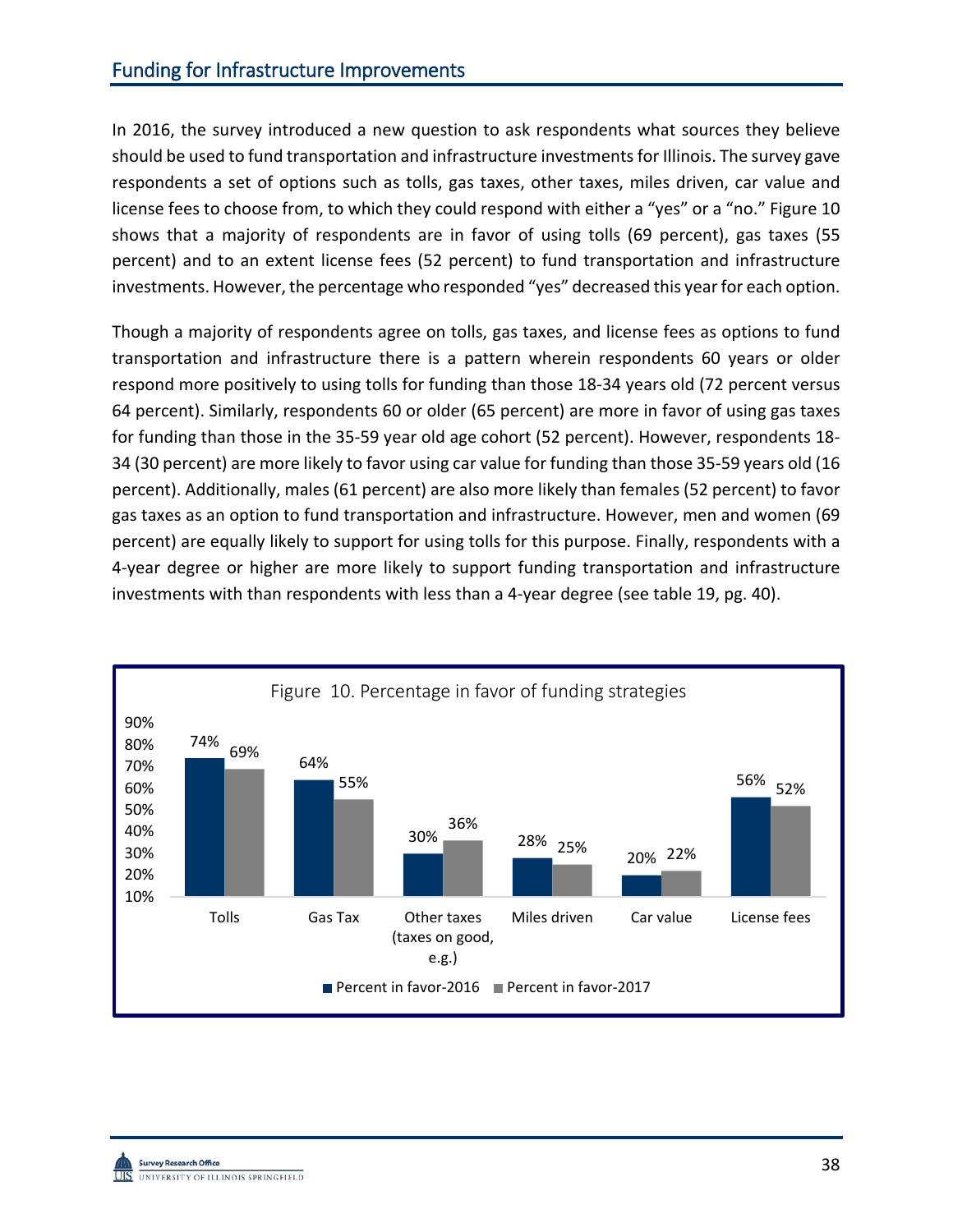

Respondents were also given a list of several capital improvement projects and asked to rank their top three in terms of what was most important. Figure 11 shows that the overwhelming most frequently selected choice was repairing and upgrading aging and deteriorating highways and bridges (84 percent). Respondents also frequently selected improving mass transit / public transportation systems (53 percent) and improving accessibility for individuals (39 percent).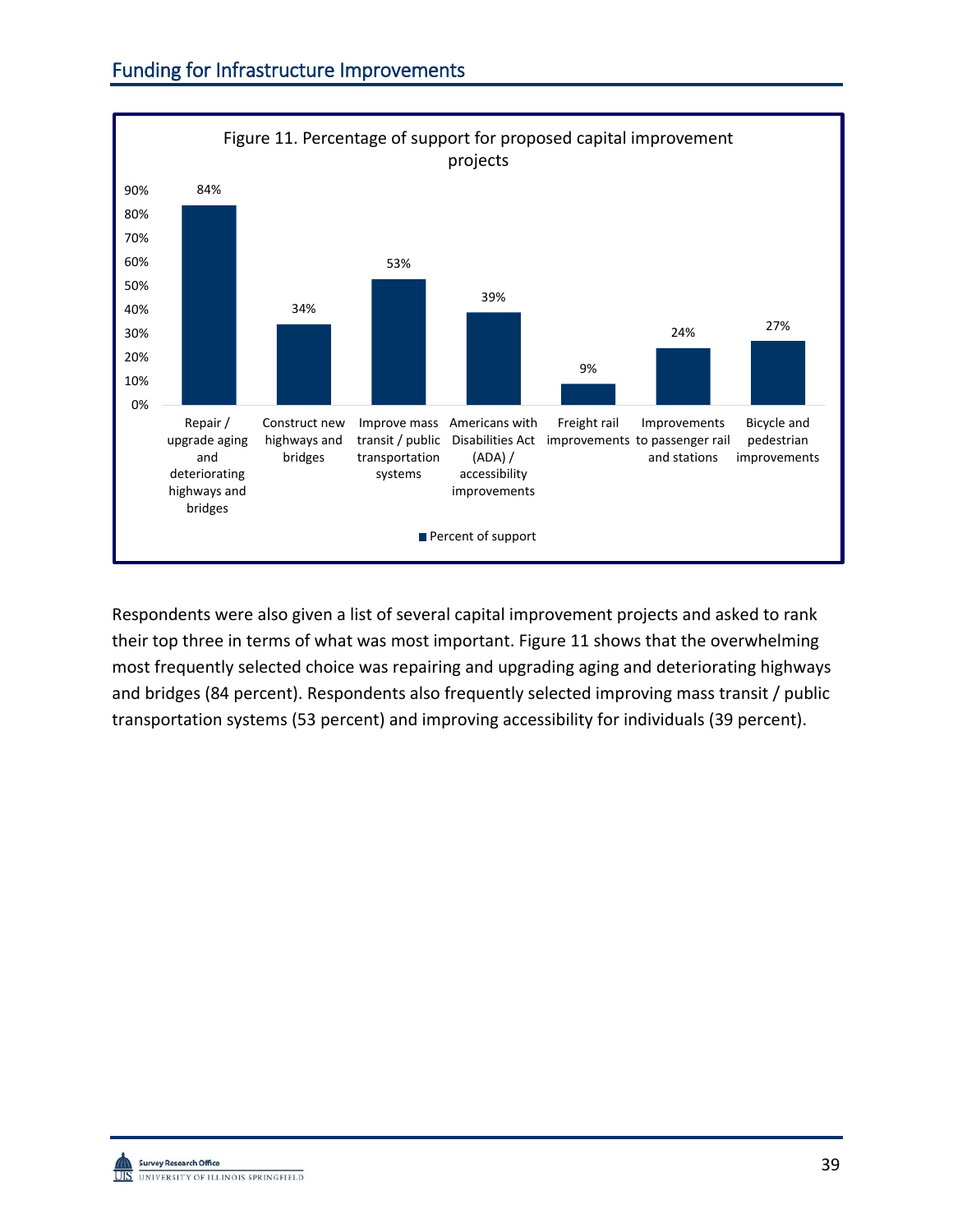## Table 19. Percentage "yes" responses (*n*) on how Illinois should fund transportation and infrastructure investments

|                                                                                                                   |                                                          |                                                          | <b>Other Taxes</b>                                     |                                                     |                                                     |                                                         |
|-------------------------------------------------------------------------------------------------------------------|----------------------------------------------------------|----------------------------------------------------------|--------------------------------------------------------|-----------------------------------------------------|-----------------------------------------------------|---------------------------------------------------------|
|                                                                                                                   |                                                          |                                                          | (e.g., taxes                                           | <b>Miles</b>                                        |                                                     | License                                                 |
|                                                                                                                   | <b>Tolls</b>                                             | <b>Gas Tax</b>                                           | on goods)                                              | <b>Driven</b>                                       | <b>Car Value</b>                                    | <b>Fees</b>                                             |
| All respondents                                                                                                   | 69 (532)                                                 | 55 (425)                                                 | 36 (276)                                               | 25 (191)                                            | 22 (170)                                            | 52 (400)                                                |
|                                                                                                                   |                                                          |                                                          |                                                        |                                                     |                                                     |                                                         |
| Gender                                                                                                            |                                                          |                                                          |                                                        |                                                     |                                                     |                                                         |
| Male                                                                                                              | 69 (161)                                                 | 61 (143)                                                 | 35(83)                                                 | 28(65)                                              | 23(55)                                              | 55 (128)                                                |
| Female                                                                                                            | 69 (369)                                                 | 52 (281)                                                 | 36 (192)                                               | 23 (123)                                            | 22 (115)                                            | 51 (271)                                                |
|                                                                                                                   |                                                          |                                                          |                                                        |                                                     |                                                     |                                                         |
| Age                                                                                                               |                                                          |                                                          |                                                        |                                                     |                                                     |                                                         |
| 18-34 years old                                                                                                   | 64 (189)                                                 | 54 (160)                                                 | 37 (108)                                               | 29 (86)                                             | 30 (89)                                             | 50 (148)                                                |
| 35-59 years old                                                                                                   | 71 (257)                                                 | 52 (188)                                                 | 36 (130)                                               | 20(73)                                              | 16 (58)                                             | 53 (190)                                                |
| 60 years old or older                                                                                             | 72 (86)                                                  | 65 (77)                                                  | 32 (38)                                                | 27 (32)                                             | 19 (23)                                             | 52 (62)                                                 |
|                                                                                                                   |                                                          |                                                          |                                                        |                                                     |                                                     |                                                         |
|                                                                                                                   |                                                          |                                                          |                                                        |                                                     |                                                     |                                                         |
|                                                                                                                   |                                                          |                                                          |                                                        |                                                     |                                                     |                                                         |
|                                                                                                                   |                                                          |                                                          |                                                        |                                                     |                                                     |                                                         |
| <b>Education</b>                                                                                                  |                                                          |                                                          |                                                        |                                                     |                                                     |                                                         |
|                                                                                                                   |                                                          |                                                          |                                                        |                                                     |                                                     |                                                         |
|                                                                                                                   |                                                          |                                                          |                                                        |                                                     |                                                     |                                                         |
|                                                                                                                   |                                                          |                                                          |                                                        |                                                     |                                                     |                                                         |
| higher                                                                                                            |                                                          |                                                          |                                                        |                                                     |                                                     |                                                         |
|                                                                                                                   |                                                          |                                                          |                                                        |                                                     |                                                     |                                                         |
| <b>Residence</b>                                                                                                  |                                                          |                                                          |                                                        |                                                     |                                                     |                                                         |
| Chicago                                                                                                           | 73 (121)                                                 | 48 (80)                                                  | 37(61)                                                 | 31(51)                                              | 33(55)                                              | 49 (82)                                                 |
| Chicago Suburbs                                                                                                   | 72 (178)                                                 | 58 (144)                                                 | 27(68)                                                 | 24 (59)                                             | 22(54)                                              | 51 (127)                                                |
| Elsewhere                                                                                                         | 65 (233)                                                 | 56 (201)                                                 | 41 (147)                                               | 23(81)                                              | 17 (61)                                             | 53 (191)                                                |
| <b>Miles Driven per</b>                                                                                           |                                                          |                                                          |                                                        |                                                     |                                                     |                                                         |
| Year                                                                                                              |                                                          |                                                          |                                                        |                                                     |                                                     |                                                         |
| Less than 10,000                                                                                                  | 71 (343)                                                 | 54 (264)                                                 | 36 (175)                                               | 26 (128)                                            | 25 (122)                                            | 53 (255)                                                |
| miles/year                                                                                                        |                                                          |                                                          |                                                        |                                                     |                                                     |                                                         |
|                                                                                                                   |                                                          |                                                          |                                                        |                                                     |                                                     |                                                         |
|                                                                                                                   |                                                          |                                                          |                                                        |                                                     |                                                     |                                                         |
| Race<br>White alone<br>Nonwhite<br>Less than 4-year<br>degree<br>4-year degree or<br>10,000 miles or<br>more/year | 68 (382)<br>71 (150)<br>67 (412)<br>75 (120)<br>66 (189) | 55 (311)<br>54 (114)<br>52 (318)<br>67 (107)<br>56 (161) | 36 (202)<br>35 (74)<br>38 (230)<br>29 (46)<br>35 (101) | 23 (130)<br>29(61)<br>24 (147)<br>28 (44)<br>22(63) | 20 (110)<br>29(60)<br>21 (128)<br>26(42)<br>17 (48) | 53 (298)<br>49 (102)<br>50 (307)<br>58 (93)<br>50 (145) |

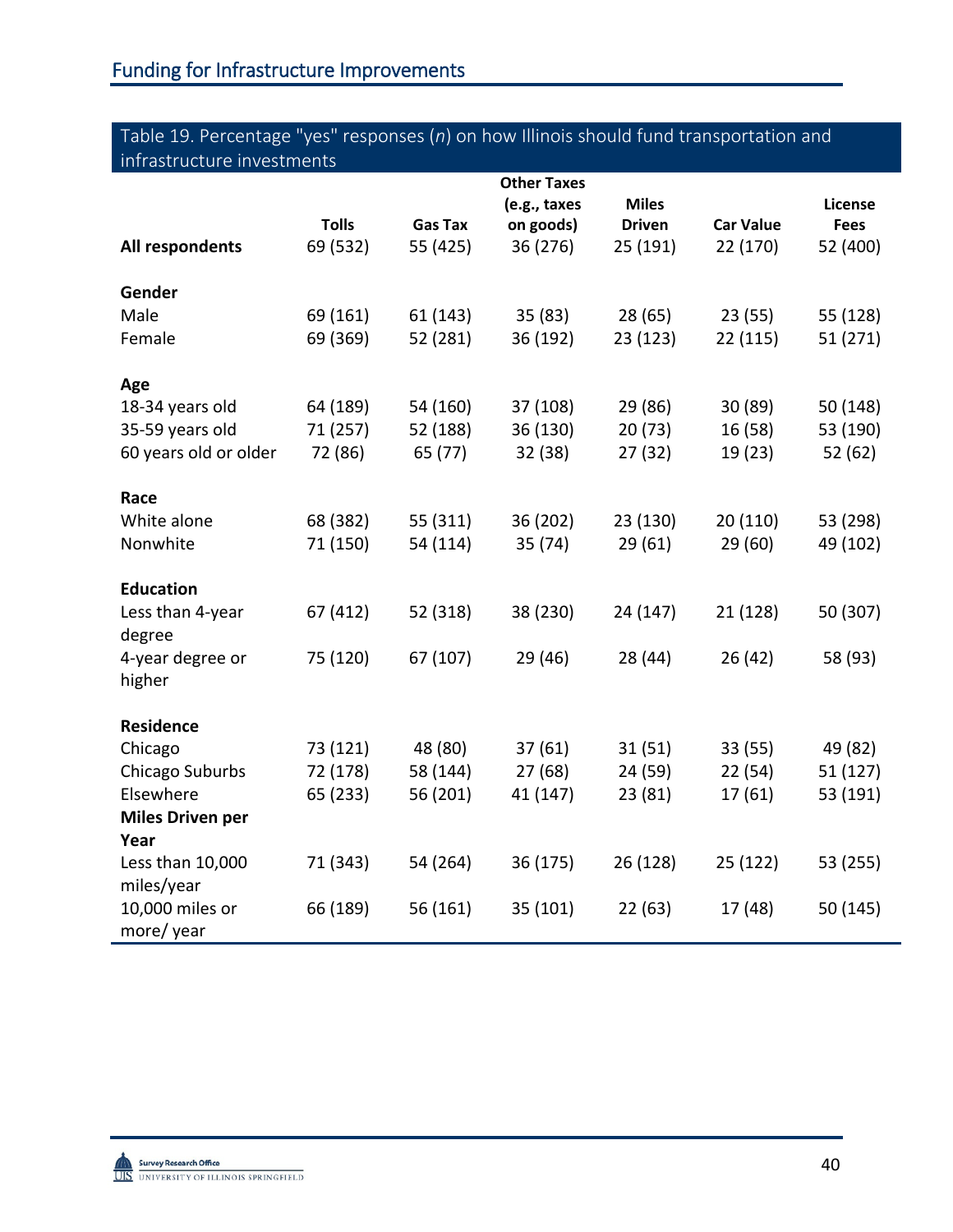## General IDOT Questions and Rating of IDOT Employees

The 2017 version of the survey finds that an overwhelming majority of respondents (83 percent) rate the overall job IDOT is doing as "very good" or "good." This is unchanged from 2016. It should be noted that female respondents rate IDOT more positively than the male respondents (85 percent vs 79 percent), as do those who drive less than 10,000 miles per year (85 percent versus 81 percent for those who drive over 10,000 miles per year). A breakdown of responses to this question by demographic groups is provided in Table 20 on page 43.

Respondents were also asked to rate IDOT employees on four separate measures: the courtesy and respect employees show to motorists, accessibility of employees when they are needed, the helpfulness of information provided by employees, and the overall conduct of employees on the job. Figures 12 and 13 (pg. 42) show how respondents rate IDOT employees on these measures for the years 2016 and 2017. In 2016, over seventy percent of respondents rated IDOT employees as "good" or "very good" in every category. And though the responses are still majorities, the percentages have dropped significantly since last year. Of note are the responses for the "accessibility of employees when you need them" and "overall conduct of employees on the job," both of which decreased by 18 percent for 2017.

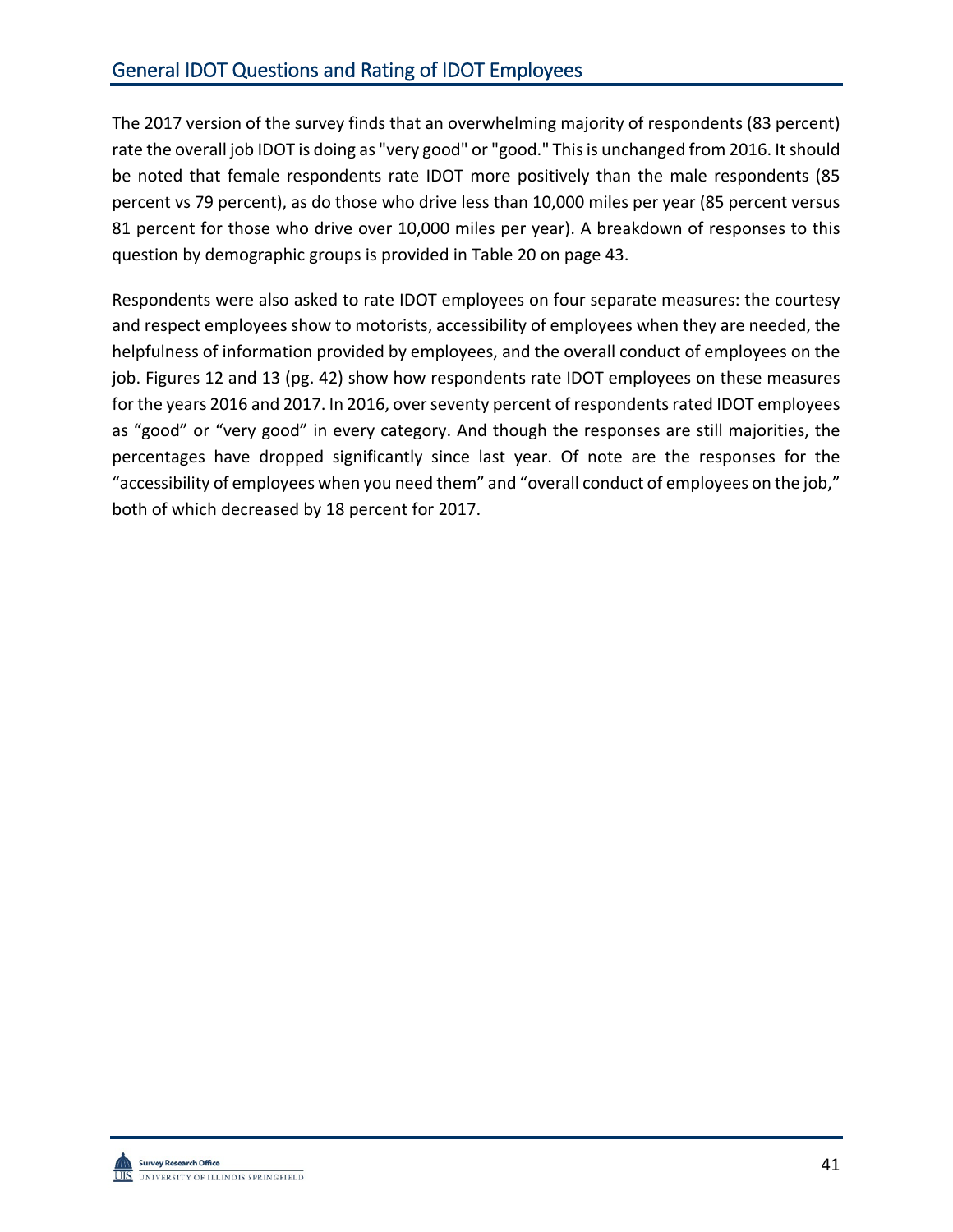



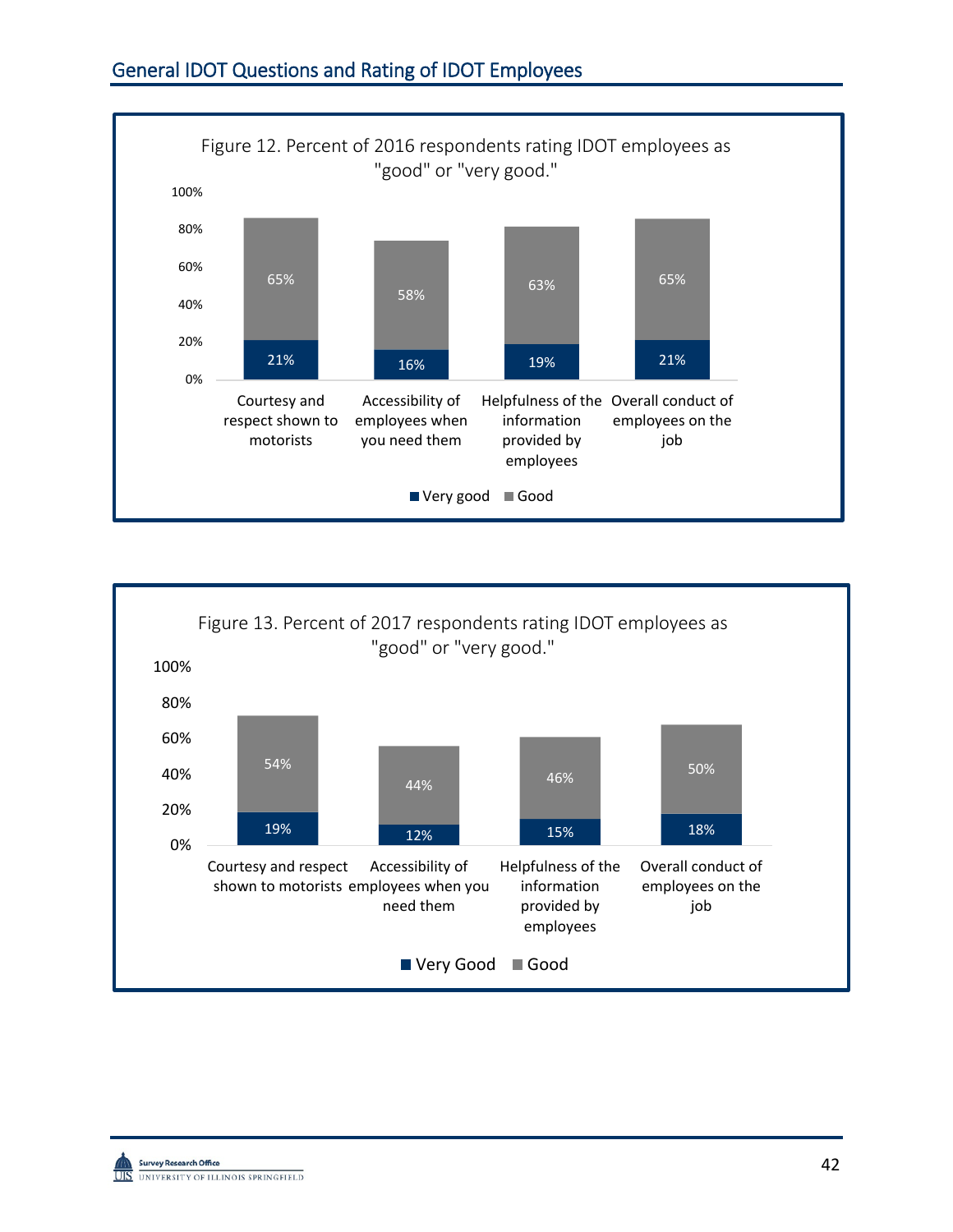| Table 20. Percentage $(n)$ of respondents responding to the overall IDOT rating as |                          |  |
|------------------------------------------------------------------------------------|--------------------------|--|
| "good" or "very good."                                                             |                          |  |
|                                                                                    | <b>Good or Very Good</b> |  |
| All respondents                                                                    | 83 (645)                 |  |
| Age                                                                                |                          |  |
| 18-34                                                                              | 84 (246)                 |  |
| 35-59                                                                              | 83 (298)                 |  |
| $60+$                                                                              | 85 (101)                 |  |
| <b>Education</b>                                                                   |                          |  |
| Less than 4 years                                                                  | 84 (514)                 |  |
| 4-year degree or More                                                              | 82 (131)                 |  |
| Race                                                                               |                          |  |
| White                                                                              | 83 (468)                 |  |
| Non-White                                                                          | 84 (177)                 |  |
| Gender                                                                             |                          |  |
| Male                                                                               | 79 (186)                 |  |
| Female                                                                             | 85 (458)                 |  |
| <b>Residence</b>                                                                   |                          |  |
| Chicago                                                                            | 83 (137)                 |  |
| Chicago Suburbs                                                                    | 85 (211)                 |  |
| Elsewhere                                                                          | 83 (297)                 |  |
| <b>Miles Driven</b>                                                                |                          |  |
| Less than 10,000 miles / year                                                      | 85 (413)                 |  |
| 10,000 miles or more/ year                                                         | 81 (232)                 |  |

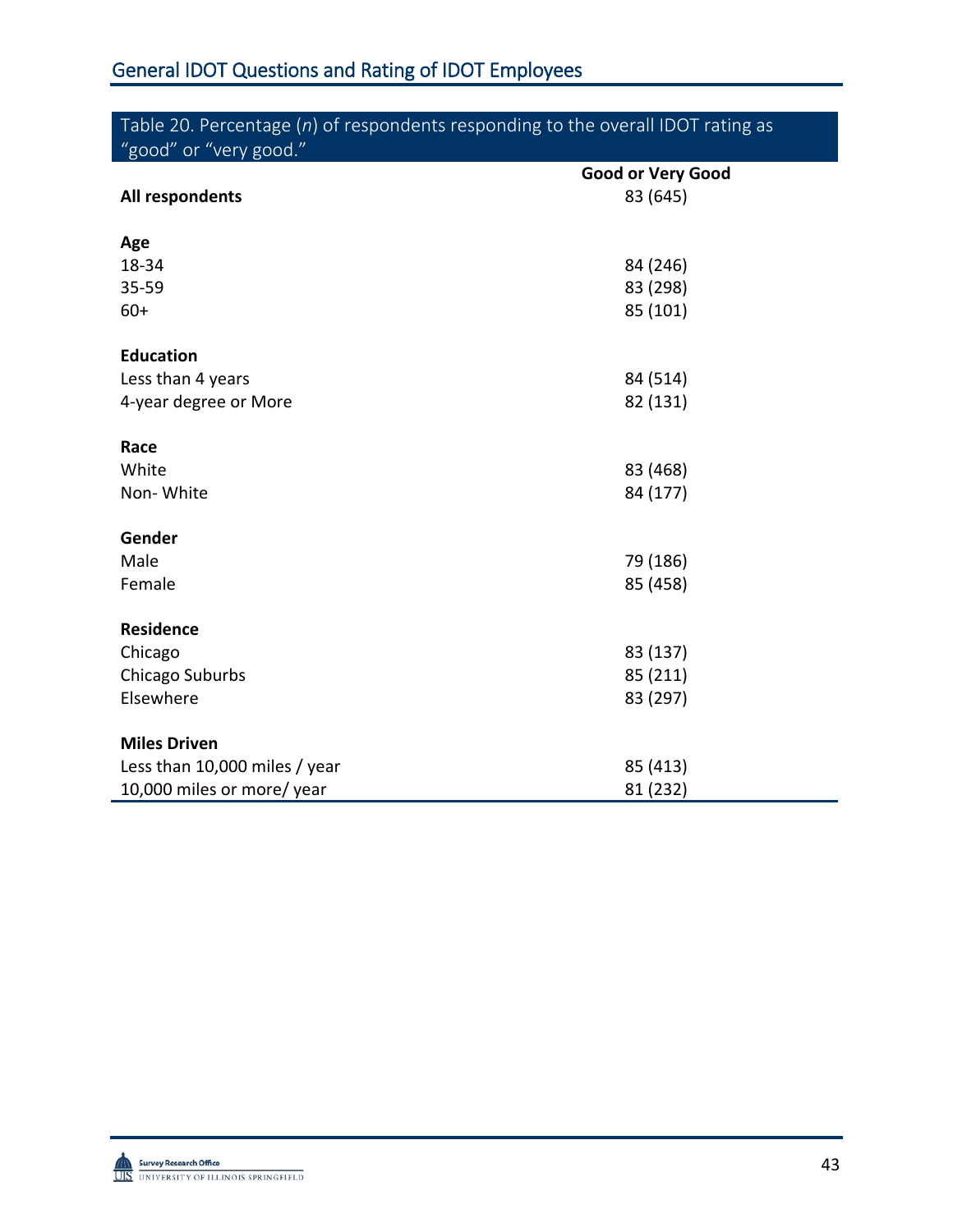## Topline Report<sup>[7](#page-45-0)</sup> (N= 774)

### **Maintaining Highways and Traffic Flow**

Please rate the following items using the scale below. Would you rate them as very good, good, poor, or very poor?

### Cleanliness of roadsides

|            | Valid percent (n) |
|------------|-------------------|
| Very good  | 11 (81)           |
| Good       | 63 (485)          |
| Poor       | 20(157)           |
| Very poor  | 4(34)             |
| Don't know | 2(17)             |

### Timely removal of debris and dead animals from pavement

|            | Valid percent (n) |
|------------|-------------------|
| Very good  | 11 (87)           |
| Good       | 50 (385)          |
| Poor       | 25 (196)          |
| Very poor  | 9(69)             |
| Don't know | 5(37)             |

### Landscaping and overall appearance of roadsides and medians

|            | Valid percent (n) |
|------------|-------------------|
| Very good  | 11 (86)           |
| Good       | 61 (473)          |
| Poor       | 20(157)           |
| Very poor  | 5(39)             |
| Don't know | 3(19)             |

#### Snow and ice removal

|            | Valid percent (n) |
|------------|-------------------|
| Very good  | 15 (116)          |
| Good       | 50 (389)          |
| Poor       | 24 (184)          |
| Very poor  | 9(73)             |
| Don't know | 2(12)             |

<span id="page-45-0"></span> $7$  For this section, due to rounding the totals may not always equal 100 percent.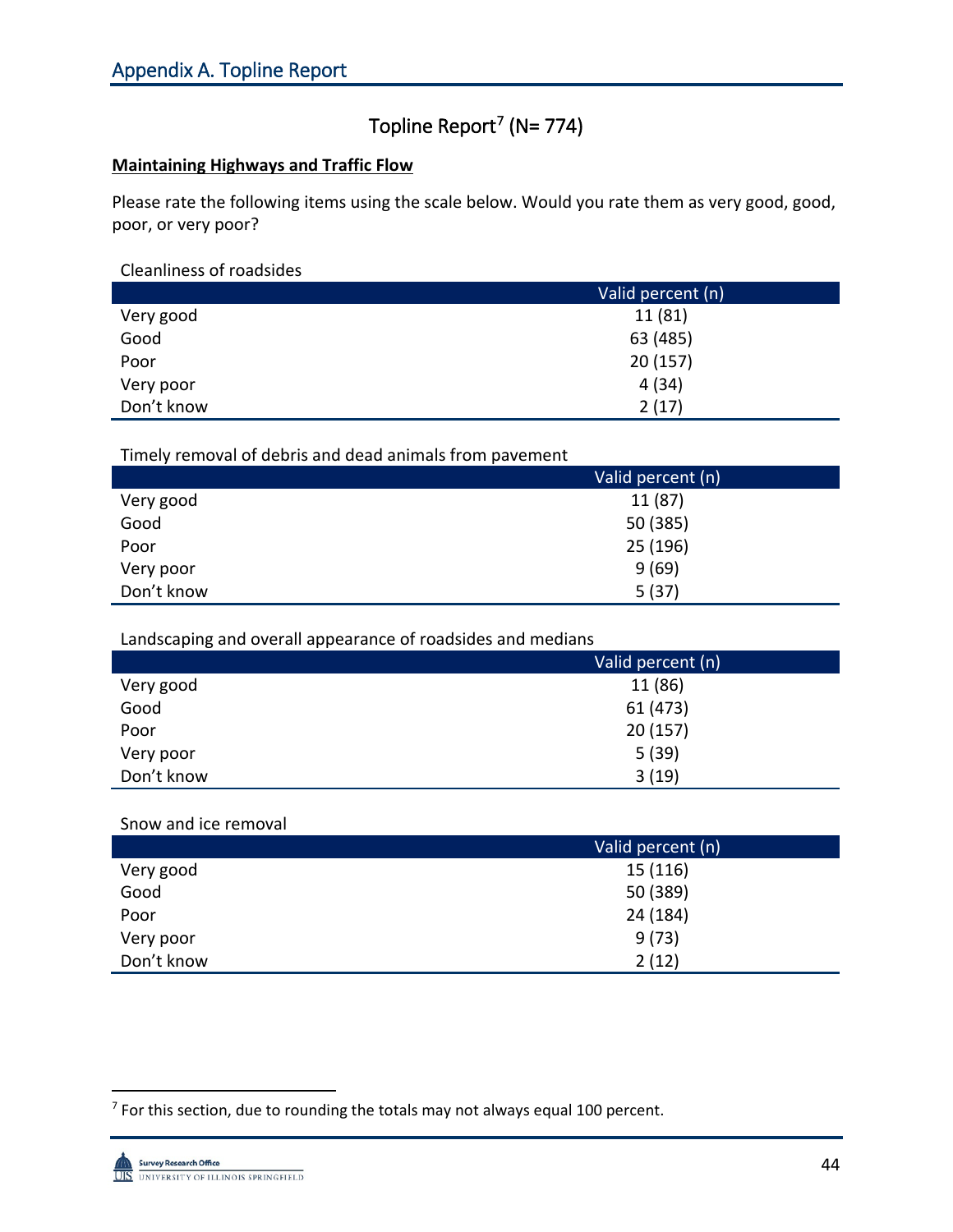Traffic signs (directional signs, warning signs, and "miles to destination" signs): *consider clarity, visibility, number, and placement*

|            | Valid percent (n) |
|------------|-------------------|
| Very good  | 26 (198)          |
| Good       | 58 (449)          |
| Poor       | 12 (94)           |
| Very poor  | 3(23)             |
| Don't know | 1(10)             |

Electronic message boards to advise drivers of delays or construction areas: *consider clarity, visibility, number, and placement*

|            | Valid percent (n) |
|------------|-------------------|
| Very good  | 26 (198)          |
| Good       | 56 (432)          |
| Poor       | 11 (87)           |
| Very poor  | 3(21)             |
| Don't know | 5(36)             |

Visibility of lane and shoulder (edge) paint stripes on highways

|            | Valid percent (n) |
|------------|-------------------|
| Very good  | 20(158)           |
| Good       | 56 (432)          |
| Poor       | 16(122)           |
| Very poor  | 7(50)             |
| Don't know | 2(12)             |

Timing of traffic signals (stop-and-go lights) to maintain the flow of traffic

| $\tilde{\phantom{a}}$ | $\tilde{\phantom{a}}$<br>$\sim$ | $\sim$            |
|-----------------------|---------------------------------|-------------------|
|                       |                                 | Valid percent (n) |
| Very good             |                                 | 14 (110)          |
| Good                  |                                 | 53 (413)          |
| Poor                  |                                 | 24 (189)          |
| Very poor             |                                 | 6(46)             |
| Don't know            |                                 | 2(16)             |
|                       |                                 |                   |

Roadside lighting and reflectors for visibility after dark and in bad weather

|            | Valid percent (n) |
|------------|-------------------|
| Very good  | 15 (119)          |
| Good       | 49 (381)          |
| Poor       | 24 (184)          |
| Very Poor  | 9(66)             |
| Don't Know | 3(24)             |
|            |                   |

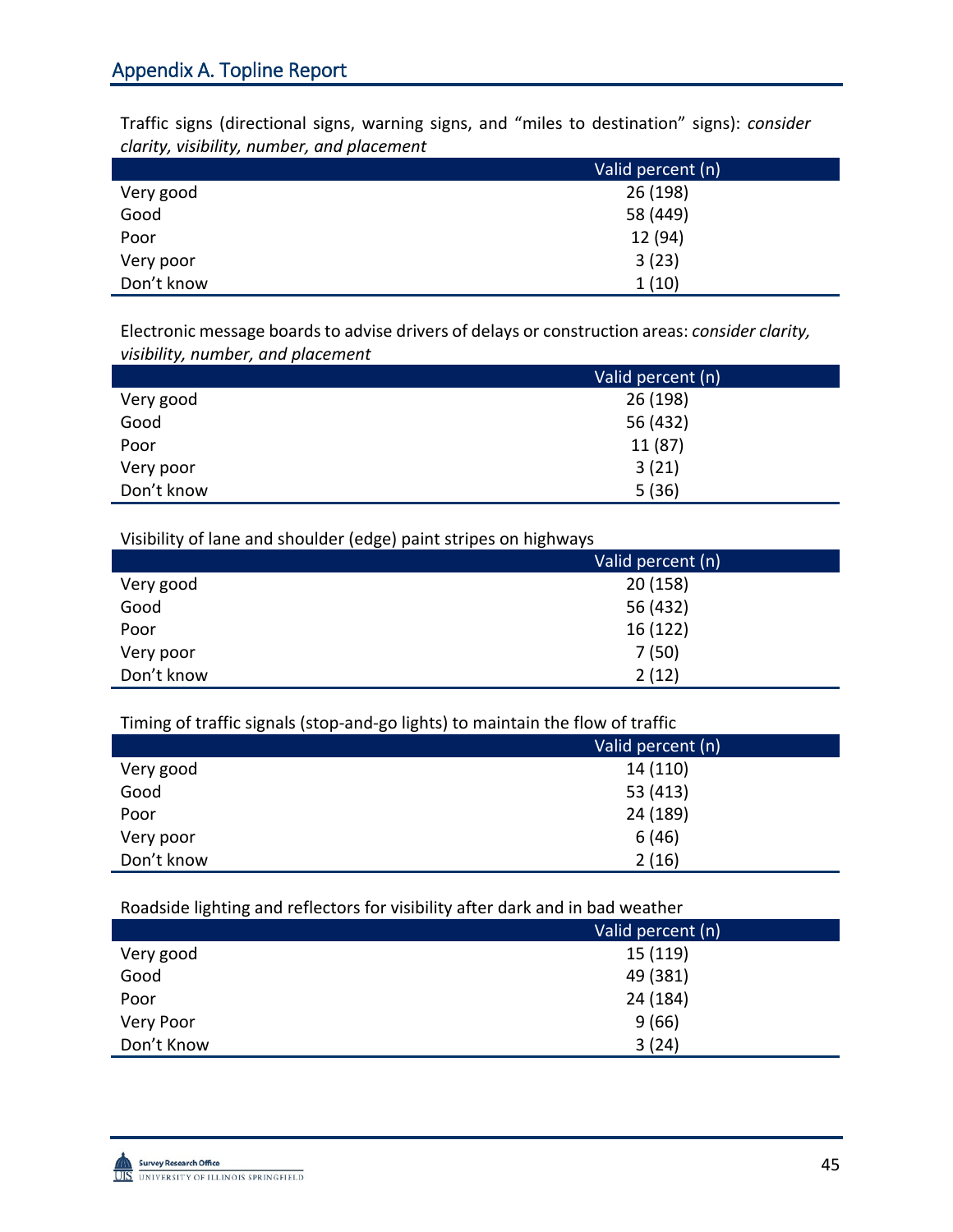### **Road Repair and Construction**

Please rate the following items using the scale below. Would you rate them as very good, good, poor, or very poor?

Overall conditions of Illinois state highways (not tollways)

|            | Valid percent (n) |
|------------|-------------------|
| Very good  | 12 (94)           |
| Good       | 57 (439)          |
| Poor       | 23 (180)          |
| Very poor  | 5(39)             |
| Don't know | 3(22)             |

Timeliness of repairs on interstate highways and non-interstate highways

|            | Valid percent (n) |
|------------|-------------------|
| Very good  | 9(61)             |
| Good       | 41 (317)          |
| Poor       | 33 (257)          |
| Very poor  | 14 (105)          |
| Don't know | 4(34)             |

Ride quality and smoothness of pavement on interstate highways and on non-interstate highways

|            | Valid percent (n) |
|------------|-------------------|
| Very good  | 11 (81)           |
| Good       | 47 (365)          |
| Poor       | 29 (227)          |
| Very poor  | 11(81)            |
| Don't know | 3(20)             |

#### The flow of traffic through work zones

|            | Valid percent (n) |
|------------|-------------------|
| Very good  | 7(56)             |
| Good       | 43 (334)          |
| Poor       | 34 (260)          |
| Very poor  | 14 (106)          |
| Don't Know | 2(18)             |

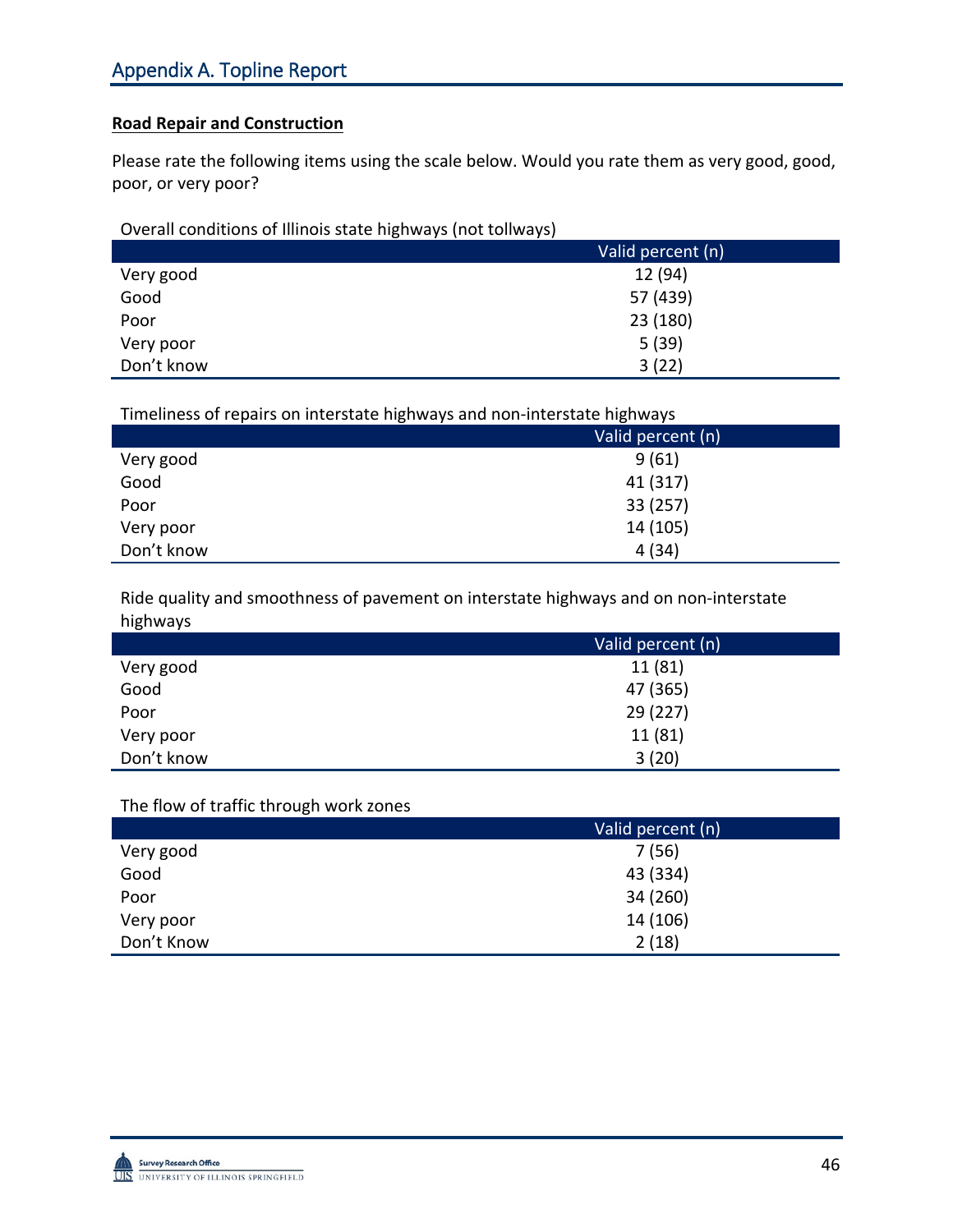Work zone signs to direct merging traffic and alert motorists to reduce speed: consider clarity, visibility, number, and placement

|            | Valid percent (n) |
|------------|-------------------|
| Very good  | 15 (116)          |
| Good       | 60 (467)          |
| Poor       | 17 (129)          |
| Very poor  | 6(47)             |
| Don't know | 2(15)             |

### **Passenger Rail**

In general, how strongly do you support Amtrak passenger rail routes in Illinois?

|                       | Valid percent (n) |
|-----------------------|-------------------|
| Strongly support      | 44 (338)          |
| Somewhat support      | 47 (365)          |
| Do not support at all | 9(71)             |

How often, if at all, do you use Amtrak passenger rail routes in Illinois? Do you use Amtrak passenger rail routes very often, somewhat often, rarely, or never?

|                | Valid percent (n) |
|----------------|-------------------|
| Very often     | 3(23)             |
| Somewhat often | 19 (144)          |
| Rarely         | 39 (303)          |
| Never          | 39 (304)          |

Please provide your level of satisfaction with your overall Amtrak experience.

|                       | Valid percent (n) |
|-----------------------|-------------------|
| Very satisfied        | 41 (194)          |
| Somewhat satisfied    | 52 (243)          |
| Somewhat dissatisfied | 6(27)             |
| Very dissatisfied     | 1(6)              |

In general, how strongly do you support increasing the number of Amtrak passenger rail routes in Illinois?

|                       | Valid percent (n) |
|-----------------------|-------------------|
| Strongly support      | 39 (305)          |
| Somewhat support      | 49 (380)          |
| Do not support at all | 12 (89)           |

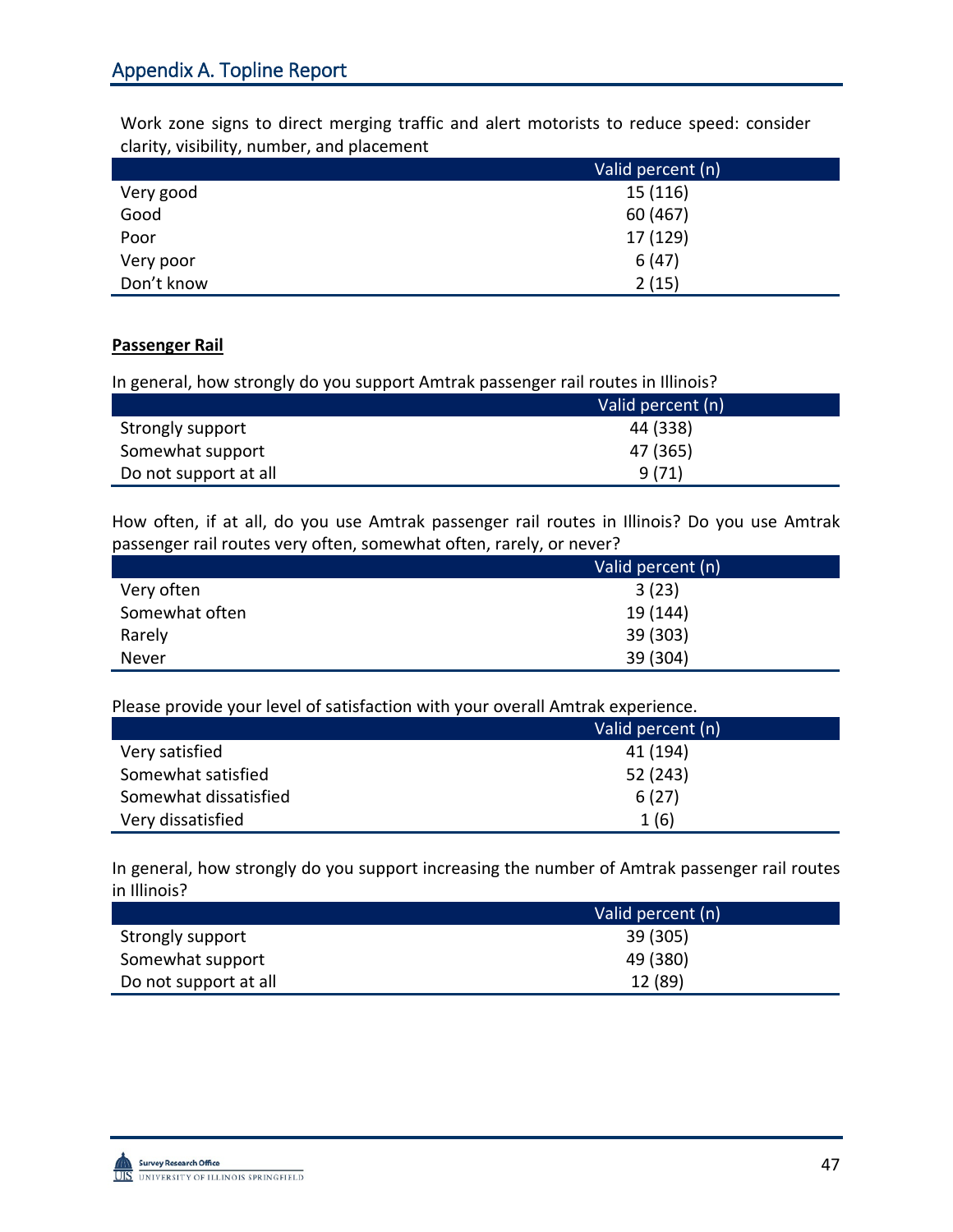If you do not use Amtrak state supported passenger rail regularly, why do you not do so? *Please check all that apply.* Or, do you use Amtrak regularly?

|                                  | Valid percent (n) |
|----------------------------------|-------------------|
| Scheduled times are inconvenient | 10                |
| Service delays/ not timely       | 7                 |
| Lack of access                   | 21                |
| Cost                             | 18                |
| Safety                           | 6                 |
| <b>Cleanliness</b>               | 5                 |
| I prefer to drive                | 45                |
| Other <sup>8</sup>               | 10                |
| I use Amtrak regularly           | 7                 |

### **Mass Transit/ Public Transportation**

In general, how strongly do you support IDOT contributions to the building, maintenance and operation of public transportation systems in Illinois?

|                       | Valid percent (n) |
|-----------------------|-------------------|
| Strongly support      | 44 (338)          |
| Somewhat support      | 49 (379)          |
| Do not support at all | 7(57)             |

How often, if at all, do you use public transportation in Illinois?

|                                       | Valid percent (n) |
|---------------------------------------|-------------------|
| Very often (daily or almost daily)    | 11 (88)           |
| Somewhat often (once or twice a week) | 18 (142)          |
| Rarely (once a month or less)         | 41 (318)          |
| Never                                 | 29(226)           |

How would you rate your experience with public transportation in Illinois overall?

|           | Valid percent (n) |
|-----------|-------------------|
| Very good | 16 (90)           |
| Good      | 66 (363)          |
| Poor      | 15(83)            |
| Very poor | 2(12)             |

<span id="page-49-0"></span> <sup>8</sup> See section below.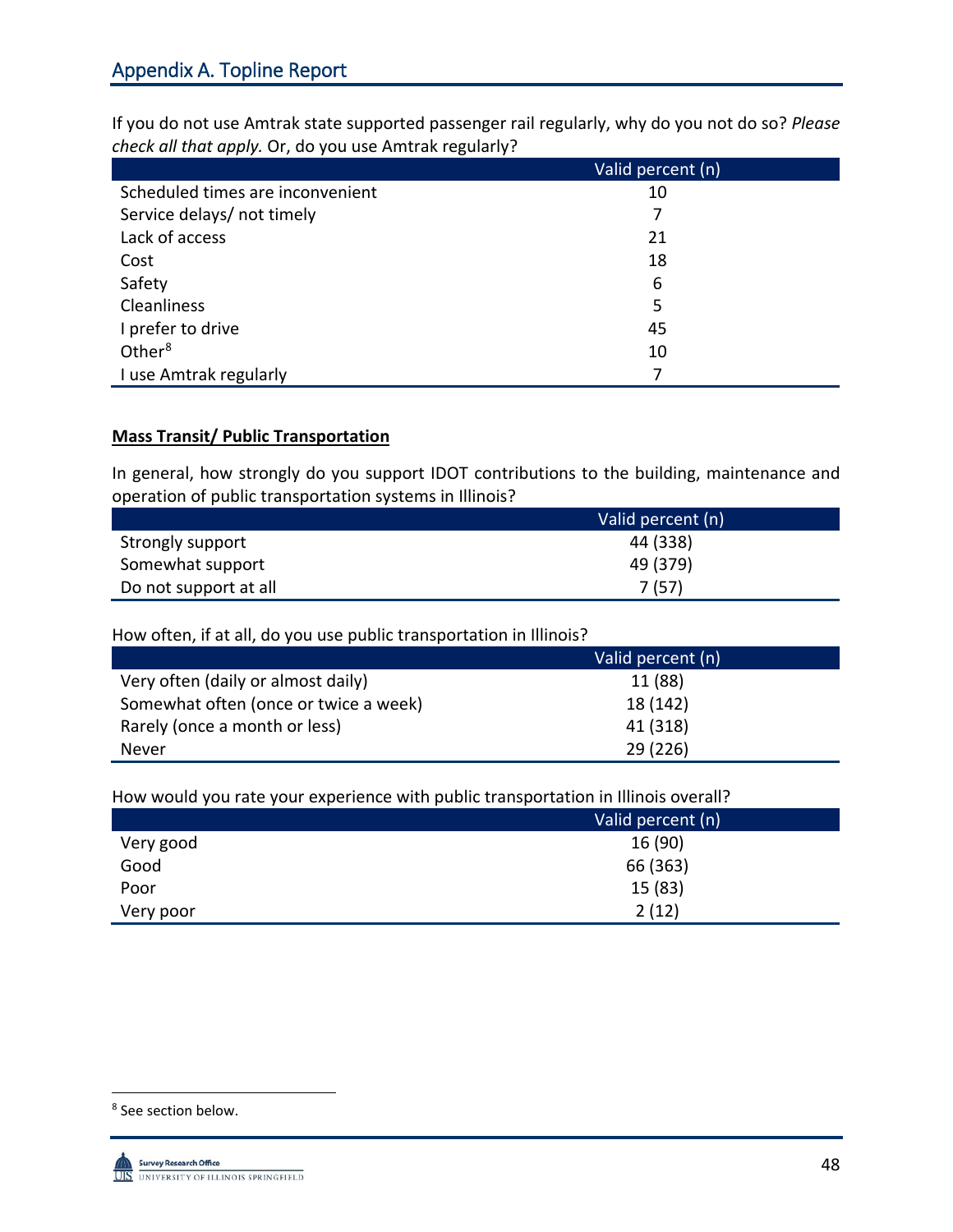Current levels of public transportation access in Illinois should be…

|                        | Valid percent (n) |
|------------------------|-------------------|
| Significantly expanded | 27(212)           |
| Modestly expanded      | 43 (334)          |
| Kept about the same    | 26(201)           |
| Modestly reduced       | 2(16)             |
| Significantly reduced  | 1(11)             |

If you do not use public transportation regularly, what is the primary reason do you not do so? Or, do you use public transportation regularly? *Please select all that apply.*

| Valid percent (n) |
|-------------------|
| 6(31)             |
| 5(25)             |
| 24(19)            |
| 10(55)            |
| 9(48)             |
| 5(28)             |
| 59 (318)          |
| 6(34)             |
| 3(14)             |
|                   |

Other: See appendix B (pg. 69).

#### **Commuting**

#### Do you commute to work?

|     | Valid percent (n) |
|-----|-------------------|
| Yes | 50 (384)          |
| No  | 50 (390)          |

What mode of transportation do you use to get to work? *Please select all that apply.*

|                            | Valid percent (n) |
|----------------------------|-------------------|
| Car/ Personal vehicle      | 81 (310)          |
| <b>Public transit: Bus</b> | 24 (93)           |
| Public transit: Train      | 22 (86)           |
| <b>Bike</b>                | 3(12)             |
| Walk                       | 10 (39)           |
| Amtrak/Greyhound           | 4(14)             |
| Other                      | 2(6)              |

Other: Ask for a ride, Car, Carpool, Metra, My work truck, depends office or job site, Uber

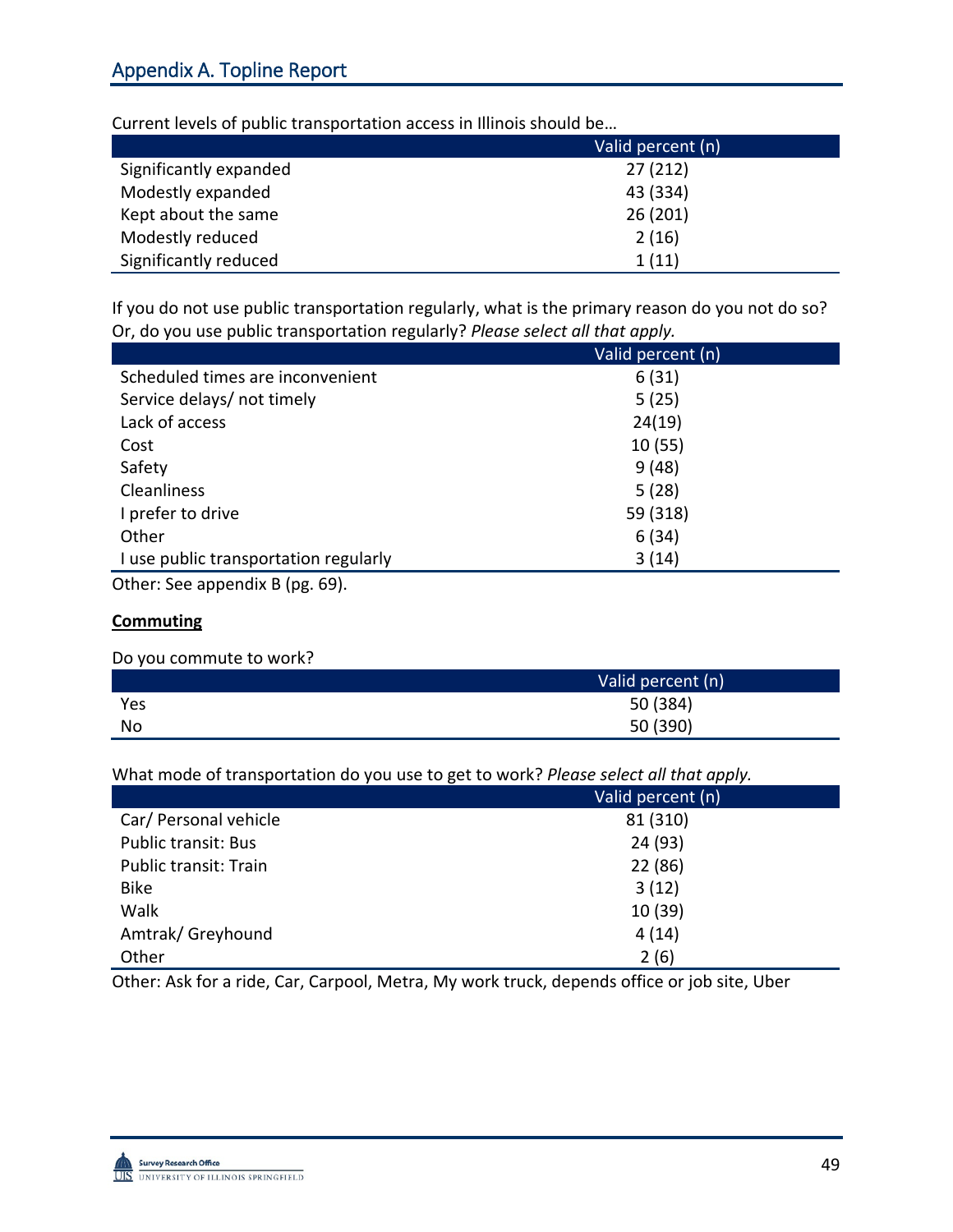Please estimate the number of *miles* you travel to get to and from work...

|                    | Valid percent (n) |
|--------------------|-------------------|
| Less than 10 miles | 36 (138)          |
| 11 to 20 miles     | 30(115)           |
| 21 to 30 miles     | 17(67)            |
| 31 to 40 miles     | 8(29)             |
| 41 to 50 miles     | 4(17)             |
| More than 50 miles | 5(18)             |

Please estimate the number of *minutes* it takes to get to work.

|                      | Valid percent (n) |
|----------------------|-------------------|
| Less than 10 minutes | 16(61)            |
| 11 to 20 minutes     | 24 (93)           |
| 21 to 30 minutes     | 22 (86)           |
| 31 to 40 minutes     | 17(67)            |
| 41 to 50 minutes     | 9(36)             |
| More than 50 minutes | 11(41)            |

Please estimate the number of *minutes* it takes to get home from work.

|                      | Valid percent (n) |
|----------------------|-------------------|
| Less than 10 minutes | 15 (56)           |
| 11 to 20 minutes     | 24 (91)           |
| 21 to 30 minutes     | 18 (69)           |
| 31 to 40 minutes     | 20(76)            |
| 41 to 50 minutes     | 10(40)            |
| More than 50 minutes | 14 (52)           |

How predictable is your commute time? (i.e. are you able to estimate how long your commute is on a daily basis?)

|                        | Valid percent (n) |
|------------------------|-------------------|
| Very predictable       | 41 (159)          |
| Somewhat predictable   | 49 (189)          |
| Somewhat unpredictable | 7(26)             |
| Very unpredictable     | 3(10)             |

How many times per month is your commute longer than your average commute?

|                                            | Valid percent (n) |
|--------------------------------------------|-------------------|
| Rarely (once or twice a month)             | 43 (164)          |
| Occasionally (three or four times a month) | 38 (145)          |
| Sometimes (five to eight times a month)    | 14(55)            |
| Often (more than eight times a month)      | 5(20)             |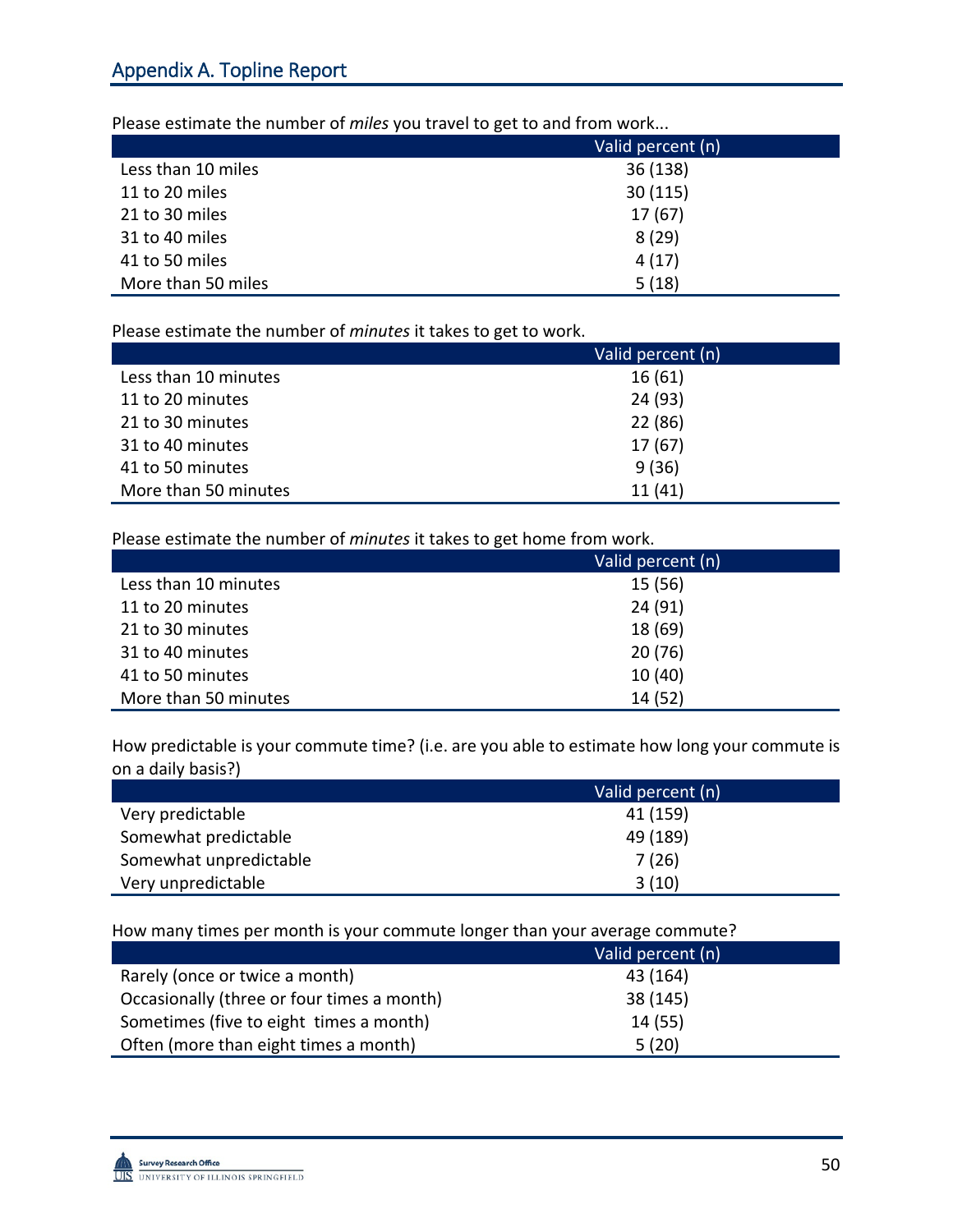## **Traveler Services**

Are rest areas important to you?

|           | Valid percent (n) |
|-----------|-------------------|
| Yes       | 78 (601)          |
| <b>No</b> | 22 (173)          |

How often, if at all, do you use rest areas in Illinois?

|                | Valid percent (n) |
|----------------|-------------------|
| Very often     | 13 (100)          |
| Somewhat often | 36(277)           |
| Rarely         | 38 (297)          |
| Never          | 13 (100)          |

### How often, if at all, do you use rest areas in other states?

|                | Valid percent (n) |
|----------------|-------------------|
| Very often     | 14 (105)          |
| Somewhat often | 34 (261)          |
| Rarely         | 36 (280)          |
| Never          | 17 (128)          |

Please rate the following items using the scale below. Would you rate them as very good, good, poor, or very poor?

Cleanliness of rest areas for highway motorists

|            | Valid percent (n) |
|------------|-------------------|
| Very good  | 19 (146)          |
| Good       | 54 (416)          |
| Poor       | 15(117)           |
| Very poor  | 3(19)             |
| Don't know | 10(76)            |

## Safety of rest areas for highway motorists

|            | Valid percent (n) |
|------------|-------------------|
| Very good  | 17 (128)          |
| Good       | 55 (424)          |
| Poor       | 14 (111)          |
| Very poor  | 3(23)             |
| Don't know | 11 (88)           |

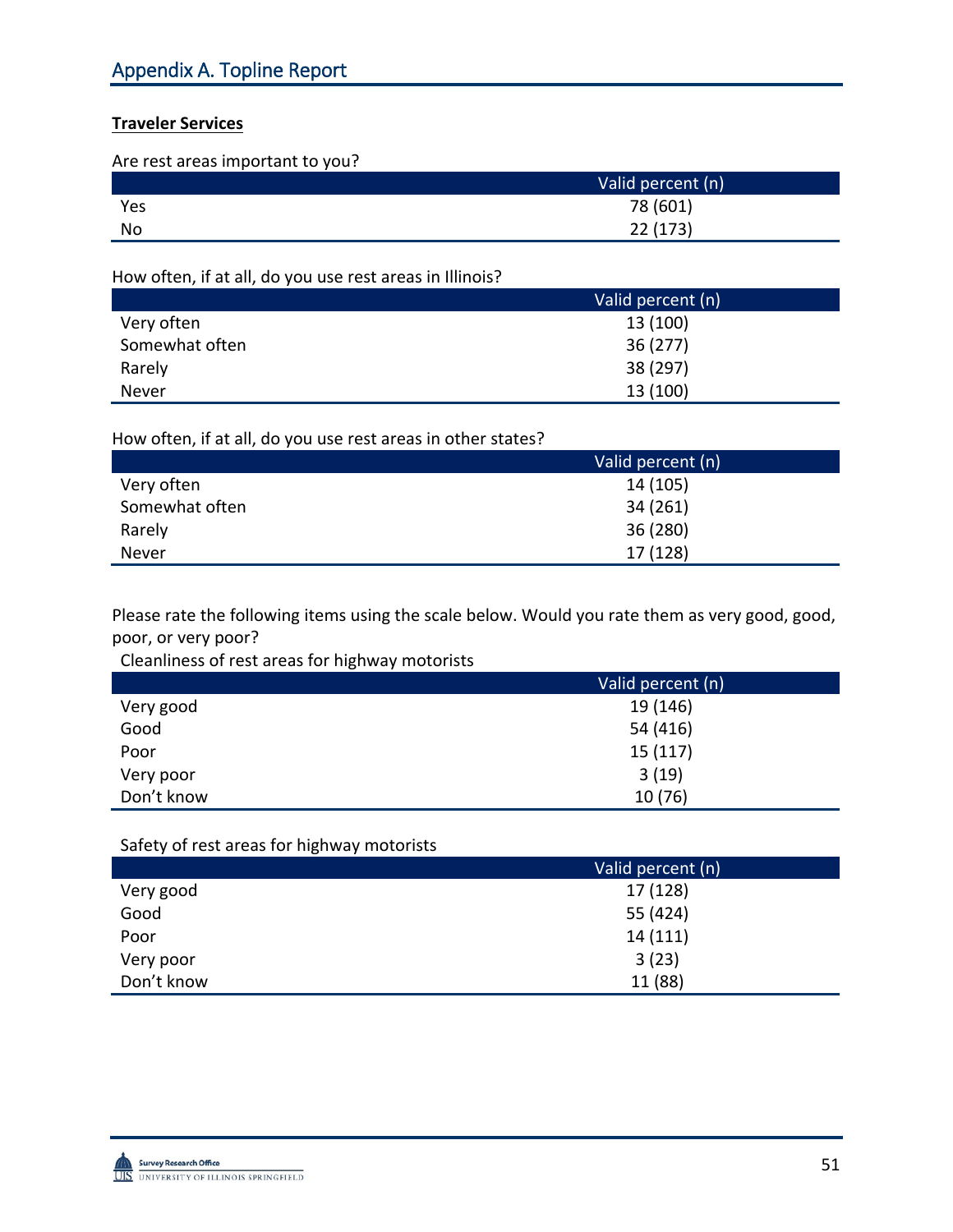Informational signs at highway exits for food, gas, & lodging: *consider clarity, visibility, number, and placement*

|            | Valid percent (n) |
|------------|-------------------|
| Very good  | 31 (236)          |
| Good       | 58 (448)          |
| Poor       | 7(56)             |
| Very poor  | 2(12)             |
| Don't know | 3(22)             |

Informational highway signs about area tourist attractions and state parks: *consider clarity, visibility, number, and placement*

|            | Valid percent (n) |
|------------|-------------------|
| Very good  | 24 (188)          |
| Good       | 59 (455)          |
| Poor       | 11 (86)           |
| Very poor  | 2(17)             |
| Don't know | 4(28)             |

Availability of free IDOT road maps

|            | Valid percent (n) |
|------------|-------------------|
| Very good  | 18 (139)          |
| Good       | 42 (321)          |
| Poor       | 19 (143)          |
| Very poor  | 4(34)             |
| Don't know | 18 (137)          |

IDOT's toll-free number (1-800-452-IDOT) to get information on current road conditions

|            | Valid percent (n) |
|------------|-------------------|
| Very good  | 19 (146)          |
| Good       | 44 (344)          |
| Poor       | 13 (97)           |
| Very poor  | 3(19)             |
| Don't know | 22 (168)          |

IDOT's website (idot.illinois.gov) where you can get information on construction zones and road conditions

|            | Valid percent (n) |
|------------|-------------------|
| Very good  | 18 (137)          |
| Good       | 46 (356)          |
| Poor       | 10 (79)           |
| Very poor  | 3(21)             |
| Don't know | 23 (181)          |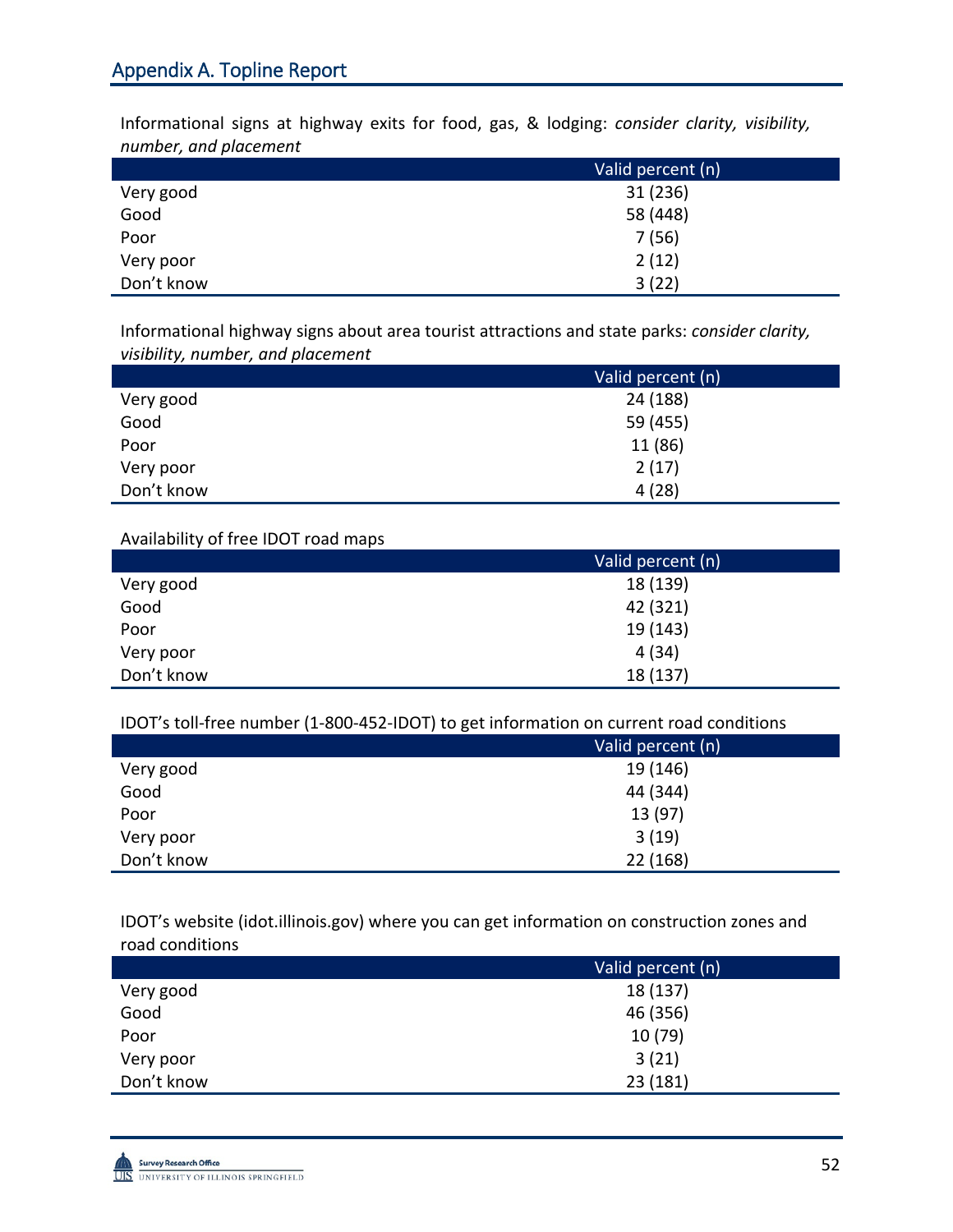IDOT's traveler information site (www.gettingaroundillinois.com) where you can get information on construction zones and road conditions

|            | Valid percent (n) |
|------------|-------------------|
| Very good  | 17 (131)          |
| Good       | 42 (327)          |
| Poor       | 12 (95)           |
| Very poor  | 2(17)             |
| Don't know | 27 (204)          |

Have you ever visited IDOT's website (idot.illinois.gov)?

|     | Valid percent (n) |
|-----|-------------------|
| Yes | 41 (320)          |
| No  | 59 (454)          |

Which of the following information, if any, would you be likely to access on IDOT's website? *Please select all that apply.* 

|                                     | Valid percent (n) |
|-------------------------------------|-------------------|
| Traffic/ travel updates             | 50 (387)          |
| Travel routes/ maps                 | 48 (368)          |
| Traffic safety tips                 | 20(154)           |
| Areas of construction               | 47 (365)          |
| Not likely to access IDOT's website | 24 (186)          |
| Other, please specify:              | 1(10)             |

Other: Employment, Employment opportunities, Inclement road conditions due to weather, I-Pass, Never heard of it, Pay tolls, Rest areas, Road conditions, Rules, Tollways

#### **Driving Behaviors**

Please identify how often, if at all, you have done any of the following behaviors in the past 30 days.

Not worn your seatbelt while driving a car, van, sport utility vehicle, or pickup truck

|                    | Valid percent (n) |
|--------------------|-------------------|
| Five or more times | 7(53)             |
| Two to four times  | 8(61)             |
| Once               | 9(71)             |
| Never              | 76 (589)          |

Not worn your seatbelt while riding in a car, van, sport utility vehicle, or pickup truck

|                    | ຼ |                   |
|--------------------|---|-------------------|
|                    |   | Valid percent (n) |
| Five or more times |   | 7(50)             |
| Two to four times  |   | 10(79)            |
| Once               |   | 13 (98)           |
| Never              |   | 71 (547)          |
|                    |   |                   |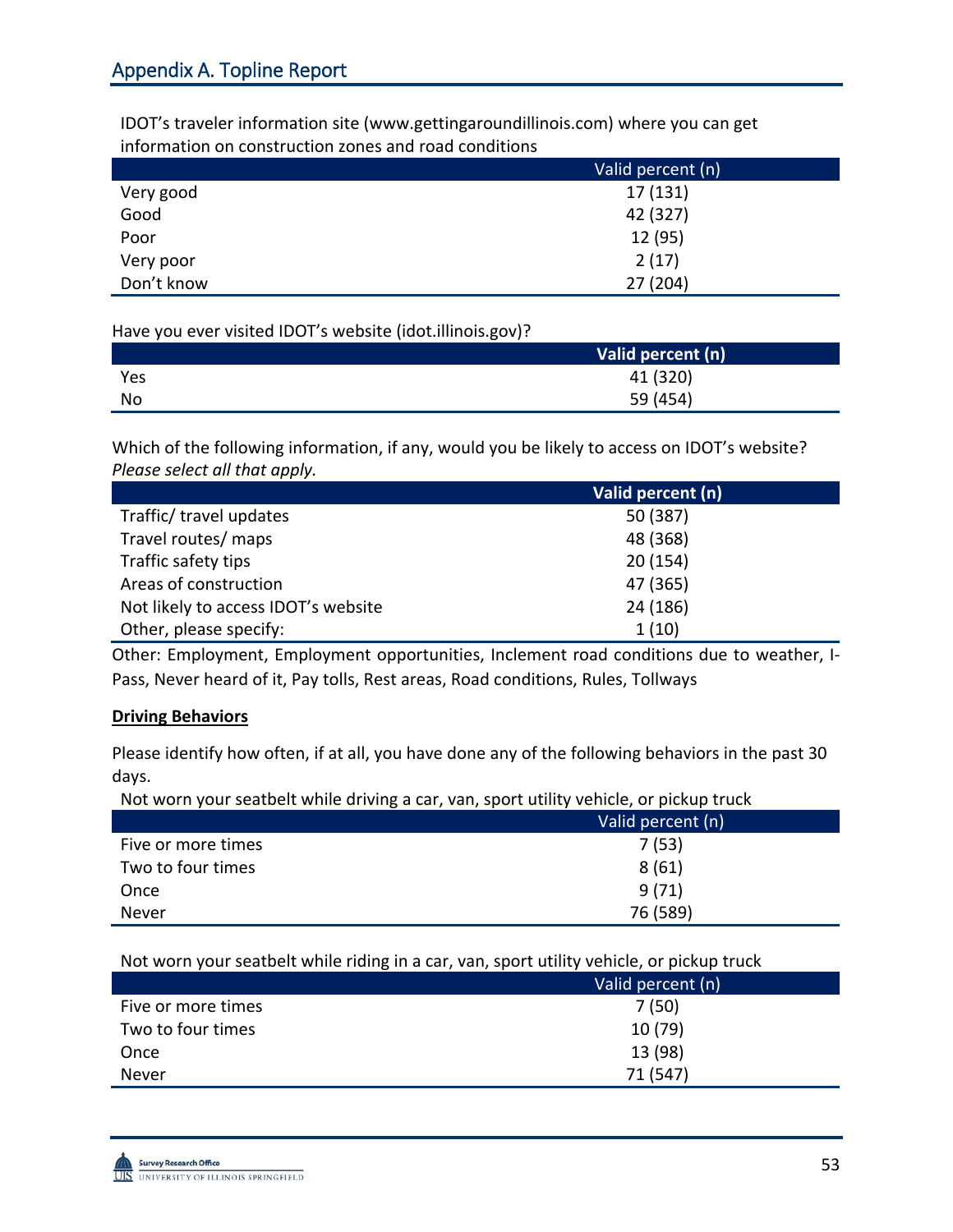| Attempted to use a hand-held cell phone or texting device while driving |                   |
|-------------------------------------------------------------------------|-------------------|
|                                                                         | Valid percent (n) |
| Five or more times                                                      | 7(54)             |
| Two to four times                                                       | 13 (98)           |
| Once                                                                    | 17 (131)          |
| Never                                                                   | 63 (491)          |

Attempted to use a hand-held cell phone or texting device while driving

Driven a motor vehicle within two hours of drinking an alcoholic beverage

|                    | Valid percent (n) |
|--------------------|-------------------|
| Five or more times | 2(15)             |
| Two to four times  | 7(53)             |
| Once               | 9(68)             |
| Never              | 82 (638)          |

#### Not slowed down in a work zone

|                    | Valid percent (n) |
|--------------------|-------------------|
| Five or more times | 2(17)             |
| Two to four times  | 5(42)             |
| Once               | 12(91)            |
| Never              | 81 (624)          |

Sometimes drivers become irritated by other drivers' behaviors. Thinking about the past 30 days, please identify if you have experienced the following five or more times, two to four times, once, or never.

Became irritated by other drivers using cell phones while driving

|                    | Valid percent (n) |
|--------------------|-------------------|
| Five or more times | 34 (260)          |
| Two to four times  | 37 (283)          |
| Once               | 16(125)           |
| Never              | 14 (106)          |

Became irritated by other drivers texting while driving

|                    | Valid percent (n) |
|--------------------|-------------------|
| Five or more times | 34 (263)          |
| Two to four times  | 36(275)           |
| Once               | 16(121)           |
| Never              | 15(115)           |

Became irritated at others driving at speeds higher than the posted speed limit

|                    | Valid percent (n) |
|--------------------|-------------------|
| Five or more times | 27(211)           |
| Two to four times  | 31(243)           |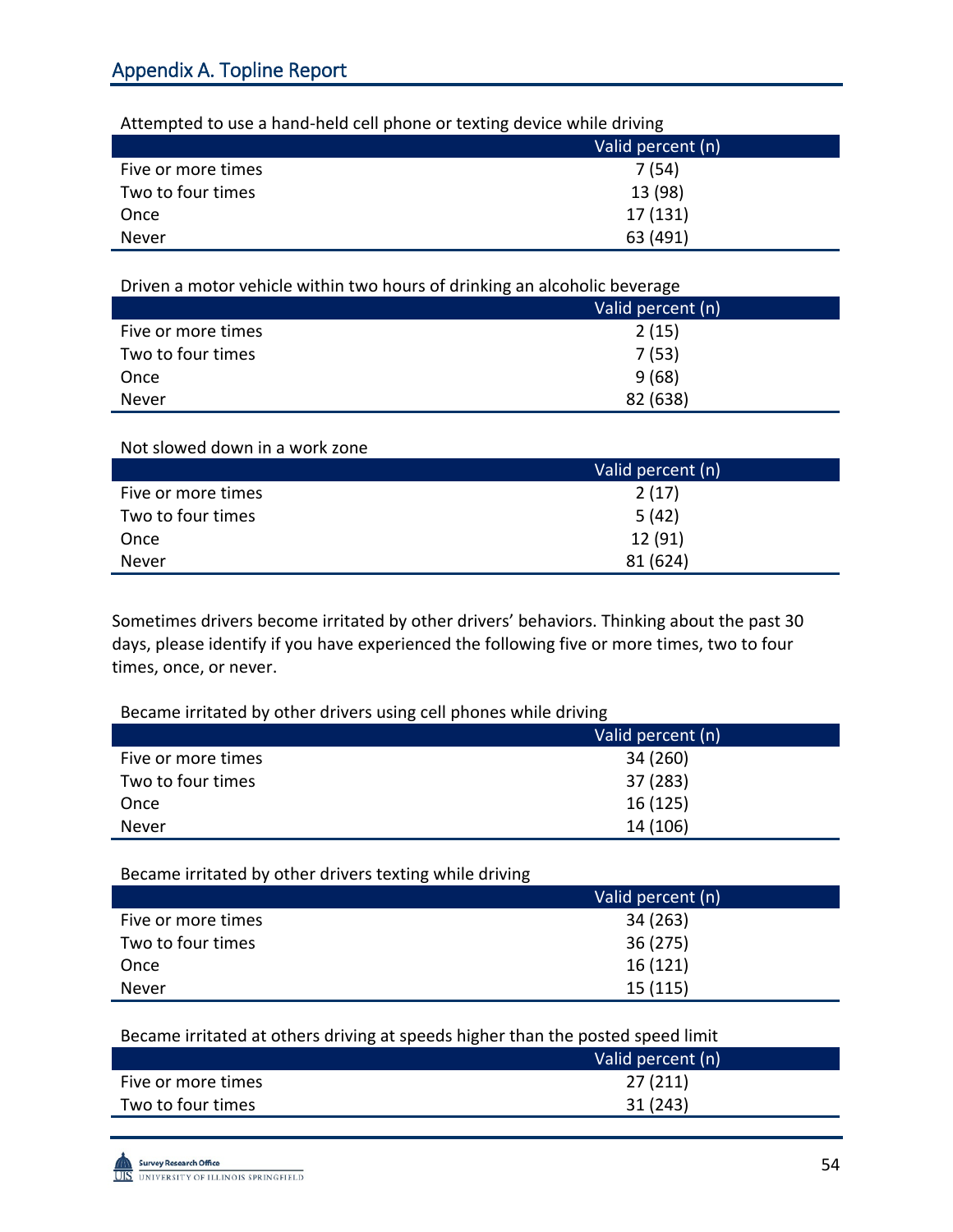| Once  | 20(152)  |
|-------|----------|
| Never | 22 (168) |

Became irritated by other drivers cutting you off in traffic

|                    | Valid percent (n) |
|--------------------|-------------------|
| Five or more times | 29(223)           |
| Two to four times  | 30(229)           |
| Once               | 24 (188)          |
| Never              | 17 (134)          |

Became irritated by other drivers not using proper signals

|                    | Valid percent (n) |
|--------------------|-------------------|
| Five or more times | 37 (286)          |
| Two to four times  | 32 (249)          |
| Once               | 17 (132)          |
| Never              | 14 (107)          |

How likely do you think you are to be stopped by a police officer while doing any of the following? Would you say this is very likely, somewhat likely, somewhat unlikely, or very unlikely?

Drove while using a handheld electronic device

|                   | Valid percent (n) |
|-------------------|-------------------|
| Very likely       | 15(118)           |
| Somewhat likely   | 17 (129)          |
| Somewhat unlikely | 19 (149)          |
| Very unlikely     | 49 (378)          |

Drove after having too much to drink to drive safely

|                   | Valid percent (n) |
|-------------------|-------------------|
| Very likely       | 22(169)           |
| Somewhat likely   | 14 (106)          |
| Somewhat unlikely | 7(54)             |
| Very unlikely     | 58 (445)          |

Drove without wearing your seat belt

| 15(112)<br>Very likely<br>18 (141)<br>Somewhat likely<br>14 (106)<br>Somewhat unlikely |               | Valid percent (n) |
|----------------------------------------------------------------------------------------|---------------|-------------------|
|                                                                                        |               |                   |
|                                                                                        |               |                   |
|                                                                                        |               |                   |
|                                                                                        | Very unlikely | 54 (415)          |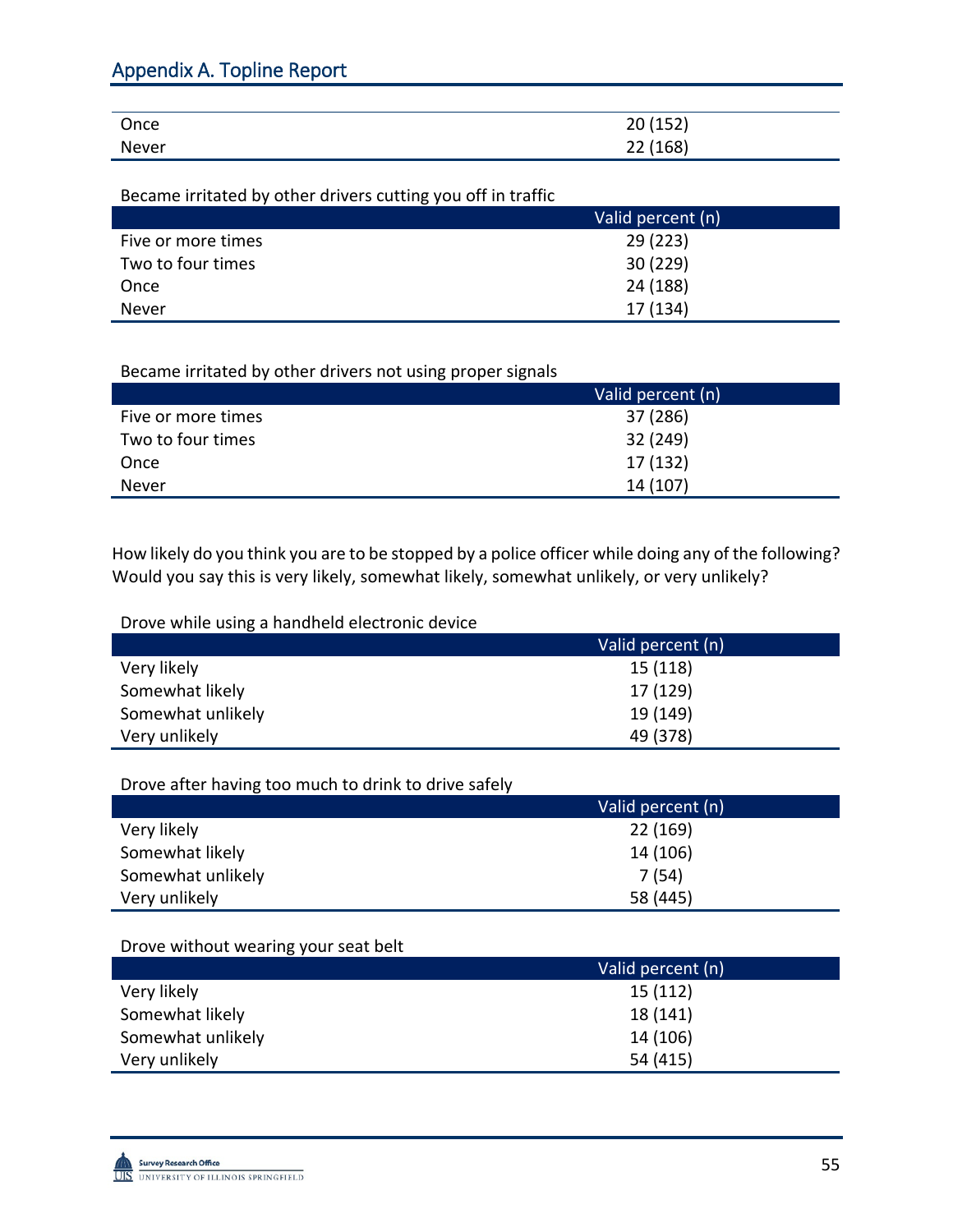| DIOVE TASLET LITATI LITE POSLEU SPEEU IIIIIIL OII IIILEI SLALE/TUTAI IIIRITWAYS |                   |
|---------------------------------------------------------------------------------|-------------------|
|                                                                                 | Valid percent (n) |
| Very likely                                                                     | 21(162)           |
| Somewhat likely                                                                 | 27 (206)          |
| Somewhat unlikely                                                               | 21(164)           |
| Very unlikely                                                                   | 31 (242)          |

## Drove faster than the posted speed limit on interstate/rural highways

#### **Media Awareness**

During the past 30 days, have you read, seen, or heard anything about alcohol impaired driving (or drunk driving) enforcement be police?

|     | Valid percent (n) |
|-----|-------------------|
| Yes | 58 (450)          |
| No  | 42 (324)          |

During the past 30 days, have you read, seen, or heard anything about seat belt law enforcement by police?

|     | Valid percent (n) |
|-----|-------------------|
| Yes | 49 (380)          |
| No  | 51 (394)          |

During the past 30 days, have you read, seen, or heard anything about police enforcing the law prohibiting the use of handheld electronic devices while driving?

|     | Valid percent (n) |
|-----|-------------------|
| Yes | 49 (381)          |
| No  | 51 (393)          |

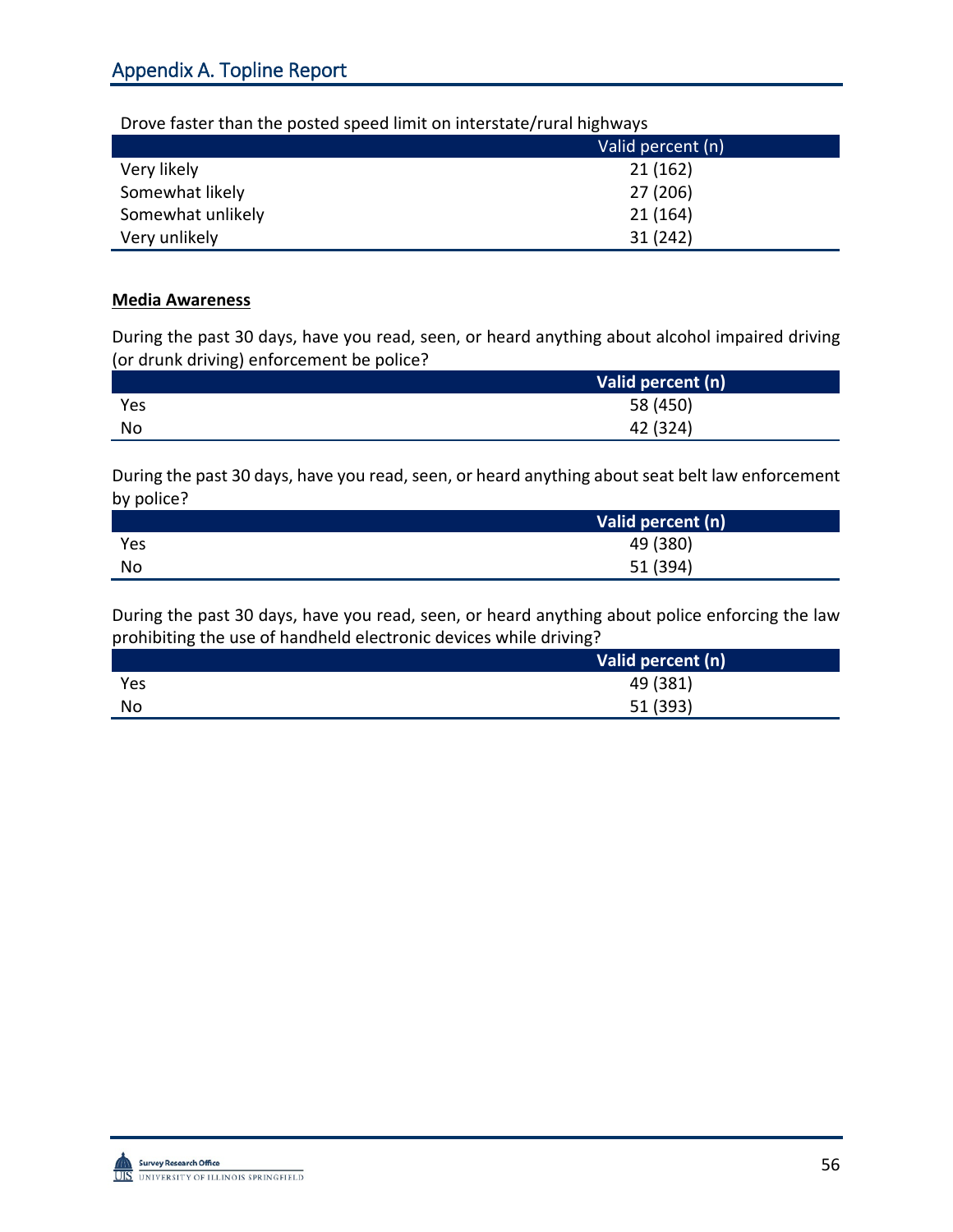#### **Funding for Infrastructure Improvements**

Do you believe the quality of roads, bridges, and mass transit systems you regularly use have significantly improved, slightly improved, neither improved nor declined, slightly declined, or significantly declined in the past three years?

|                               | Valid percent (n) |
|-------------------------------|-------------------|
| Significantly improved        | 13 (98)           |
| Somewhat improved             | 36(277)           |
| Neither improved nor declined | 32 (250)          |
| Slightly declined             | 13 (104)          |
| Significantly declined        | 6(45)             |

Federal funding for roads, bridges, and mass transit systems comes primarily from taxes on gasoline and diesel fuel consumption. Do you think this is an appropriate or inappropriate way to raise funds for this transportation investment?

|                                     | Valid percent (n) |
|-------------------------------------|-------------------|
| An appropriate way to raise funds   | 47 (360)          |
| An inappropriate way to raise funds | 26 (199)          |
| Don't know                          | 28 (215)          |

How should Illinois fund transportation and Infrastructure investments? Please select "yes" for each source you believe should be used to fund transportation and infrastructure and "no" for each source you believe should not be used to fund transportation and infrastructure?

| Tolls |                   |
|-------|-------------------|
|       | Valid percent (n) |
| Yes   | 69 (532)          |
| No    | 31 (242)          |

Gas tax

|     | Valid percent (n) |
|-----|-------------------|
| Yes | 55 (425)          |
| No  | 45 (349)          |

#### Other taxes (e.g., taxes on goods)

|     | Valid percent (n) |
|-----|-------------------|
| Yes | 36 (276)          |
| No  | 64 (498)          |

Miles driven

|     | Valid percent (n) |
|-----|-------------------|
| Yes | 25(191)           |
| No  | 75 (583)          |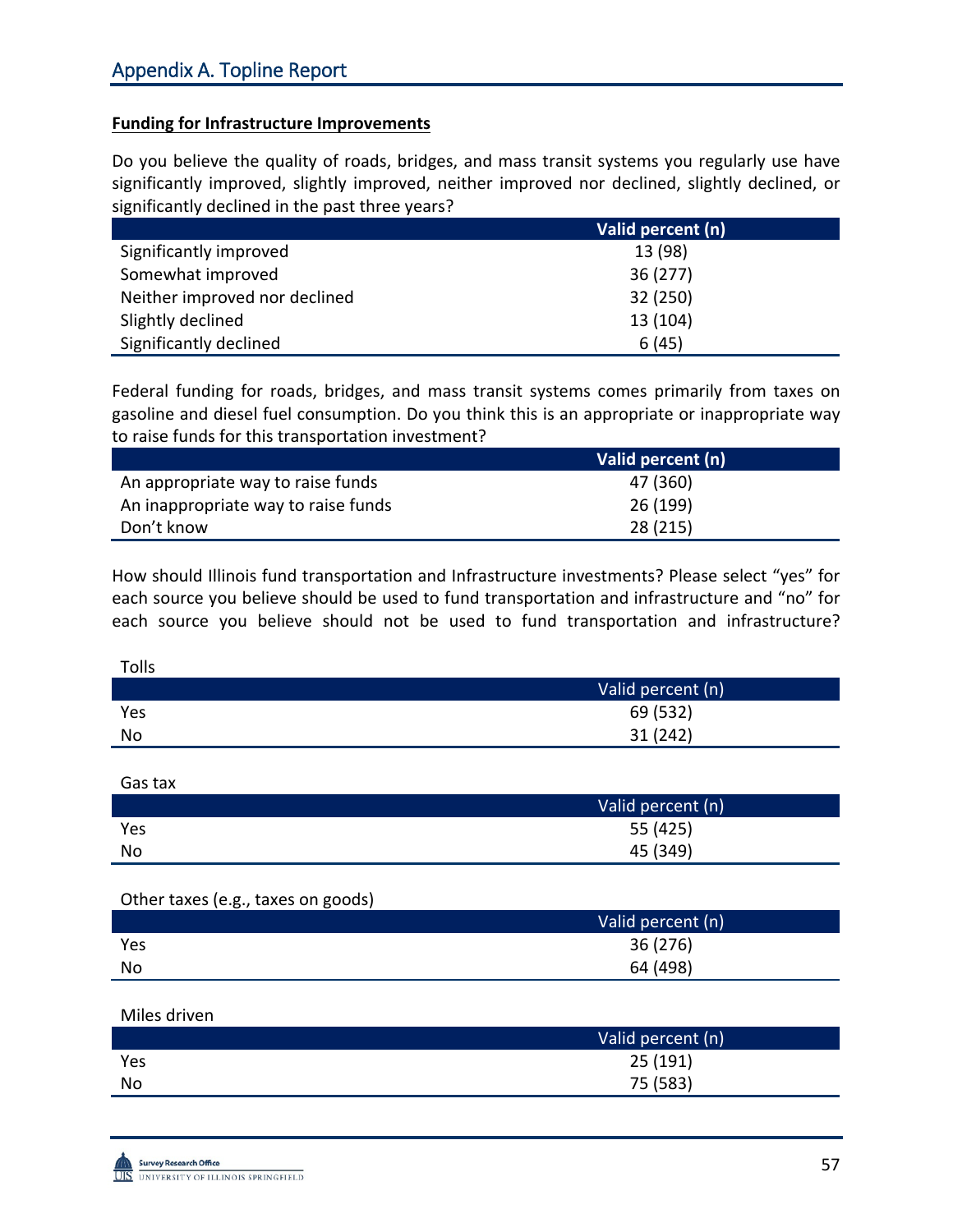Car value

|     | Valid percent (n) |
|-----|-------------------|
| Yes | 22 (170)          |
| No  | 78 (604)          |

License fees

|     | Valid percent (n) |
|-----|-------------------|
| Yes | 52 (400)          |
| No  | 48 (374)          |

### **General IDOT Questions**

Do you think IDOT is very important, somewhat important, somewhat unimportant, or not important at all to the following items?

Your area's economy

|                      | Valid percent (n) |
|----------------------|-------------------|
| Very important       | 37 (384)          |
| Somewhat important   | 49 (379)          |
| Somewhat unimportant | 10(76)            |
| Not important at all | 5(35)             |

### Your area's quality of life

|                      | Valid percent (n) |
|----------------------|-------------------|
| Very important       | 42 (326)          |
| Somewhat important   | 43 (332)          |
| Somewhat unimportant | 11(85)            |
| Not important at all | 4(31)             |

Now thinking about all the things you have been asked to rate, how would you rate the overall job the Illinois Department of Transportation is doing?

|           | Valid percent (n) |
|-----------|-------------------|
| Very good | 17 (135)          |
| Good      | 66 (510)          |
| Poor      | 15(115)           |
| Very poor | 2(14)             |

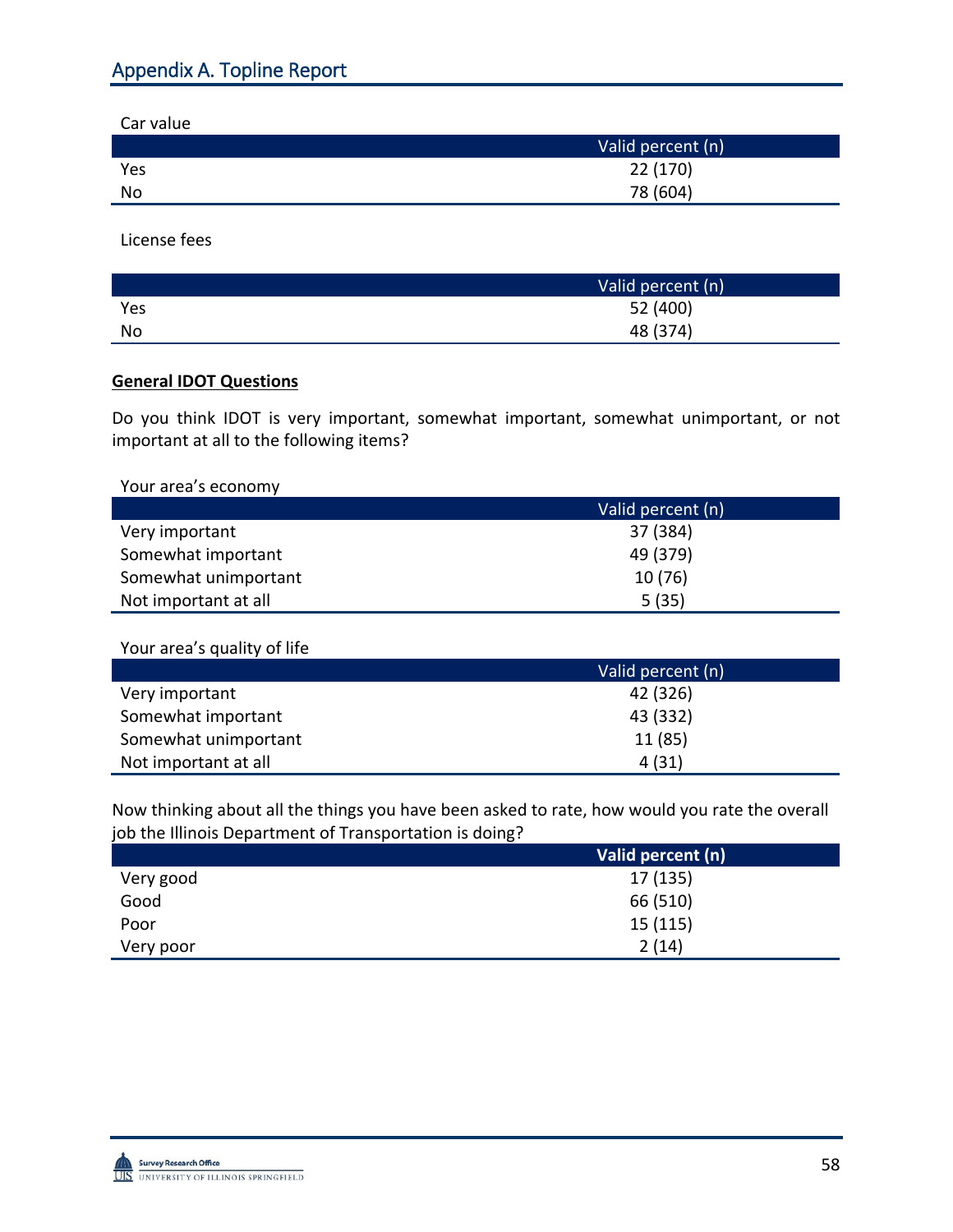Generally speaking, how often do you think you can trust IDOT to do what is right regarding transportation issues? Can you trust them just about always, most of the time, only some of the time, or hardly ever?

|                       | Valid percent (n) |
|-----------------------|-------------------|
| Just about always     | 16(122)           |
| Most of the time      | 56 (430)          |
| Only some of the time | 23 (178)          |
| Hardly ever           | 6(44)             |

Please rate IDOT employees on each of the following items using the scale below. Would you rate them as very good, good, poor, or very poor?

#### Courtesy and respect shown to motorists

|            | Valid percent (n) |
|------------|-------------------|
| Very good  | 19 (149)          |
| Good       | 54 (414)          |
| Poor       | 9(71)             |
| Very poor  | 3(21)             |
| Don't know | 15 (119)          |

#### Accessibility of employees when you need them

|            | Valid percent (n) |
|------------|-------------------|
| Very good  | 12 (90)           |
| Good       | 44 (338)          |
| Poor       | 15(112)           |
| Very poor  | 7(50)             |
| Don't know | 24 (184)          |

Helpfulness of the information provided by the employees

|            | Valid percent (n) |
|------------|-------------------|
| Very good  | 15(113)           |
| Good       | 46 (355)          |
| Poor       | 13(102)           |
| Very poor  | 2(17)             |
| Don't know | 24 (187)          |

#### Overall conduct of IDOT employees on the job

|            | Valid percent (n) |
|------------|-------------------|
| Very good  | 18 (137)          |
| Good       | 50 (388)          |
| Poor       | 10(80)            |
| Very poor  | 4(28)             |
| Don't know | 18 (141)          |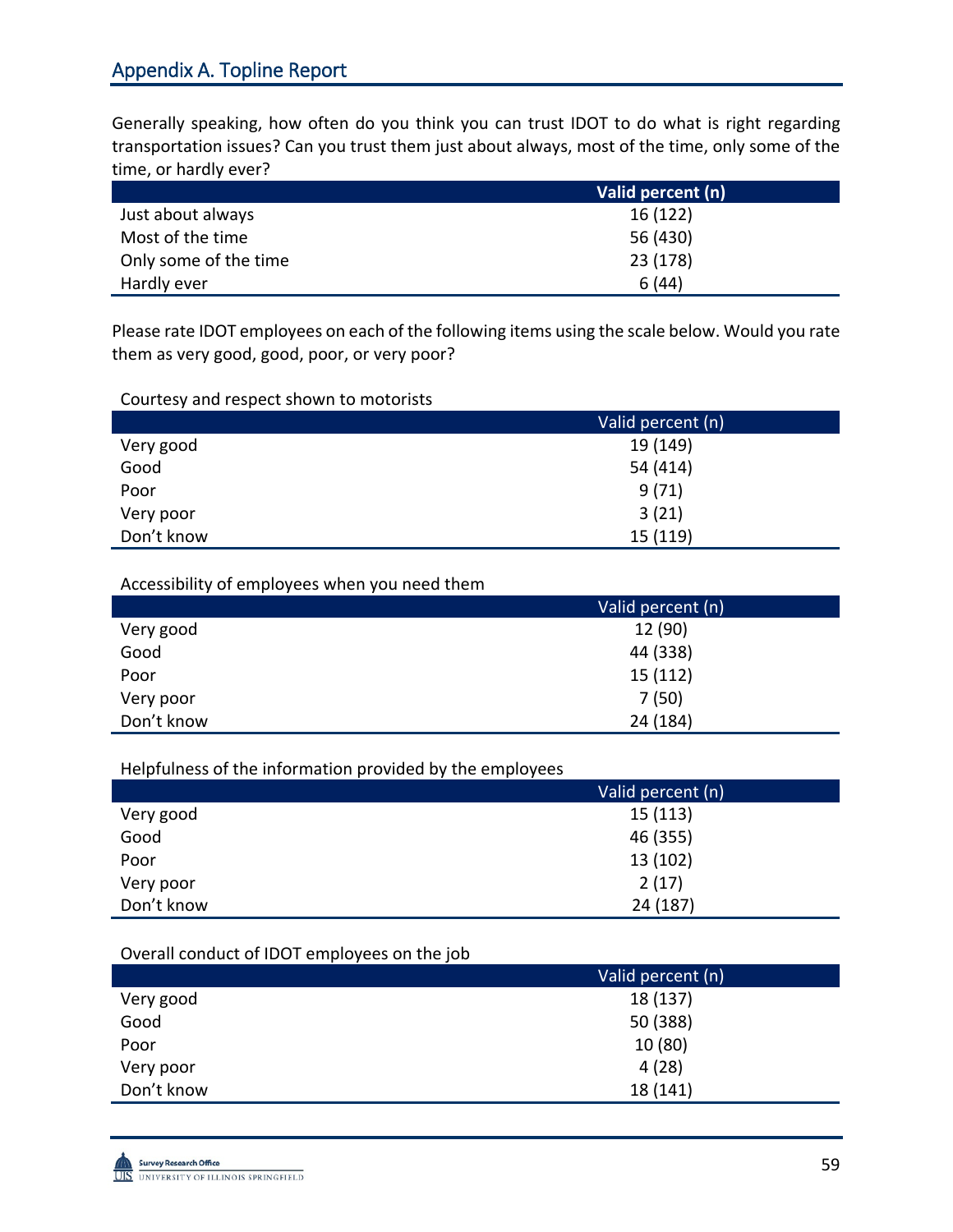How informed, if at all, do you feel about IDOT projects (road repairs, construction) in your area? Are you very informed, somewhat informed, not very informed, or not at all informed?

|                     | Valid percent (n) |
|---------------------|-------------------|
| Very informed       | 14(111)           |
| Somewhat informed   | 47 (366)          |
| Not very informed   | 29 (224)          |
| Not at all informed | 10(73)            |

And how, in general, would you describe your understanding of why certain IDOT projects were selected? Would you say that you have a good understanding, some understanding, or no understanding?

|                    | Valid percent (n) |
|--------------------|-------------------|
| Good understanding | 18 (139)          |
| Some understanding | 53 (412)          |
| No understanding   | 29 (223)          |

Listed below are several capital improvement projects. Please select UP TO THREE of the projects that you believe are the most important.

|                                                                       | Valid percent (n) |
|-----------------------------------------------------------------------|-------------------|
| Repair / upgrade aging and deteriorating<br>highways and bridges      | 84 (646)          |
| Construct new highways and bridges                                    | 34 (262)          |
| Improve mass transit / public transportation<br>systems               | 53 (413)          |
| Americans with Disabilities Act (ADA) /<br>accessibility improvements | 39 (303)          |
| Freight rail improvements                                             | 9(72)             |
| Improvements to passenger rail and stations                           | 24 (185)          |
| Bicycle and pedestrian improvements                                   | 27 (207)          |

How often do you drive a motor vehicle, regardless of whether it is for work or for personal use?

|                    | Valid percent (n) |
|--------------------|-------------------|
| Every day          | 48 (367)          |
| Almost every day   | 22(171)           |
| A few days a week  | 13 (98)           |
| A few days a month | 5(36)             |
| Never              | 13(102)           |

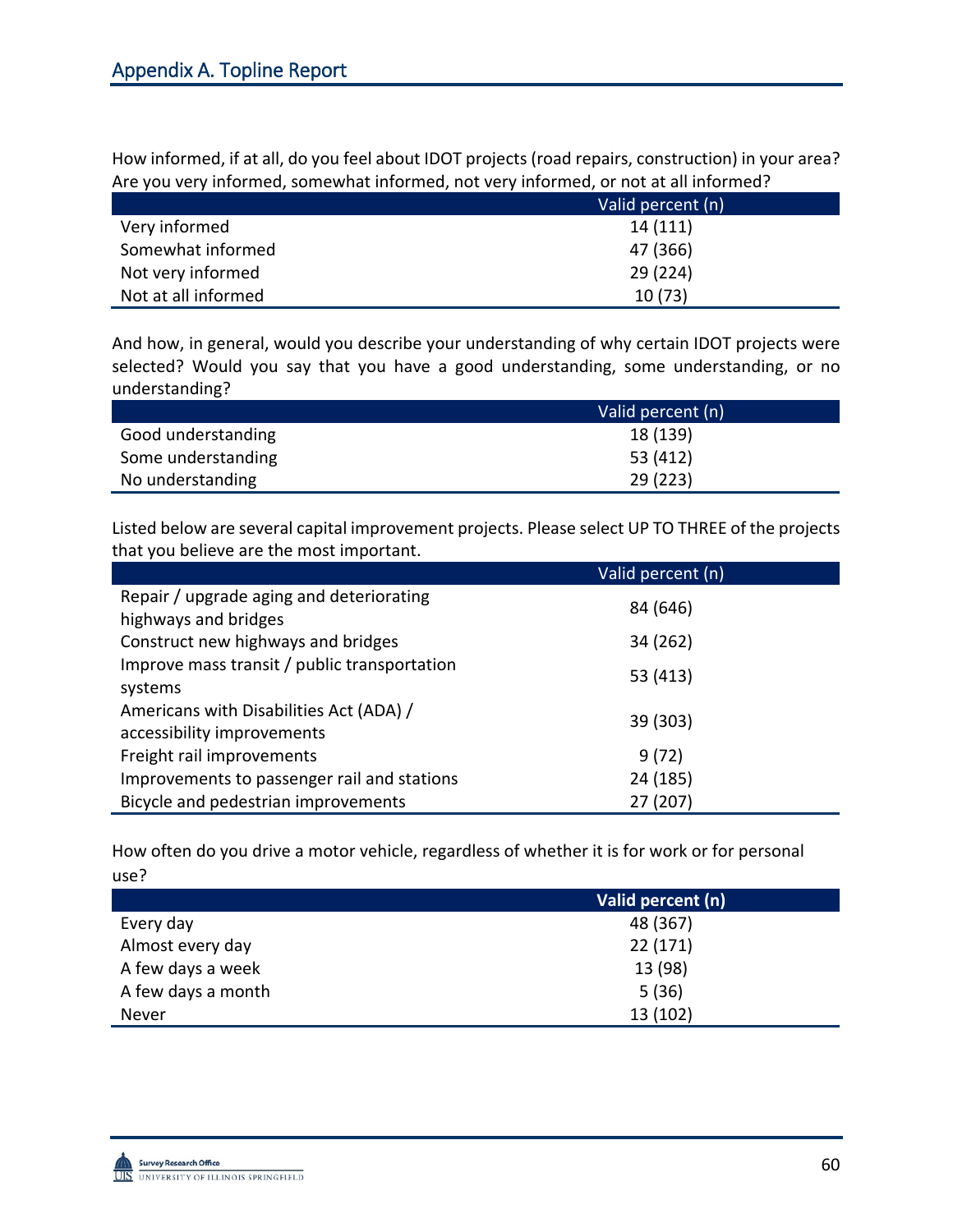Do you currently own any of the following devices?

Hand-held cell phone

|     | Valid percent (n) |
|-----|-------------------|
| Yes | 96 (645)          |
| No  | 4(27)             |

TomTom or Garmin

|           | Valid percent (n) |
|-----------|-------------------|
| Yes       | 34 (230)          |
| <b>No</b> | 66 (442)          |

### Navigation system built into vehicle

|     | Valid percent (n) |
|-----|-------------------|
| Yes | 28 (186)          |
| No  | 72 (486)          |

Bluetooth or other hands-free device for your cell phone, such as one that plugs into the phone, works wirelessly, or works through your vehicle's car stereo

|     | . . | . |                   |
|-----|-----|---|-------------------|
|     |     |   | Valid percent (n) |
| Yes |     |   | 71 (460)          |
| No  |     |   | 29 (185)          |
|     |     |   |                   |

When you receive a phone call while you are driving, how often do you answer the call?

|               | Valid percent (n) |
|---------------|-------------------|
| Always        | 9(63)             |
| Almost always | 17(111)           |
| Sometimes     | 25 (170)          |
| Rarely        | 23(153)           |
| Never         | 26(175)           |

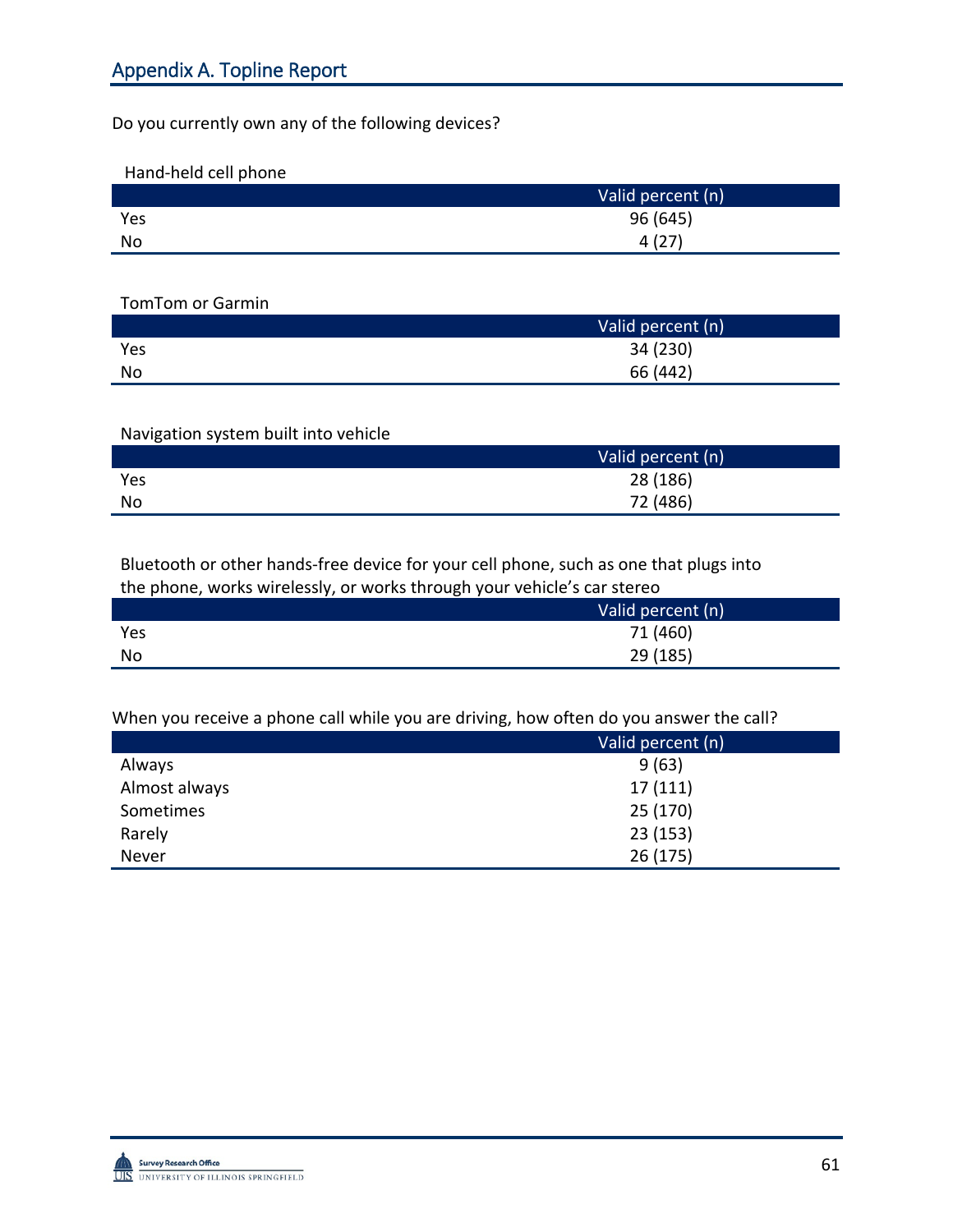Which of the following do you usually do when you answer a call while driving? *Please select all that apply.*

|                                           | Valid percent (n) |
|-------------------------------------------|-------------------|
| Hold phone in your hand                   | 11 (53)           |
| Squeeze the phone between your ear and    | 5(22)             |
| shoulder                                  |                   |
| Use a hands-free earpiece                 | 29(141)           |
| Use a built-in car system                 | 45 (219)          |
| Use the cell phone's speakerphone feature | 37 (183)          |
| Varies                                    | 7(35)             |

When you are driving, how often are you willing to make a phone call using a hand-held cell phone?

|               | Valid percent (n) |
|---------------|-------------------|
| Always        | 4(29)             |
| Almost always | 5(34)             |
| Sometimes     | 15(102)           |
| Rarely        | 28 (191)          |
| Never         | 47 (316)          |

When you are driving, how often are you willing to make a phone call using a hands-free device?

|               | Valid percent (n) |
|---------------|-------------------|
| Always        | 15 (98)           |
| Almost always | 12 (79)           |
| Sometimes     | 27 (179)          |
| Rarely        | 23(155)           |
| Never         | 24(161)           |

Do you ever send text messages or emails when you are driving?

|     | Valid percent (n) |
|-----|-------------------|
| Yes | 18 (120)          |
| No  | 82 (552)          |

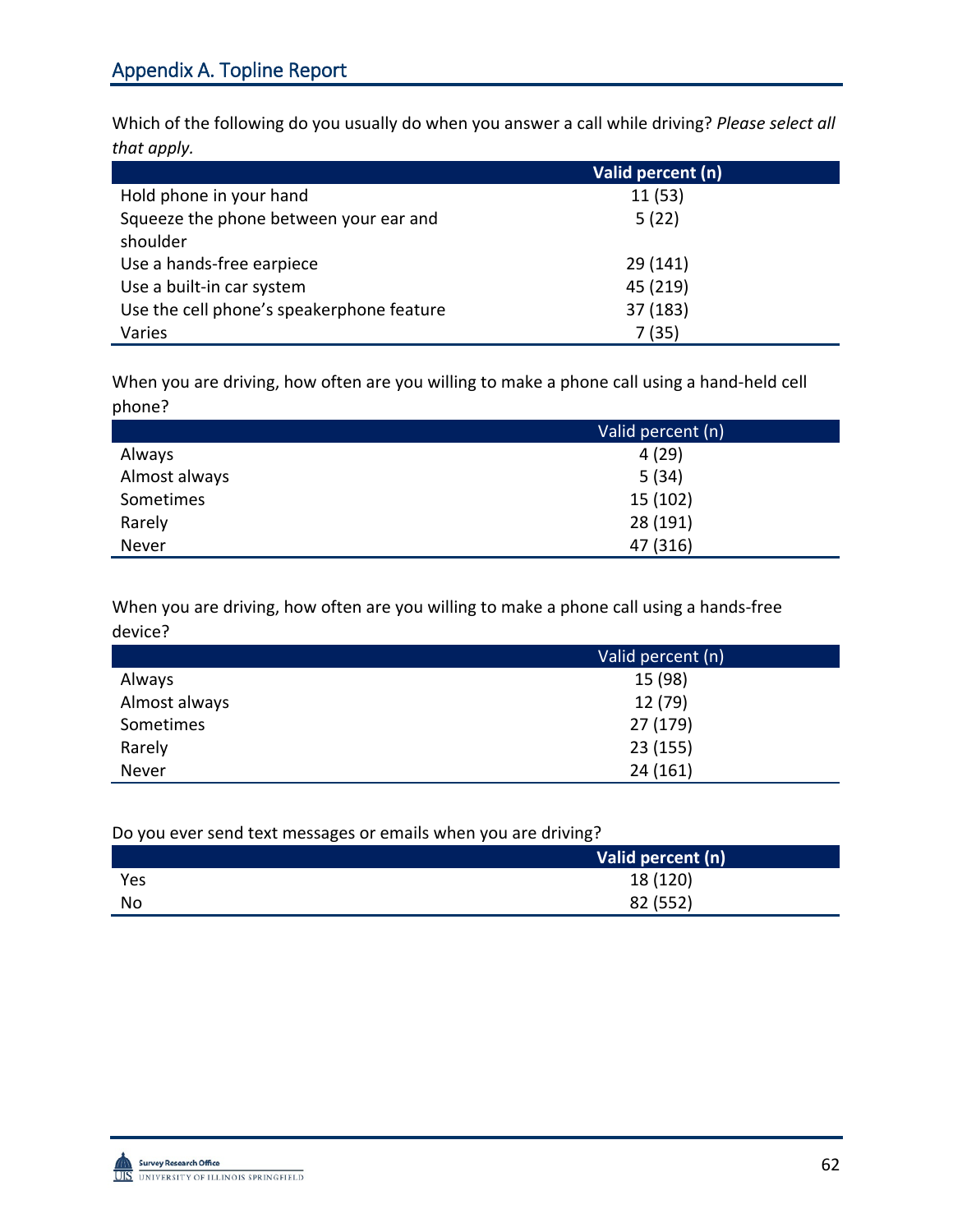|                                                                      | Valid percent (n) |
|----------------------------------------------------------------------|-------------------|
| Continue to drive while completing the<br>message                    | 18(21)            |
| Pull over to a safe location to send a message                       | 10(12)            |
| Hand the phone to a passenger to do your<br>messaging                | 14(17)            |
| Use a voice command feature                                          | 25(29)            |
| Wait until you reach a red light or stop sign to<br>send the message | 33 (39)           |

If you send a text message or e-mail while driving, do you usually…

As a passenger in a car, how likely are you to do or say something to your driver if they are talking on a hand-held cell phone?

|                   | Valid percent (n) |
|-------------------|-------------------|
| Very likely       | 47 (313)          |
| Somewhat likely   | 29 (197)          |
| Somewhat unlikely | 18 (121)          |
| Very unlikely     | 6(41)             |

As a passenger in a car, how likely are you to do or say something to your driver if they are sending text messages or emails while driving?

|                   | Valid percent (n) |
|-------------------|-------------------|
| Very likely       | 62 (413)          |
| Somewhat likely   | 20(133)           |
| Somewhat unlikely | 12 (78)           |
| Very unlikely     | 7(48)             |

What percentage of drivers do you believe at least occasionally… Talk on a hand-held cell phone while driving?

| ັ         | Valid percent (n) |
|-----------|-------------------|
| $0 - 10$  | 6(39)             |
| $11 - 20$ | 2(13)             |
| $21 - 30$ | 4(27)             |
| $31 - 40$ | 5(34)             |
| 41-50     | 24 (159)          |
| 51-60     | 9(61)             |
| 61-70     | 8(50)             |
| 71-80     | 21 (150)          |
| 81-90     | 12 (80)           |
| 91-100    | 10(63)            |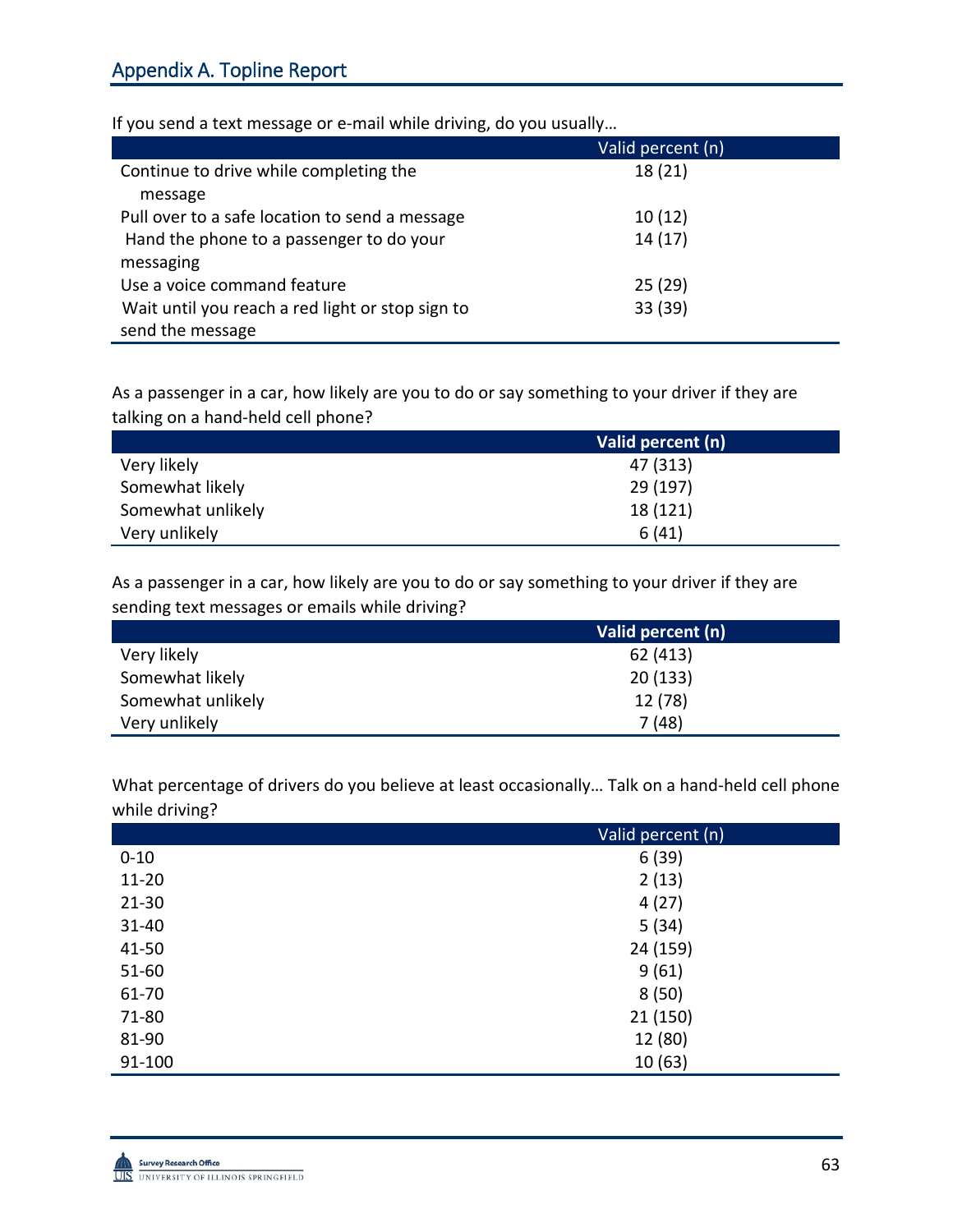What percentage of drivers do you believe at least occasionally… Send text messages or emails on a hand-held cell phone while driving?

|           | Valid percent (n) |
|-----------|-------------------|
| $0 - 10$  | 8(51)             |
| $11 - 20$ | 4(28)             |
| $21 - 30$ | 8(55)             |
| 31-40     | 7(47)             |
| 41-50     | 25(163)           |
| $51 - 60$ | 7(44)             |
| 61-70     | 6(40)             |
| 71-80     | 17 (113)          |
| 81-90     | 10(66)            |
| 91-100    | 9(58)             |

Have you ever felt you were at risk because another driver was distracted by technology?

|           | Valid percent (n) |
|-----------|-------------------|
| Yes       | 83 (644)          |
| <b>No</b> | 17 (130)          |

### Has your distraction by technology put yourself or others at risk?

|     | Valid percent (n) |
|-----|-------------------|
| Yes | 28 (220)          |
| No  | 72 (554)          |

### **Demographics**

What is your age?

|                 | Valid percent (n) |
|-----------------|-------------------|
| 18-24 years old | 19 (147)          |
| 25-34 years old | 19 (147)          |
| 35-44 years old | 19 (147)          |
| 45-59 years old | 28 (214)          |
| 60-74 years old | 14 (108)          |
| 75 or older     | 1.4(11)           |

### What is your disability status?

|                          | Valid percent (n) |
|--------------------------|-------------------|
| Do not have a disability | 81 (630)          |
| Have a disability        | 19 (144)          |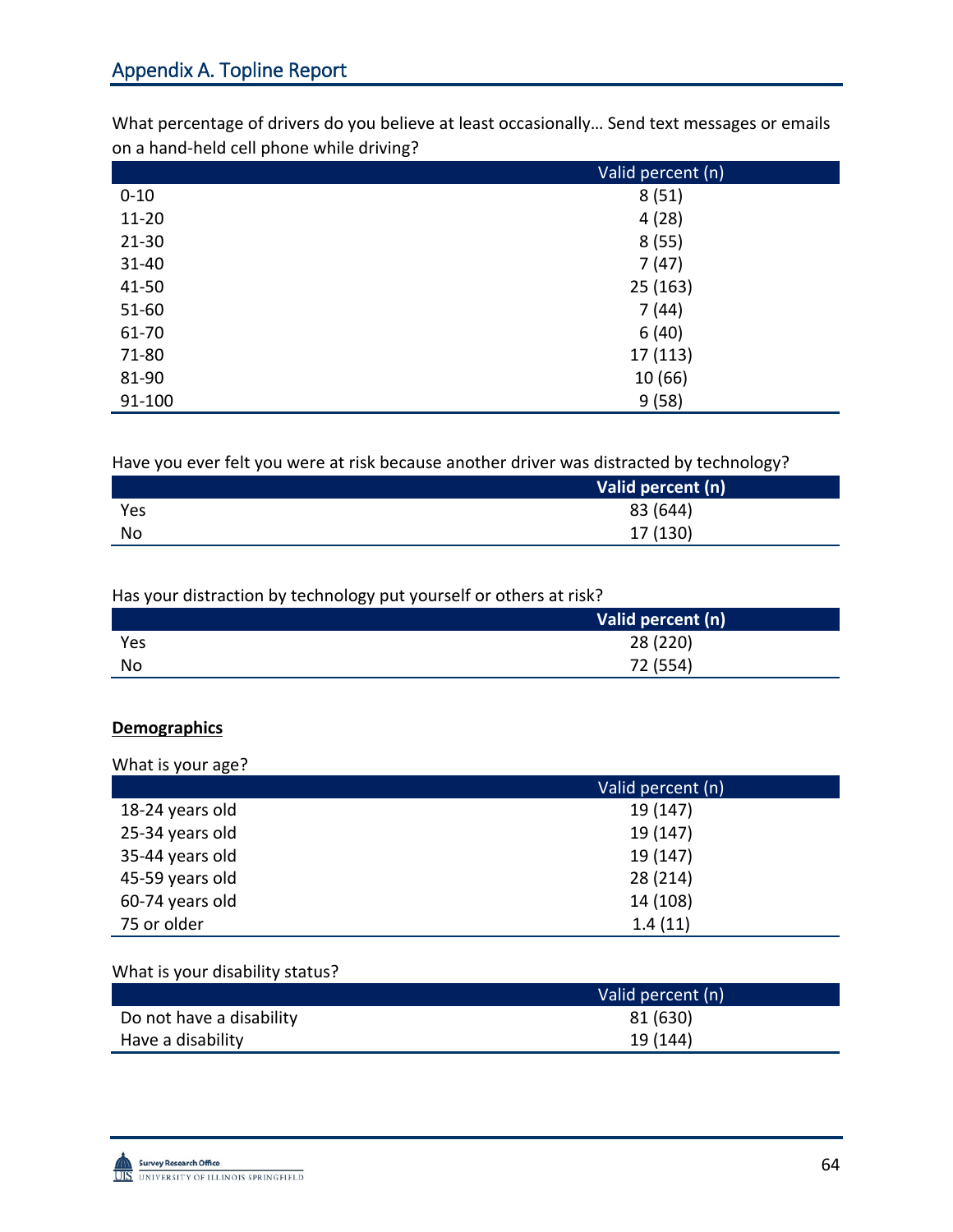## What is the highest level of education you have completed?

|                                   | Valid percent (n) |
|-----------------------------------|-------------------|
| Less than high school             | 7(53)             |
| High school diploma or equivalent | 38 (294)          |
| Some college                      | 35 (267)          |
| 4-year college degree or higher   | 21(160)           |

### What is your annual earned income before taxes?

|                     | Valid percent (n) |
|---------------------|-------------------|
| Less than \$20,000  | 30(228)           |
| \$20,000 - \$34,999 | 23(181)           |
| \$35,000 - \$49,999 | 17 (129)          |
| \$50,000 - \$75,000 | 17 (129)          |
| \$75,000 or more    | 14 (107)          |

## What is your race?

|                                     | Valid percent (n) |
|-------------------------------------|-------------------|
| White                               | 73 (564)          |
| <b>Black or African American</b>    | 19 (147)          |
| American Indian or Alaska Native    | 1(6)              |
| Asian                               | 3(19)             |
| Native Hawaiian or Pacific Islander | 0(0)              |
| Other                               | 5(38)             |

Other: Hispanic (16); Latino(a) (6); Mexican (5); Mixed (2); Middle Eastern; All

### Are you Hispanic/ Latino?

|     | Valid percent (n) |
|-----|-------------------|
| Yes | 19 (148)          |
| No  | 81 (626)          |

### What is your gender?

|        | Valid percent (n) |
|--------|-------------------|
| Male   | 30(235)           |
| Female | 69 (536)          |
| Other  | 0(3)              |

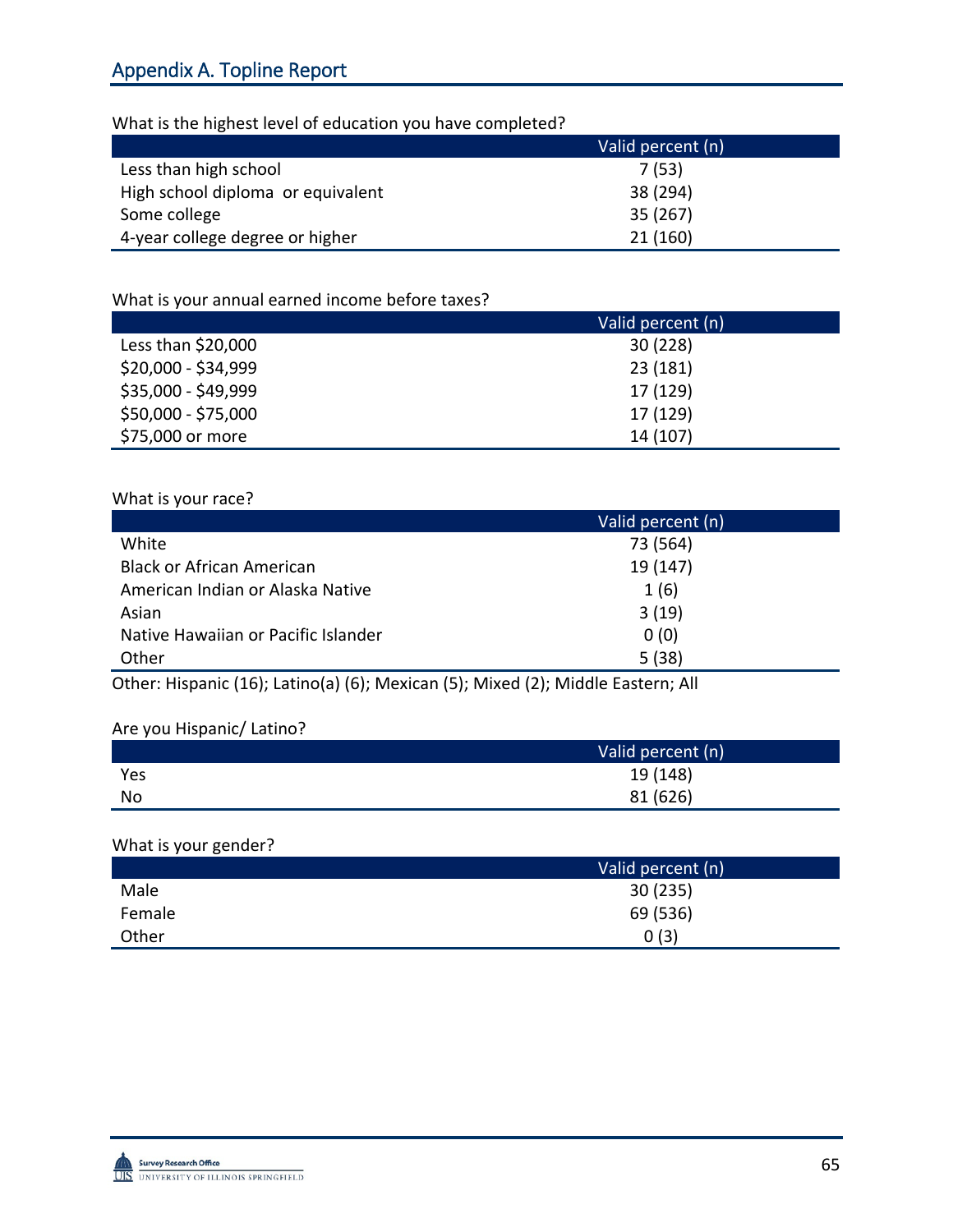| <u>WITHOL OF CHC TONOWING DESCRIPCION CHC IOCULION OF YOUR TESHUEHEC IN INHIOIS:</u> |                   |
|--------------------------------------------------------------------------------------|-------------------|
|                                                                                      | Valid percent (n) |
| City of Chicago                                                                      | 22 (166)          |
| Chicago Suburbs                                                                      | 32 (249)          |
| Metro East (St. Louis) area suburbs                                                  | 5(40)             |
| Other metro area of more than 75,000                                                 | 7(55)             |
| Other city/village/town of 10,000 to 19,000                                          | 13 (98)           |
| Other city/village/town under 10,000                                                 | 13 (97)           |
| Rural area outside of city/village/town                                              | 9(69)             |

Which of the following best describes the location of your residence in Illinois?

## Are you currently a licensed driver?

|     | Valid percent (n) |
|-----|-------------------|
| Yes | 83 (645)          |
| No  | 17 (129)          |

## How many miles do you personally drive during a typical year?

|                      | Valid percent (n) |
|----------------------|-------------------|
| Zero miles           | 15(116)           |
| 1 to 4,999           | 26(204)           |
| 5,000 to 9,999       | 21 (166)          |
| 10,000 to 14,999     | 21(165)           |
| 15,000 miles or more | 16(123)           |

What Illinois county you currently live in. Please enter only the name of the county (e.g., "Cook").

|               | Valid percent (n) |
|---------------|-------------------|
| Adams         | 1(5)              |
| <b>Bond</b>   | 0(3)              |
| <b>Bureau</b> | 0(1)              |
| Cass          | 0(2)              |
| Champaign     | 1(11)             |
| Christian     | 0(1)              |
| Clark         | 0(2)              |
| Clay          | 0(1)              |
| Clinton       | 0(3)              |
| Coles         | 1(5)              |
| Cook          | 38 (294)          |
| Crawford      | 0(1)              |
| DeKalb        | 1(7)              |
| <b>DuPage</b> | 4(34)             |
| Edwards       | 0(1)              |
| Effingham     | 1(5)              |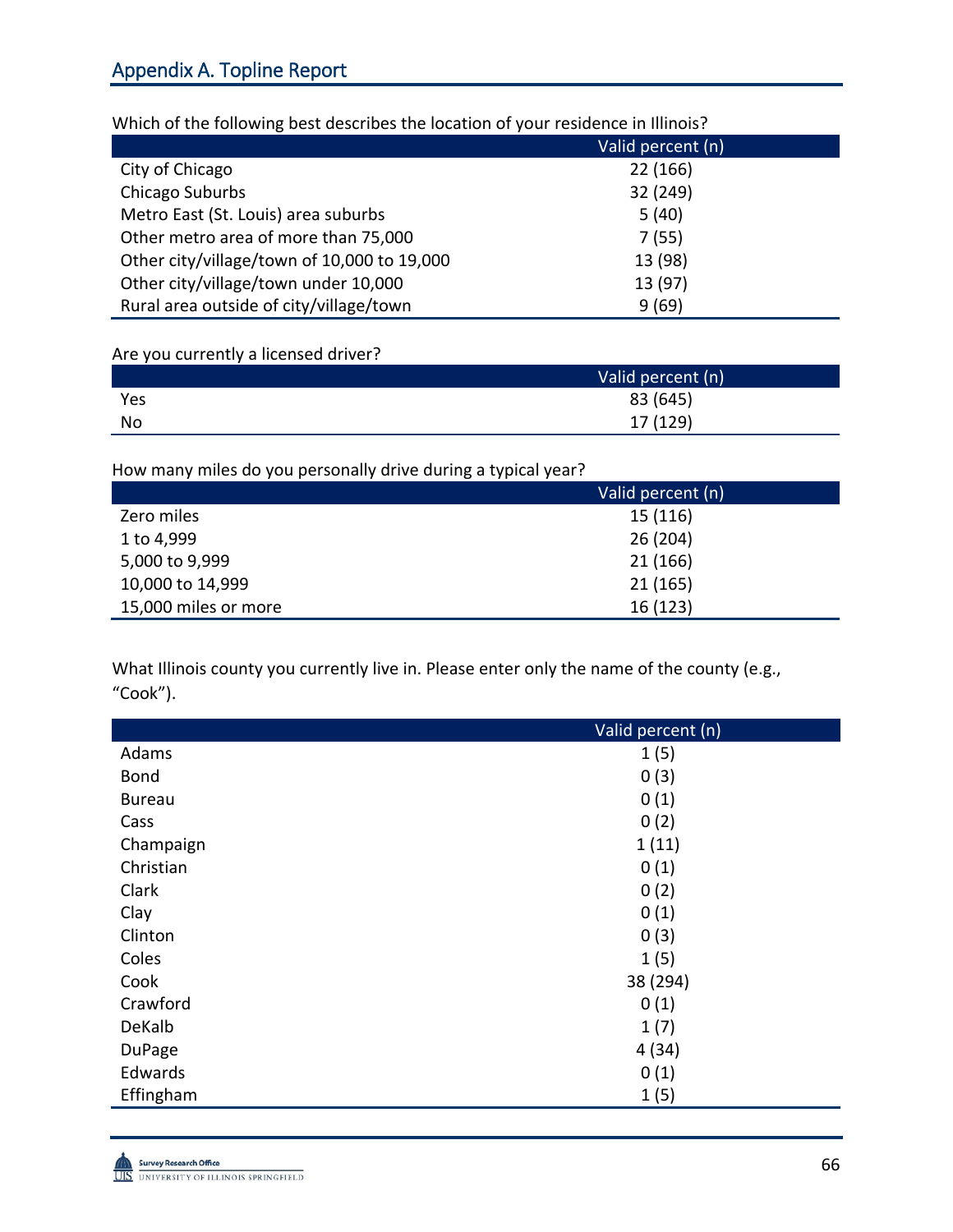| Franklin<br>0(2)<br>1(6)<br>Fulton<br>0(3)<br>Greene<br>0(1)<br>Grundy<br>Hamilton<br>0(1)<br>Hancock<br>0(2)<br>0(2)<br>Henry<br>0(3)<br>Iroquois<br>0(1)<br>Jackson<br>Jefferson<br>0(2)<br>1(4)<br>Jersey<br>3(21)<br>Kane<br>Kankakee<br>1(11)<br>Kendall<br>1(6)<br>1(8)<br>Knox<br>Lake<br>4(32)<br>LaSalle<br>1(8)<br>0(1)<br>Lawrence<br>1(4)<br>Lee<br>0(3)<br>Livingston<br>1(8)<br>Macon<br>0(3)<br>Macoupin<br>Madison<br>3(20)<br>Marion<br>1(9)<br>Marshall<br>0(1)<br>0(2)<br>Mason<br>0(1)<br>Massac<br>1(4)<br>McDonough<br>2(13)<br>McHenry<br>1(11)<br>McLean<br>0(1)<br>Menard<br>0(3)<br>Monroe<br>0(3)<br>Montgomery<br>1(4)<br>Morgan<br>Ogle<br>1(7)<br>1(11)<br>Peoria<br>0(1)<br>Perry<br>0(3)<br>Piatt<br>Pike<br>0(1)<br>Randolph<br>0(1)<br>Richland<br>1(4)<br>Rock Island<br>1(9) |         |      |
|------------------------------------------------------------------------------------------------------------------------------------------------------------------------------------------------------------------------------------------------------------------------------------------------------------------------------------------------------------------------------------------------------------------------------------------------------------------------------------------------------------------------------------------------------------------------------------------------------------------------------------------------------------------------------------------------------------------------------------------------------------------------------------------------------------------|---------|------|
|                                                                                                                                                                                                                                                                                                                                                                                                                                                                                                                                                                                                                                                                                                                                                                                                                  | Fayette | 0(3) |
|                                                                                                                                                                                                                                                                                                                                                                                                                                                                                                                                                                                                                                                                                                                                                                                                                  |         |      |
|                                                                                                                                                                                                                                                                                                                                                                                                                                                                                                                                                                                                                                                                                                                                                                                                                  |         |      |
|                                                                                                                                                                                                                                                                                                                                                                                                                                                                                                                                                                                                                                                                                                                                                                                                                  |         |      |
|                                                                                                                                                                                                                                                                                                                                                                                                                                                                                                                                                                                                                                                                                                                                                                                                                  |         |      |
|                                                                                                                                                                                                                                                                                                                                                                                                                                                                                                                                                                                                                                                                                                                                                                                                                  |         |      |
|                                                                                                                                                                                                                                                                                                                                                                                                                                                                                                                                                                                                                                                                                                                                                                                                                  |         |      |
|                                                                                                                                                                                                                                                                                                                                                                                                                                                                                                                                                                                                                                                                                                                                                                                                                  |         |      |
|                                                                                                                                                                                                                                                                                                                                                                                                                                                                                                                                                                                                                                                                                                                                                                                                                  |         |      |
|                                                                                                                                                                                                                                                                                                                                                                                                                                                                                                                                                                                                                                                                                                                                                                                                                  |         |      |
|                                                                                                                                                                                                                                                                                                                                                                                                                                                                                                                                                                                                                                                                                                                                                                                                                  |         |      |
|                                                                                                                                                                                                                                                                                                                                                                                                                                                                                                                                                                                                                                                                                                                                                                                                                  |         |      |
|                                                                                                                                                                                                                                                                                                                                                                                                                                                                                                                                                                                                                                                                                                                                                                                                                  |         |      |
|                                                                                                                                                                                                                                                                                                                                                                                                                                                                                                                                                                                                                                                                                                                                                                                                                  |         |      |
|                                                                                                                                                                                                                                                                                                                                                                                                                                                                                                                                                                                                                                                                                                                                                                                                                  |         |      |
|                                                                                                                                                                                                                                                                                                                                                                                                                                                                                                                                                                                                                                                                                                                                                                                                                  |         |      |
|                                                                                                                                                                                                                                                                                                                                                                                                                                                                                                                                                                                                                                                                                                                                                                                                                  |         |      |
|                                                                                                                                                                                                                                                                                                                                                                                                                                                                                                                                                                                                                                                                                                                                                                                                                  |         |      |
|                                                                                                                                                                                                                                                                                                                                                                                                                                                                                                                                                                                                                                                                                                                                                                                                                  |         |      |
|                                                                                                                                                                                                                                                                                                                                                                                                                                                                                                                                                                                                                                                                                                                                                                                                                  |         |      |
|                                                                                                                                                                                                                                                                                                                                                                                                                                                                                                                                                                                                                                                                                                                                                                                                                  |         |      |
|                                                                                                                                                                                                                                                                                                                                                                                                                                                                                                                                                                                                                                                                                                                                                                                                                  |         |      |
|                                                                                                                                                                                                                                                                                                                                                                                                                                                                                                                                                                                                                                                                                                                                                                                                                  |         |      |
|                                                                                                                                                                                                                                                                                                                                                                                                                                                                                                                                                                                                                                                                                                                                                                                                                  |         |      |
|                                                                                                                                                                                                                                                                                                                                                                                                                                                                                                                                                                                                                                                                                                                                                                                                                  |         |      |
|                                                                                                                                                                                                                                                                                                                                                                                                                                                                                                                                                                                                                                                                                                                                                                                                                  |         |      |
|                                                                                                                                                                                                                                                                                                                                                                                                                                                                                                                                                                                                                                                                                                                                                                                                                  |         |      |
|                                                                                                                                                                                                                                                                                                                                                                                                                                                                                                                                                                                                                                                                                                                                                                                                                  |         |      |
|                                                                                                                                                                                                                                                                                                                                                                                                                                                                                                                                                                                                                                                                                                                                                                                                                  |         |      |
|                                                                                                                                                                                                                                                                                                                                                                                                                                                                                                                                                                                                                                                                                                                                                                                                                  |         |      |
|                                                                                                                                                                                                                                                                                                                                                                                                                                                                                                                                                                                                                                                                                                                                                                                                                  |         |      |
|                                                                                                                                                                                                                                                                                                                                                                                                                                                                                                                                                                                                                                                                                                                                                                                                                  |         |      |
|                                                                                                                                                                                                                                                                                                                                                                                                                                                                                                                                                                                                                                                                                                                                                                                                                  |         |      |
|                                                                                                                                                                                                                                                                                                                                                                                                                                                                                                                                                                                                                                                                                                                                                                                                                  |         |      |
|                                                                                                                                                                                                                                                                                                                                                                                                                                                                                                                                                                                                                                                                                                                                                                                                                  |         |      |
|                                                                                                                                                                                                                                                                                                                                                                                                                                                                                                                                                                                                                                                                                                                                                                                                                  |         |      |
|                                                                                                                                                                                                                                                                                                                                                                                                                                                                                                                                                                                                                                                                                                                                                                                                                  |         |      |
|                                                                                                                                                                                                                                                                                                                                                                                                                                                                                                                                                                                                                                                                                                                                                                                                                  |         |      |
|                                                                                                                                                                                                                                                                                                                                                                                                                                                                                                                                                                                                                                                                                                                                                                                                                  |         |      |
|                                                                                                                                                                                                                                                                                                                                                                                                                                                                                                                                                                                                                                                                                                                                                                                                                  |         |      |
|                                                                                                                                                                                                                                                                                                                                                                                                                                                                                                                                                                                                                                                                                                                                                                                                                  |         |      |
|                                                                                                                                                                                                                                                                                                                                                                                                                                                                                                                                                                                                                                                                                                                                                                                                                  |         |      |
|                                                                                                                                                                                                                                                                                                                                                                                                                                                                                                                                                                                                                                                                                                                                                                                                                  |         |      |
| 3(21)<br>Saint Clair                                                                                                                                                                                                                                                                                                                                                                                                                                                                                                                                                                                                                                                                                                                                                                                             |         |      |

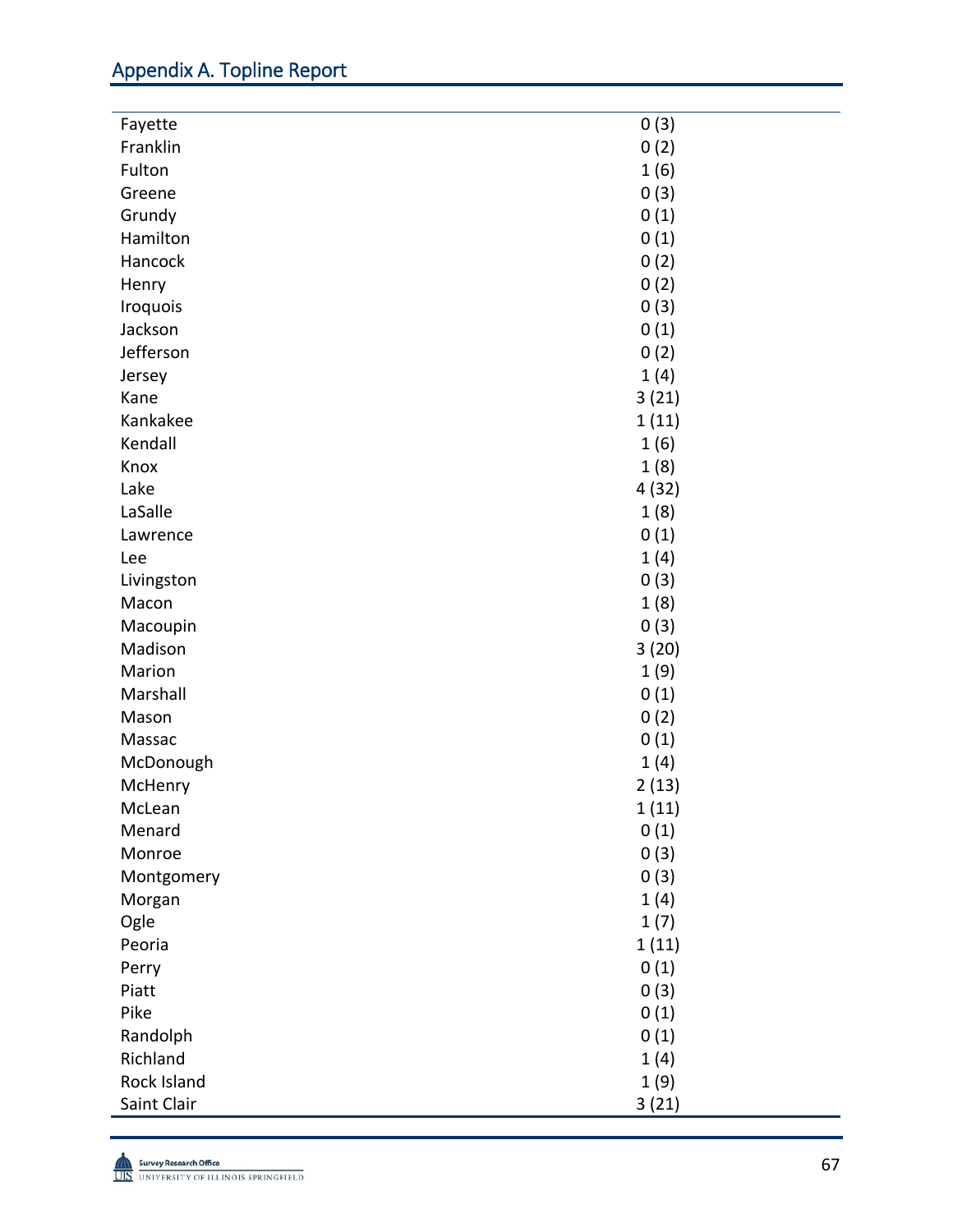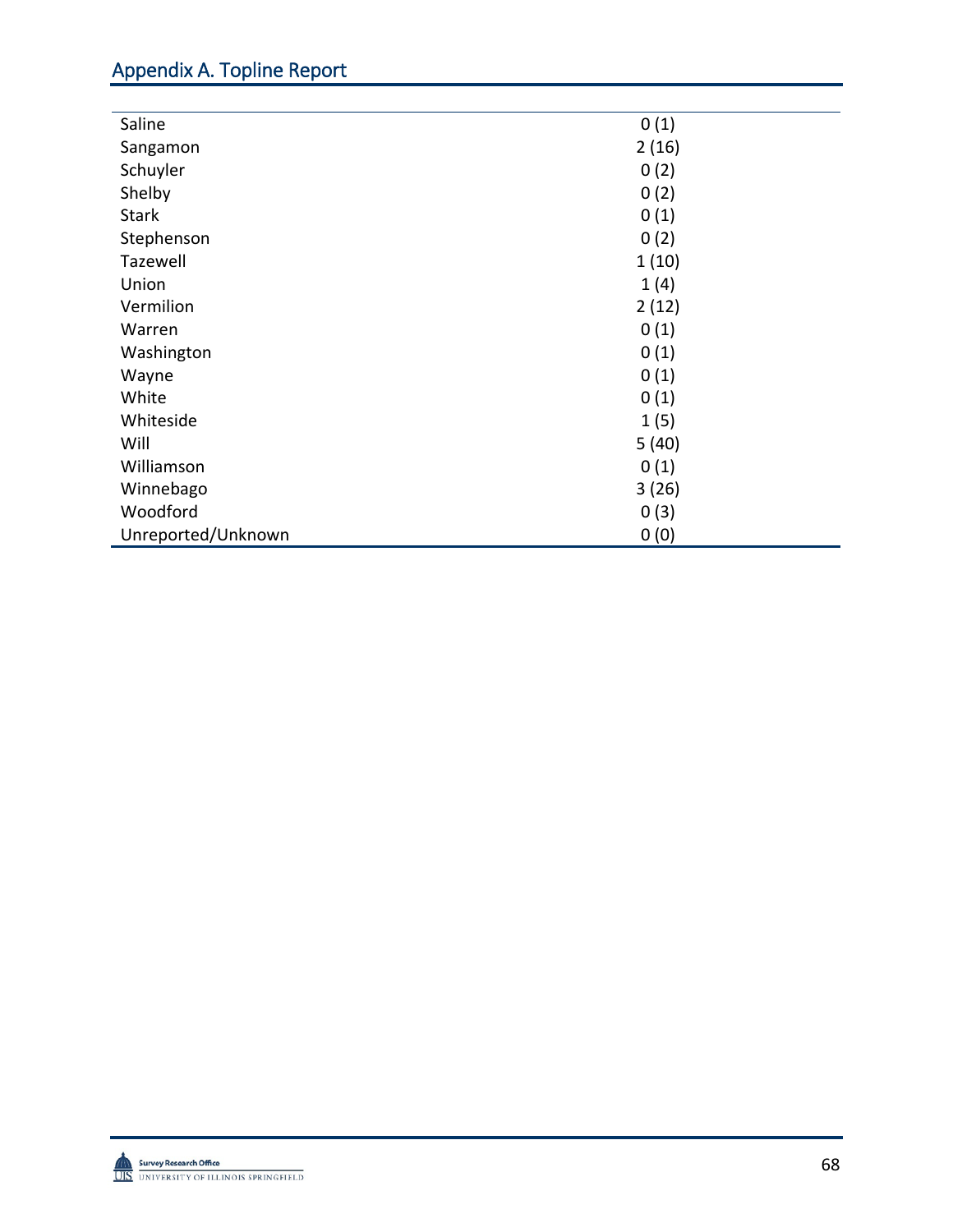If you do not use Amtrak state supported passenger rail regularly, why do you not do so? *Please check all that apply.* Or, do you use Amtrak regularly? (Other)

Work a lot Use it occasionally when traveling to the city To go where? Too slow (2) Safety Rarely go to places Amtrak does Only 8 miles to work Not opportunities present Not enough stops to benefit Not available where I live Not a necessity No reason to (6) No occasion No Amtrak in Rockford Never had to use it My last experience was not good. I did not have a ticket and the conductor told me to load the app and get it. But I did not know how to do that. So I got off the train My husband drives (3) Locations are not close Lack of need I'm neither pro nor con I'm handicapped I work a lot and don't have much time to travel but have loved all my train experiences. I use the current railways to come home to Chicago from school I travel by other means I never have anywhere to go that would require rail access I don't travel (8) I don't care for trains Husband is disabled now Haven't went anywhere yet Hard to raise legs high enough to get in train Hard for me to stand and wait for it I drive myself **CTA** Chicago public transit is closer Causes upset to the environment Can't afford to travel Anxiety of being crowded in Am usually traveling longer distance and go by plane